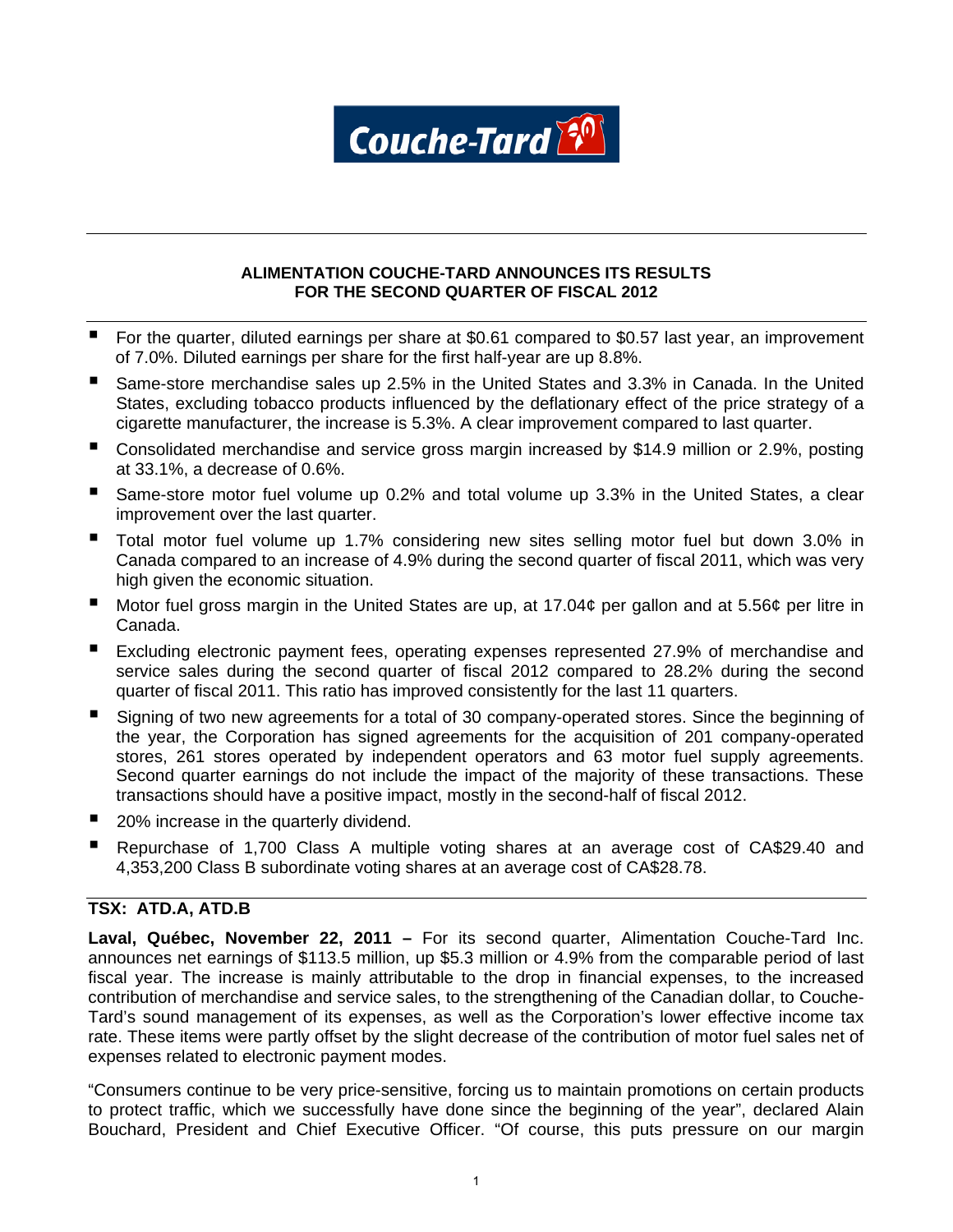percentage. But our teams have shown skill and the growth of same-store merchandise sales more than compensated for the decrease in our margin percentage. Once again, we were able to deliver an increase in earnings even though motor fuel margin net of expenses related to electronic payment modes has decreased. However, we are satisfied with these margins in a long-term perspective and maintain that they are relatively comparable year-over-year on a net basis. A more significant impact on earnings is the improvement of same-store merchandise sales in both Canada and the United States compared to the last quarter which is that much more encouraging when you consider that the upcoming quarters should benefit from the incremental contribution of the stores we have recently acquired or that we are about to integrate. Furthermore, we remain very active on the acquisition side and we are currently looking at many interesting possibilities" he concluded.

As for Raymond Paré, Vice-President and Chief Financial Officer, he indicated: "The 8.8% increase in diluted earnings per share for the year to date is quite acceptable in the current economic context. We believe that the outlook for the second-half of the fiscal year is quite positive as we should benefit from the integration of our recent acquisitions. We will pursue our strategy aimed at maintaining our client base and improving the current trend in same-store merchandise sales while continuing to grow our fresh food offering. Motor fuel sales volume remains a challenge considering the persistent economic uncertainty and the high price of the product. Our performance in the United States is noteworthy when one considers that most market indicators seem to point to a decrease in motor fuel consumption. As for the decrease in same-store motor fuel volume in Canada, we have nevertheless improved our gross margin per litre. Total volume for the quarter is up by 1.7% and we are working on strategies aimed at improving the trend in same-store motor fuel volume. It should be noted that the Canadian market accounts for only 16.5% of the Corporation's total motor fuel sales volume and approximately 5.0% of the Corporation's total gross margin which is further reduced by electronic payment method costs, one of our most important operating expenses. Moreover, it is relevant to emphasize once more that in spite of this, same-store merchandise sales have notably increased". Mr Paré concluded: "We continue to use all the tools at our disposal, while maintaining a steady method and a solid balance sheet, to create value. Furthermore, we have continued to be very active with our share repurchase program. In light of this, it is natural to share this growth in value with our shareholders by once again increasing our dividend by 20.0%".

## **Highlights of the Second Quarter of Fiscal 2012**

## **Changes in the Store Network**

The following table presents certain information regarding changes in Couche-Tard's store network over the 12 and 24-week periods ended October 9, 2011:

|                                       |                                | 12-week period ended October 9, 2011 |              |                                | 24-week period ended October 9, 2011 |       |  |
|---------------------------------------|--------------------------------|--------------------------------------|--------------|--------------------------------|--------------------------------------|-------|--|
|                                       | Company-<br>operated<br>stores | <b>Affiliated</b><br>stores          | <b>Total</b> | Company-<br>operated<br>stores | <b>Affiliated</b><br>stores          | Total |  |
| Number of stores, beginning of period | 4,394                          | 1,347                                | 5.741        | 4,401                          | 1.394                                | 5,795 |  |
| Acquisitions                          | 8                              | $\overline{\phantom{0}}$             | 8            | 21                             | $\overline{\phantom{0}}$             | 21    |  |
| Openings / constructions / additions  | 6                              | 10                                   | 16           | 11                             | 21                                   | 32    |  |
| Closures / disposals / withdrawals    | (26)                           | (24)                                 | (50)         | (51)                           | (82)                                 | (133) |  |
| Number of stores, end of period       | 4,382                          | 1,333                                | 5,715        | 4,382                          | 1,333                                | 5,715 |  |

\* These figures include 50% of the stores operated through RDK.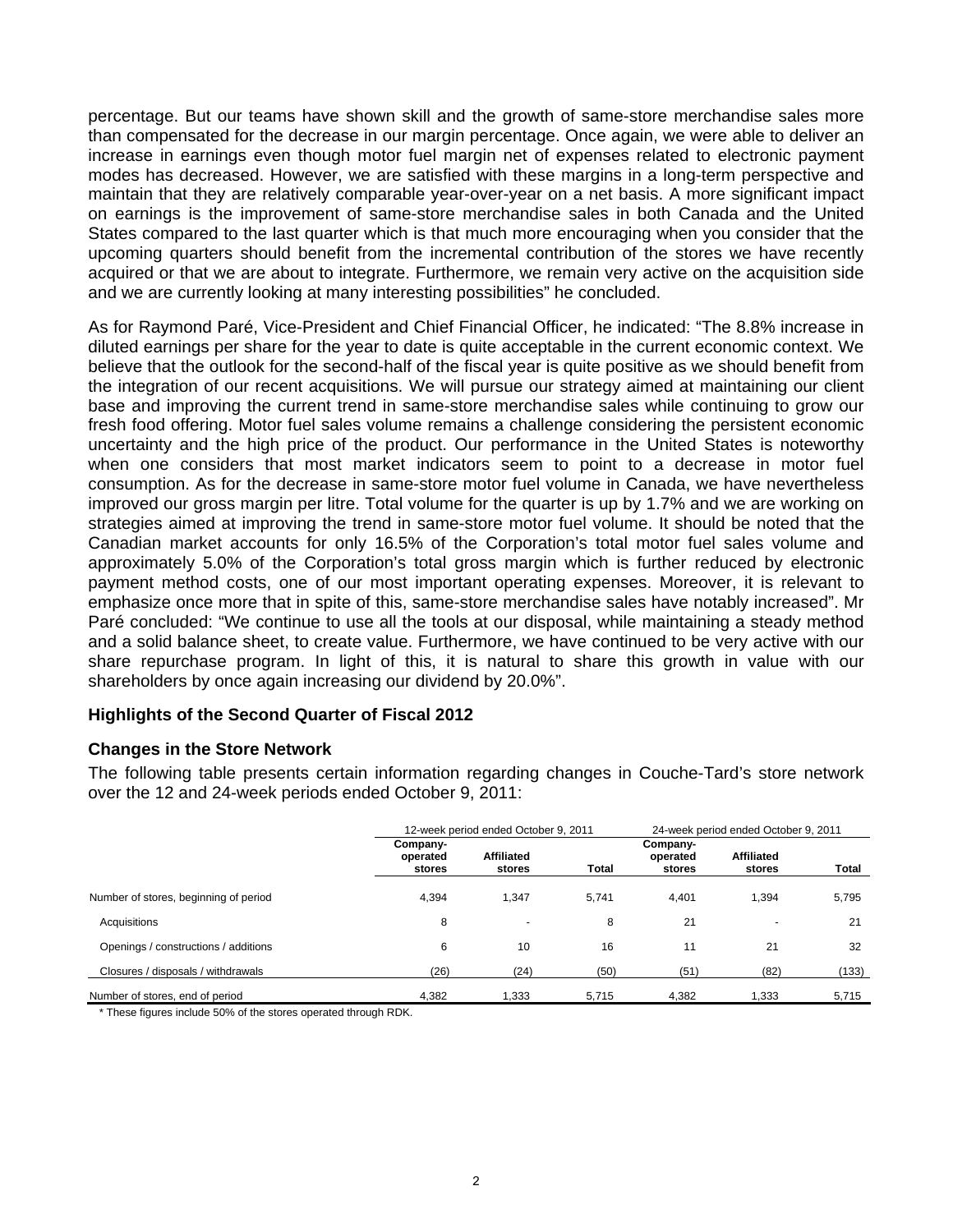# **Network growth**

## *June 2011 Agreement with ExxonMobil*

The following table summarizes progress made in relation with the acquisition agreement signed with ExxonMobil in June 2011 and the steps that still must be completed. Shaded boxes indicate steps completed as of November 22, 2011.

|                                                                                             | During the 12-week period<br>ended October 9, 2011 | Subsequent to the 12-week period<br>ended October 9, 2011 |                                                          |                                   |  |
|---------------------------------------------------------------------------------------------|----------------------------------------------------|-----------------------------------------------------------|----------------------------------------------------------|-----------------------------------|--|
|                                                                                             | August 2011                                        | October 2011                                              | End of October 2011<br>and beginning of<br>November 2011 | January 2012 and<br>February 2012 |  |
| Company-operated stores                                                                     |                                                    |                                                           |                                                          |                                   |  |
| Sites operated by independent operators<br>(real estate owned by the independent operators) |                                                    | 83                                                        |                                                          |                                   |  |
| Sites operated by independent operators<br>(real estate owned by the Corporation)           |                                                    |                                                           |                                                          | 164                               |  |
| Fuel supply agreements                                                                      | 63                                                 |                                                           |                                                          |                                   |  |

## **Completed transactions**

On October 13, 2011, Couche-Tard acquired from Chico Enterprises Inc., 26 company-operated stores operating in the Mid-Atlantic area of the United States. The Corporation owns the real estate for 25 sites while it leases the other one.

On November 8, 9 and 10, 2011, through its RDK joint venture, the Corporation acquired from Supervalu Inc., 27 stores operating in the Chicago area, Illinois, United States. The agreement also includes the transfer to RDK of two vacant land parcels. Out of the 27 stores, 14 are companyoperated while the other 13 are operated by independent operators. RDK owns the real estate for 24 sites as well as the two vacant land parcels while it leases the real estate for the three other sites.

On November 16 and 17, 2011, Couche-Tard acquired from ExxonMobil, 33 company-operated stores operating under the "On the Run" banner in Louisiana, United States. The Corporation owns the real estate for 27 sites while it leases the other sites.

In addition, during the second quarter of fiscal 2012, the Corporation acquired seven additional company-operated stores through distinct transactions for a cumulated total of eight stores since the beginning of fiscal 2012.

Internal available cash and credit facilities were used for these acquisitions. The majority of these transactions have been closed after quarter-end. Thus, they did not have any impact on the second quarter results.

## **Outstanding transactions**

In September 2011, Couche-Tard signed an agreement to acquire 11 company-operated stores operating in North Carolina, United States. Assuming the closing of the transaction which is scheduled for December 2011, the Corporation would own the real estate for eight sites while it would lease the other sites. The transaction is subject to standard regulatory approvals and closing conditions.

In October 2011, Couche-Tard signed an agreement to acquire from Dead River Company, 19 company-operated stores operating under the "Dead River Convenience" banner in Maine, United States. One stand-alone quick-service restaurant would also be transferred to the Corporation. Assuming the closing of the transaction which is scheduled for December 2011, the Corporation would own the real estate for 18 sites while it would lease the other sites. The transaction is subject to standard regulatory approvals and closing conditions.

Internal available cash and credit facilities should be used for these transactions.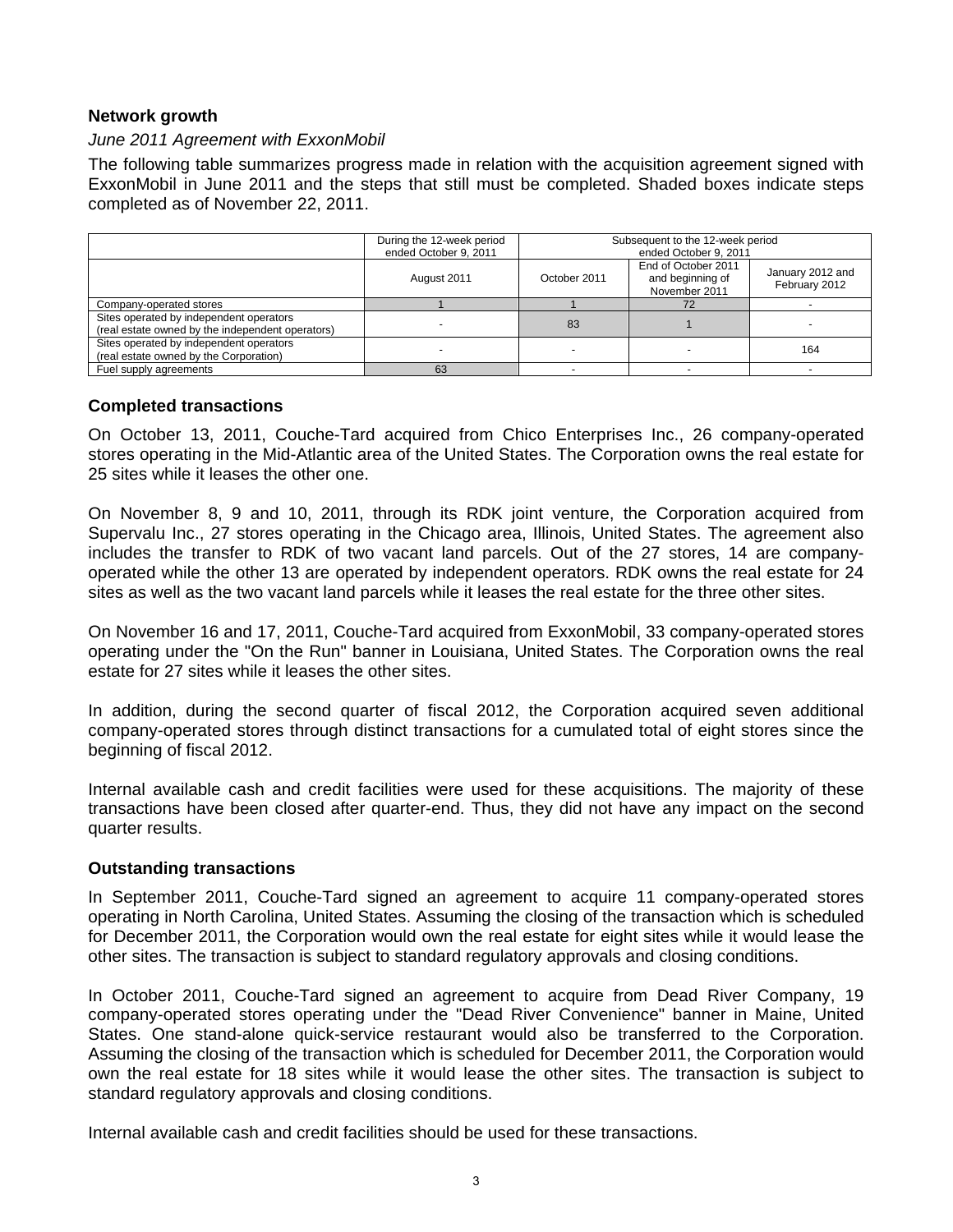Considering that many of the announced transactions should close during the third quarter of fiscal 2012, Couche-Tard expects that revenues and earnings of the third and fourth quarters of fiscal 2012 will benefit from the incremental contribution of these acquisitions.

## **Store construction**

Couche-Tard completed the construction of six new stores during the 12-week period ended October 9, 2011 for a cumulated total of 11 stores since the beginning of fiscal 2012.

## **Share repurchase program**

## *Program which expired October 24, 2011*

Couche-Tard had a share repurchase program which allowed for the repurchase of up to 2,685,335 Class A multiple voting shares and up to 11,621,801 Class B subordinate voting shares. The program expired on October 24, 2011.

During the 12 and 24-week periods ended October 9, 2011 under this program, the Corporation repurchased 1,700 Class A multiple voting shares at an average cost of CA\$29.40 and 4,353,200 Class B subordinate voting shares at an average cost of CA\$28.78. From October 9, 2011 through October 24, 2011, Couche-Tard repurchased 1,000 Class A multiple voting shares at an average cost of CA\$29.50 and 206,700 Class B subordinate voting shares at an average cost of CA\$29.28. On a cumulative basis since the implementation of the program, and until its expiration, the Corporation repurchased 13,700 Class A multiple voting shares at an average cost of CA\$25.83 and 7,121,500 Class B subordinate voting shares at an average cost of CA\$27.34. Having made these repurchases, the number of Class A multiple voting shares and of Class B subordinate voting shares in circulation was reduced and the proportionate interest of all remaining shareholders in the Corporation's share capital was increased on a pro rata basis. All shares repurchased under the share repurchase program were cancelled upon repurchase.

## *Program effective October 25, 2011 expiring no later than October 24, 2012*

During the third quarter of fiscal 2012, Couche-Tard implemented a new share repurchase program. This program allows for the repurchase of up to 2,684,420 of the 53,688,412 Class A multiple voting shares and up to 11,126,400 of the 111,264,009 Class B subordinate voting shares issued and outstanding as at October 11, 2011 (representing 5.0% of the Class A multiple voting shares issued and outstanding and 10.0% of the Class B subordinate voting shares of the public float, as at that date, respectively, as defined by applicable rules). In accordance with Toronto Stock Exchange requirements, the Corporation can repurchase a daily maximum of 1,000 Class A multiple voting shares and of 82,118 Class B subordinate voting shares. When making such repurchases, the number of Class A multiple voting shares and of Class B subordinate voting shares in circulation is reduced and the proportionate interest of all remaining shareholders in the Corporation's share capital is increased on a pro rata basis. The share repurchase period will end no later than October 24, 2012. All shares repurchased under the share repurchase program are cancelled upon repurchase.

As of November 18, 2011, since the implementation of this program, Couche-Tard repurchased 1,754,100 Class B subordinate voting shares at an average cost of CA\$30.32.

## **Dividends**

During its November 22, 2011 meeting, considering Couche-Tard's good results and strong balance sheet, the Corporation's Board of Directors (the "Board") decided it was appropriate to amend the quarterly dividend by increasing it by CA\$0.0125 per share, which thereby corresponds to CA\$0.075 per share.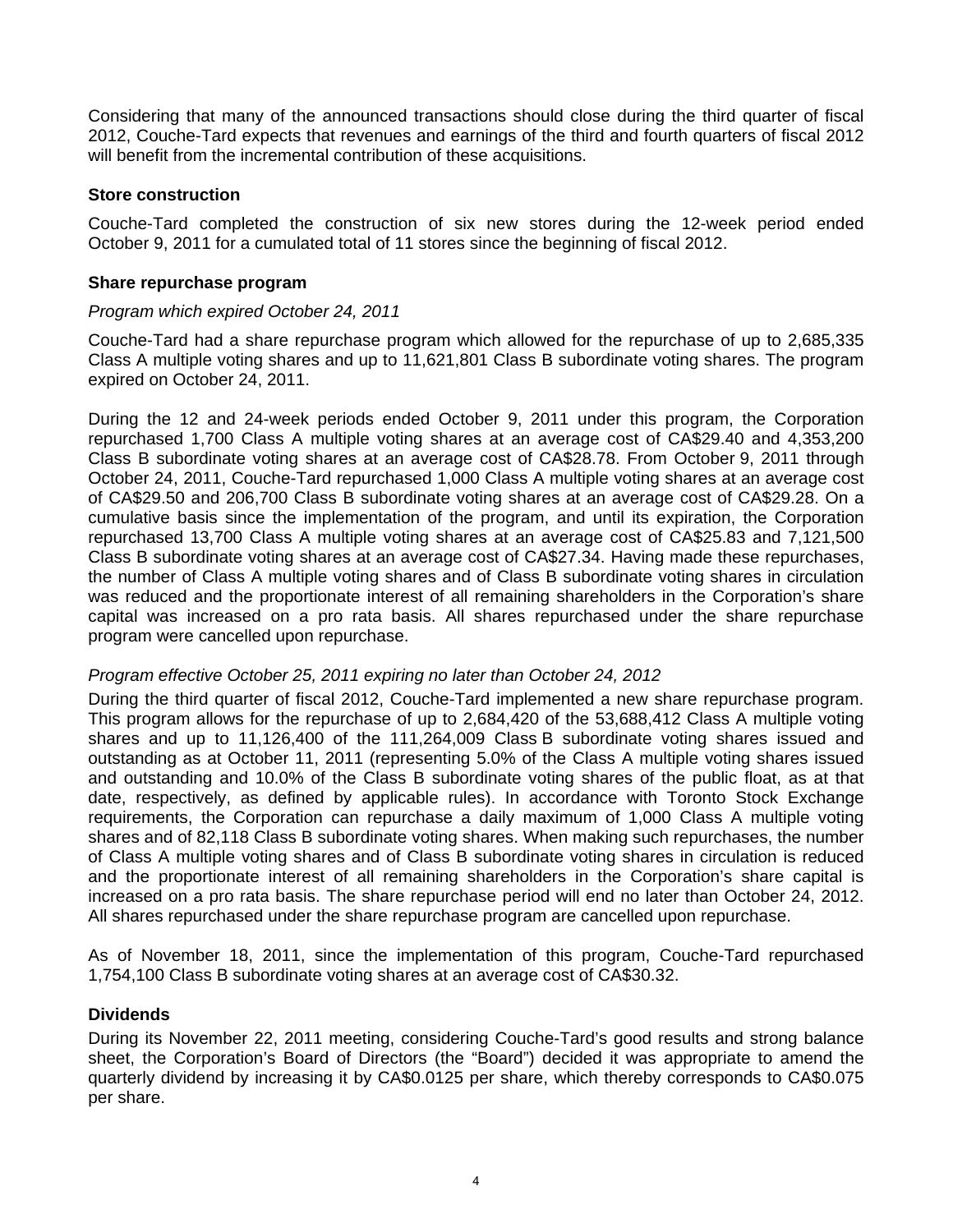At the said meeting, accordingly, the Board declared a quarterly dividend of CA\$0.075 per share for the second quarter of fiscal 2011 to shareholders on record as at December 2, 2011, payable on December 16, 2011. This is an eligible dividend within the meaning of the Income Tax Act of Canada.

## **Exchange Rate Data**

The Corporation's US dollar reporting provides more relevant information given the predominance of its operations in the United States and its debt largely dominated in US dollars.

The following table sets forth information about exchange rates based upon the Bank of Canada closing rates expressed as US dollars per CA\$1.00:

|                        | 12-week periods ended |                  | 24-week periods ended  |                  |  |
|------------------------|-----------------------|------------------|------------------------|------------------|--|
|                        | October 9, 2011       | October 10, 2010 | <b>October 9, 2011</b> | October 10, 2010 |  |
| Average for period (1) | .0106                 | 0.9654           | 1.0212                 | 0.9642           |  |
| Period end             | 0.9631                | 0.9888           | 0.9631                 | 0.9888           |  |

 $\overline{^{(1)}}$  Calculated by taking the average of the closing exchange rates of each day in the applicable period.

Considering the Corporation uses the US dollar as its reporting currency, in its consolidated financial statements and in the present document, unless indicated otherwise, results from its Canadian and corporate operations are translated into US dollars using the average rate for the period. Variances and explanations related to variations in the foreign exchange rate and the volatility of the Canadian dollar which are discussed in the present document are therefore related to the translation in US dollars of the Corporation's Canadian and corporate operations results and do not have a true economic impact on its performance since most of the Corporation's consolidated revenues and expenses are received or denominated in the functional currency of the markets in which it does business. Accordingly, the sensitivity of the Corporation's results to variations in foreign exchange rates is economically limited.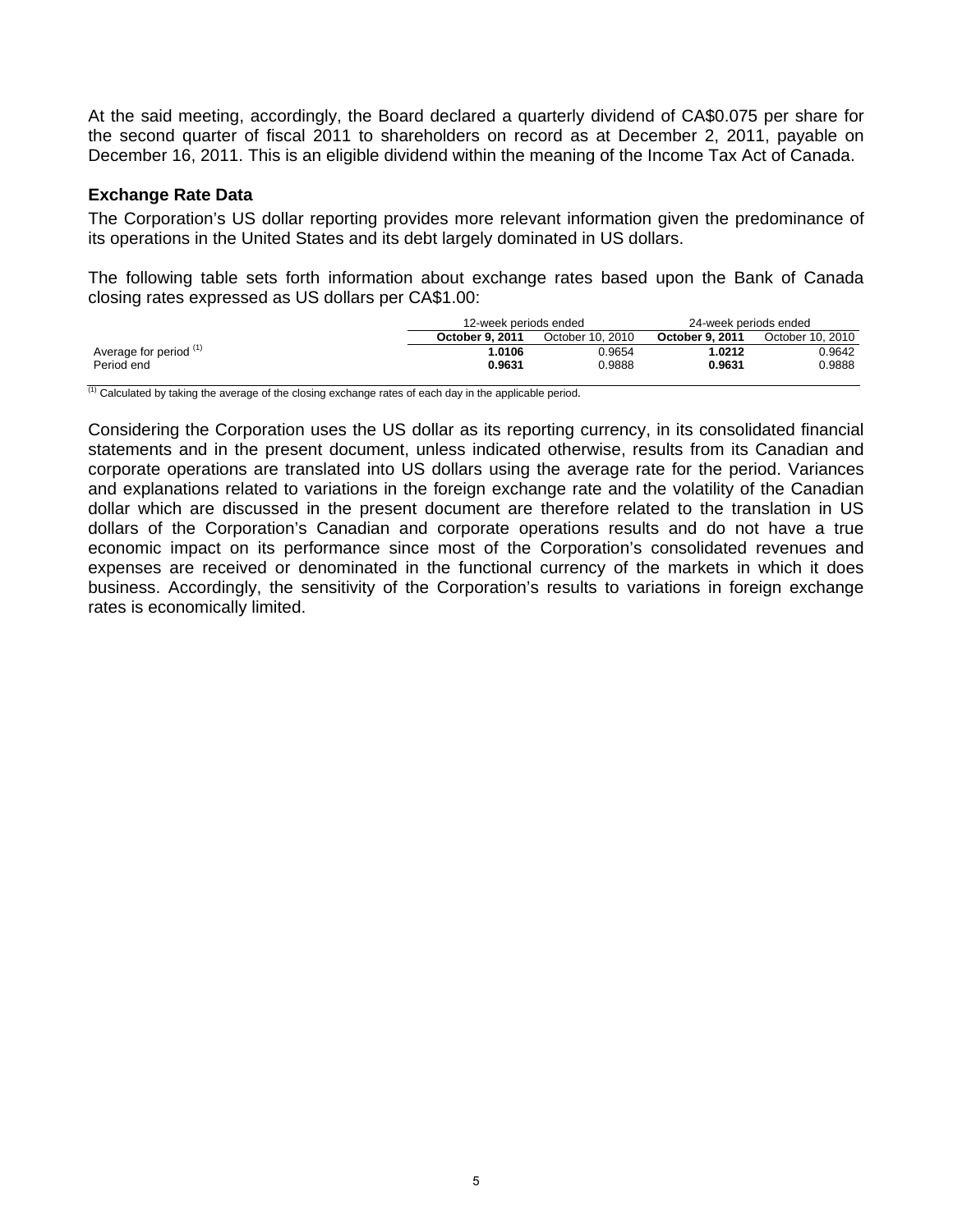### **Selected Consolidated Financial Information**

The following table highlights certain information regarding Couche-Tard's operations for the 12 and 24-week periods ended October 9, 2011 and October 10, 2010:

| (In millions of US dollars, unless otherwise stated)          |                 | 12-week periods ended<br>24-week periods ended |             |                 |                  |              |
|---------------------------------------------------------------|-----------------|------------------------------------------------|-------------|-----------------|------------------|--------------|
|                                                               | October 9, 2011 | October 10, 2010                               | Variation % | October 9, 2011 | October 10, 2010 | Variation %  |
| <b>Statement of Operations Data:</b>                          |                 |                                                |             |                 |                  |              |
| Merchandise and service revenues (1):                         |                 |                                                |             |                 |                  |              |
| <b>United States</b>                                          | 1,012.5         | 985.2                                          | 2.8         | 2,025.8         | 1,977.7          | 2.4          |
| Canada                                                        | 541.3           | 500.6                                          | 8.1         | 1,089.9         | 1,017.2          | 7.1          |
| Total merchandise and service revenues                        | 1.553.8         | 1,485.8                                        | 4.6         | 3,115.7         | 2,994.9          | 4.0          |
| Motor fuel revenues:                                          |                 |                                                |             |                 |                  |              |
| <b>United States</b>                                          | 2,958.5         | 2,184.8                                        | 35.4        | 5,932.7         | 4,391.3          | 35.1         |
| Canada                                                        | 640.3           | 478.5                                          | 33.8        | 1,281.8         | 940.3            | 36.3         |
|                                                               | 3,598.8         | 2,663.3                                        | 35.1        | 7,214.5         |                  |              |
| Total motor fuel revenues                                     |                 |                                                |             |                 | 5,331.6          | 35.3         |
| <b>Total revenues</b>                                         | 5,152.6         | 4,149.1                                        | 24.2        | 10,330.2        | 8,326.5          | 24.1         |
| Merchandise and service gross profit <sup>(1)</sup> :         |                 |                                                |             |                 |                  |              |
| <b>United States</b>                                          | 331.2           | 324.9                                          | 1.9         | 667.8           | 651.1            | 2.6          |
| Canada                                                        | 183.6           | 175.6                                          | 4.6         | 370.2           | 357.0            | 3.7          |
| Total merchandise and service gross profit                    | 514.8           | 500.5                                          | 2.9         | 1,038.0         | 1,008.1          | 3.0          |
| Motor fuel gross profit:                                      |                 |                                                |             |                 |                  |              |
| <b>United States</b>                                          | 141.3           | 136.1                                          | 3.8         | 301.7           | 285.9            | 5.5          |
| Canada                                                        | 35.8            | 33.0                                           | 8.5         | 71.3            | 63.3             | 12.6         |
| Total motor fuel gross profit                                 | 177.1           | 169.1                                          | 4.7         | 373.0           | 349.2            | 6.8          |
| <b>Total gross profit</b>                                     | 691.9           | 669.6                                          | 3.3         | 1,411.0         | 1,357.3          | 4.0          |
| Operating, selling, administrative and general expenses       | 491.7           | 470.6                                          | 4.5         | 979.1           | 937.7            | 4.4          |
| Depreciation and amortization of property and equipment       |                 |                                                |             |                 |                  |              |
| and other assets                                              | 52.4            | 49.3                                           | 6.3         | 101.9           | 96.7             | 5.4          |
|                                                               |                 |                                                |             |                 |                  |              |
| <b>Operating income</b>                                       | 147.8           | 149.7                                          | (1.3)       | 330.0           | 322.9            | 2.2          |
| Net earnings                                                  | 113.5           | 108.2                                          | 4.9         | 253.0           | 235.1            | 7.6          |
| <b>Other Operating Data:</b>                                  |                 |                                                |             |                 |                  |              |
| Merchandise and service gross margin (1):                     |                 |                                                |             |                 |                  |              |
| Consolidated                                                  | 33.1%           | 33.7%                                          | (0.6)       | 33.3%           | 33.7%            | (0.4)        |
| <b>United States</b>                                          | 32.7%           | 33.0%                                          | (0.3)       | 33.0%           | 32.9%            | 0.1          |
| Canada                                                        | 33.9%           | 35.1 %                                         | (1.2)       | 34.0%           | 35.1%            | (1.1)        |
| Growth of same-store merchandise revenues (2) (3):            |                 |                                                |             |                 |                  |              |
| <b>United States</b>                                          | 2.5%            | 4.9%                                           |             | 2.0%            | 4.7%             |              |
| Canada                                                        | 3.3%            | 1.6%                                           |             | 1.5%            | 4.1%             |              |
| Motor fuel gross margin (3):                                  |                 |                                                |             |                 |                  |              |
| United States (cents per gallon):                             | 17.04           | 16.84                                          | 1.2         | 18.48           | 17.83            | 3.6          |
| Canada (CA cents per litre)                                   | 5.56            | 5.48                                           | 1.5         | 5.55            | 5.37             | 3.4          |
| Volume of motor fuel sold (4):                                |                 |                                                |             |                 |                  |              |
| United States (millions of gallons)                           | 853.1           | 825.7                                          | 3.3         | 1,667.2         | 1,644.0          | 1.4          |
| Canada (millions of litres)                                   | 636.3           | 625.6                                          | 1.7         | 1,259.2         | 1,226.4          | 2.7          |
| Growth of same-store motor fuel volume (3):                   |                 |                                                |             |                 |                  |              |
| <b>United States</b>                                          | 0.2%            | 0.5%                                           |             | (0.7%           | 0.8%             |              |
| Canada                                                        | $(3.0\%)$       | 5.3%                                           |             | $(2.0\%)$       | 5.4%             |              |
| Per Share Data:                                               |                 |                                                |             |                 |                  |              |
| Basic net earnings per share (dollars per share)              | 0.62            | 0.58                                           | 6.9         | 1.38            | 1.27             | 8.7          |
| Diluted net earnings per share (dollars per share)            | 0.61            | 0.57                                           | 7.0         | 1.36            | 1.25             | 8.8          |
|                                                               |                 |                                                |             |                 |                  |              |
|                                                               |                 |                                                |             | October 9, 2011 | April 24, 2011   | Variation \$ |
| <b>Balance Sheet Data:</b>                                    |                 |                                                |             |                 |                  |              |
| <b>Total assets</b>                                           |                 |                                                |             | 4,054.9         | 3,926.0          | 128.9        |
| Interest-bearing debt                                         |                 |                                                |             | 578.0           | 501.5            | 76.5         |
| Shareholders' equity                                          |                 |                                                |             | 2,040.9         | 1,980.6          | 60.3         |
| <b>Indebtedness Ratios:</b>                                   |                 |                                                |             |                 |                  |              |
| Net interest-bearing debt/total capitalization <sup>(b)</sup> |                 |                                                |             | 0.04:1          | 0.09:1           |              |
| Net interest-bearing debt/EBITDA <sup>(6)</sup>               |                 |                                                |             | $0.12:1^{(7)}$  | 0.26:1           |              |
| Adjusted net interest bearing debt/EBITDAR <sup>(8)</sup>     |                 |                                                |             | $1.99:1^{(7)}$  | 2.09:1           |              |
| Returns:                                                      |                 |                                                |             |                 |                  |              |
| Return on equity $(7)$ (9)                                    |                 |                                                |             | 19.7%           | $21.0%$ (11)     |              |
| Return on capital employed (7) (10)                           |                 |                                                |             | 17.5%           | 18.1 % (11)      |              |
|                                                               |                 |                                                |             |                 |                  |              |

(1) Includes other revenues derived from franchise fees, royalties and rebates on some purchases by franchisees and licensees<br>(2) Does not include services and other revenues (as described in footnote 1 above). Growth in C Does not include services and other revenues (as described in footnote 1 above). Growth in Canada is calculated based on Canadian dollars.

(3) For company-operated stores only.<br>
(4) Includes volume of franchisees and

(4) Includes volume of franchisees and dealers.<br>(5) This ratio is presented for information purp (5) This ratio is presented for information purposes only and represents a measure of financial condition used especially in financial circles. It represents the following calculation: long-term interest-<br>bearing debt, net investments. It does not have a standardized meaning prescribed by IFRS and therefore may not be comparable to similar measures presented by other public corporations.<br>(6) This ratio is presented for information purposes o

bearing debt, net of cash and cash equivalents and temporary investments, divided by EBITDA (Earnings Before Interest, Tax, Depreciation and Amortization). It does not have a standardized<br>meaning prescribed by IFRS and the

the fiscal year ended April 24, 2011.<br>(8) This ratio is presented for information purposes only and represents a measure of financial condition used especially in financial circles. It represents the following calculation:

bearing debt plus the product of eight times rent expense, net of cash and cash equivalents and temporary investments, divided by EBITDAR (Earnings Before Interest, Tax, Depreciation,<br>Amortization and Rent expense). It doe

last four quarter divided by average equity for the same period. It does not have a standardized meaning prescribed by IFRS and therefore may not be comparable to similar measures presented by other public corporations.

(10) This ratio is presented for information purposes only and represents a measure of performance used especially in financial circles. It represents the following calculation: cumulated earning before income taxes and interests of the last four quarter divided by average capital employed for the same period. Capital employed represents total assets less short-term liabilities not bearing interests. It<br>does not have a st

results of the third and fourth quarters of the fiscal year ended April 24, 2011 which were established based on Canadian GAAP and which were not restated to comply with IFRS. The denominator<br>has been restated to comply wi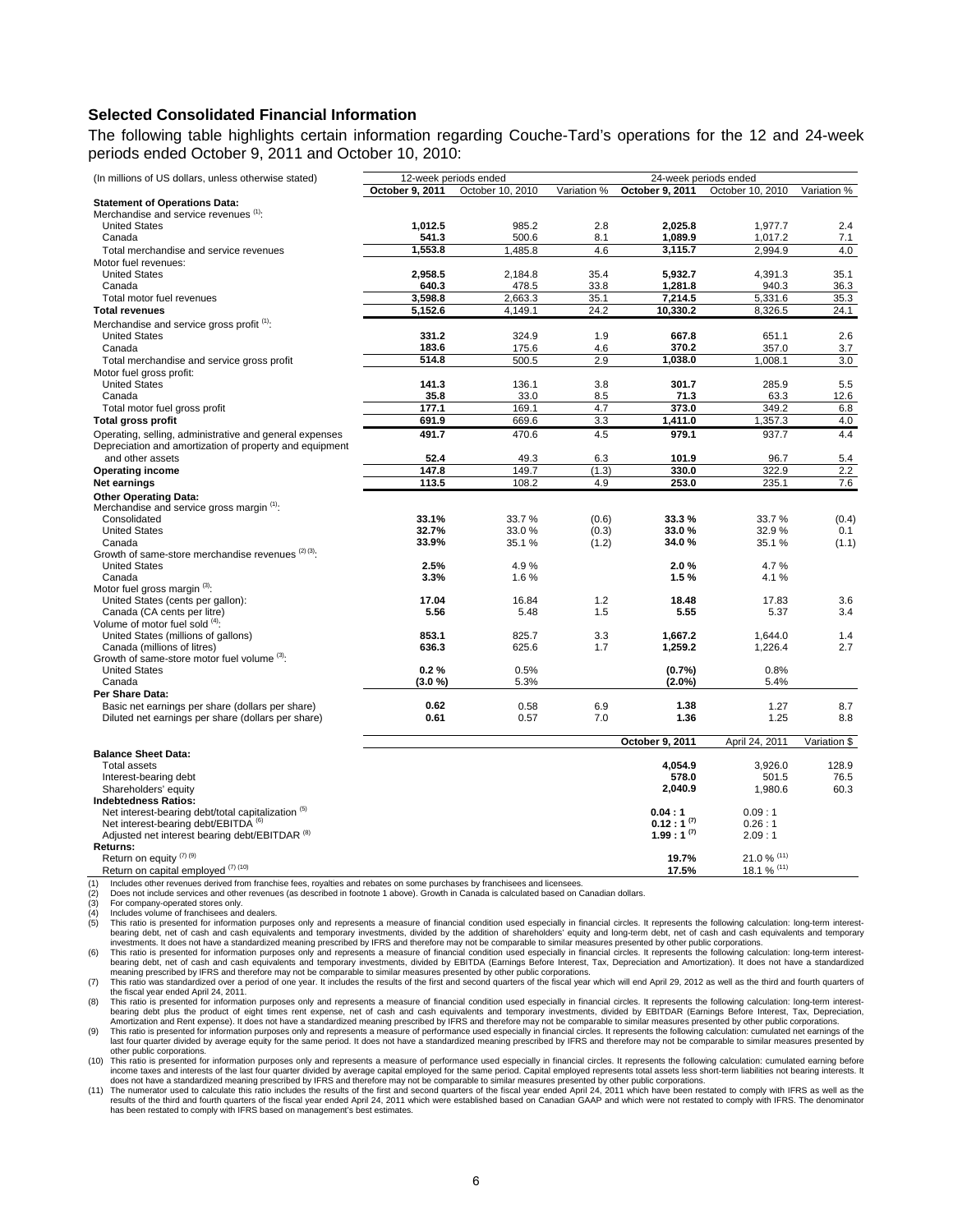# **Operating Results**

**Revenues** amounted to \$5.2 billion in the second quarter of fiscal 2012, up \$1.0 billion, an increase of 24.2%, mainly attributable to an increase in motor fuel sales due to a higher average retail price at the pump, to acquisitions, to the stronger Canadian dollar as well as to the growth of same-store merchandise and service sales in the United States and Canada. These items contributing to the growth in revenues were partially offset by the decrease in same-store motor fuel volume in Canada.

For the first half-year of fiscal 2012, revenues grew by \$2.0 billion, an increase of 24.1% compared to the first half-year of fiscal 2011 for reasons similar to those mentioned for the quarter.

More specifically, the growth of **merchandise and service revenues** for the second quarter of fiscal 2012 was \$68.0 million or 4.6%, of which approximately \$23.4 million was generated by a stronger Canadian dollar. As for internal growth, same-store merchandise revenues increased by 2.5% in the United States and 3.3% in Canada. For the Canadian and U.S. markets, the variance in same-store merchandise sales is attributable to Couche-Tard's merchandising strategies, to the economic condition in each of its market as well as to the investments made to enhance service and the offering of products in the its stores. In the United States, a cigarette manufacturer modified its supply terms and price structure, at the beginning of the first quarter of fiscal 2012, in order to encourage retailers to decrease or maintain low unit prices on certain of its products, which has put a deflationary pressure on the Corporation's cigarettes sales. Thus, Couche-Tard estimates that excluding tobacco products sales, its same-store merchandise sales in the United States increased by 5.3 %. However, Couche-Tard seems to hold up well in comparison to other retailers and it maintains its attention on balancing in-store traffic and margin level as well as on its market share as always.

In the first half-year of fiscal 2012, merchandise and service revenues rose by \$120.8 million, a 4.0% increase compared to the same period last fiscal year for reasons similar to those of the second quarter, including an increase in same-store merchandise revenues of 2.0% in the United States and 1.5% in Canada.

**Motor fuel revenues** increased by \$935.5 million or 35.1% in the second quarter of fiscal 2012, of which \$55.0 million stems from acquisitions and approximately \$22.0 million were generated by the appreciation of the Canadian dollar against its U.S. counterpart. The still fragile economy and higher retail prices at the pump have put downward pressure on motor fuel consumption, which can explain the near stagnation of same-store motor fuel volume in the United States which increased by only 0.2% as well as the drop of 3.0% in Canada. This seems to be confirmed by the U.S. Federal Highway Administration's July, August and September 2011 Traffic Volume Trends reports which show that, month over month, travel on U.S. roads and streets declined by 2.5% in July, 1.7% in August and 1.5% in September. Additionally, in certain Canadian regions, competition caused by the sale of lowpriced motor fuel on certain native reserves has adversely affected the Corporation's fuel sales. Nevertheless, total motor fuel volume increased by 3.3% in the United States and by 1.7% in Canada.

The higher average retail price of motor fuel generated an increase in revenues of approximately \$780.0 million as shown in the following table, starting with the third quarter of the fiscal year ended April 24, 2011:

| Quarter                               | סזבי  | $4^{\text{th}}$ | 4 <sup>St</sup> | "ე nd  | Weighted<br>average |
|---------------------------------------|-------|-----------------|-----------------|--------|---------------------|
| 52-week period ended October 9, 2011  |       |                 |                 |        |                     |
| United States (US dollars per gallon) | 2.89  | 3.44            | 3.67            | 3.50   | 3.34                |
| Canada (CA cents per litre)           | 97.76 | 108.53          | 114.08          | 112.90 | 107.75              |
| 52-week period ended October 10, 2010 |       |                 |                 |        |                     |
| United States (US dollars per gallon) | 2.59  | 2.71            | 2.72            | 2.67   | 2.67                |
| Canada (CA cents per litre)           | 90.00 | 92.36           | 91.46           | 90.47  | 90.98               |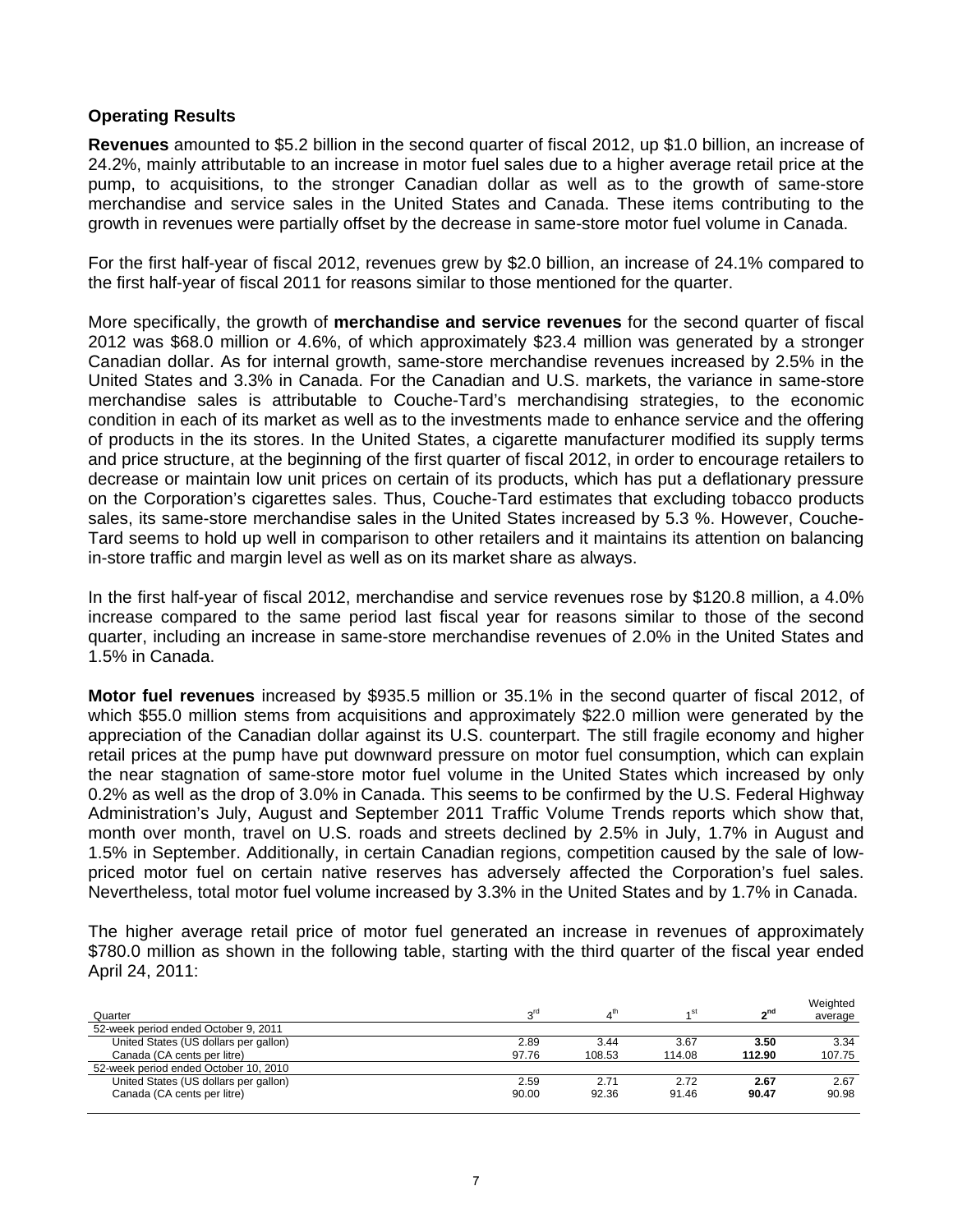For the first half-year of fiscal 2012, motor fuel revenues increased by \$1.9 billion or 35.3% of which approximately \$56.0 million were generated by the appreciation of the Canadian dollar against its U.S. counterpart. Same-store motor fuel volume dropped by 0.7% in the United States and 2.0% in Canada. The higher average retail price of motor fuel generated an increase in revenues of approximately \$1.6 billion.

The **consolidated merchandise and service gross margin** grew by \$14.9 million or 2.9% in the second quarter of fiscal 2012. The consolidated margin was 33.1%, a reduction of 0.6% compared with the same quarter of fiscal 2011. In the United States, the gross margin is down 0.3% to 32.7% while in Canada, it fell by 1.2% to 33.9%. This performance reflects changes in the product-mix, the improvements brought to supply terms as well as Couche-Tard's merchandising strategy in tune with market competitiveness and economic conditions within each market. More precisely, these margin reductions reflect more aggressive promotions in certain categories to protect store traffic. However, in terms of absolute dollars, the increase in same-store merchandise sales more that offset the decrease in margin percent of these products, demonstrating that Couche-Tard's strategies paid off.

During the first half-year of fiscal 2012, the consolidated merchandise and service gross margin grew by \$29.9 million or 3.0%. The consolidated margin was 33.3%. More specifically, it was 33.0% in the United States, an increase of 0.1%, and 34.0% in Canada, a decrease of 1.1%.

In the second quarter of fiscal 2012, the **motor fuel gross margin** for Couche-Tard's companyoperated stores in the United States increased by 0.20¢ per gallon, from 16.84¢ per gallon last year to 17.04¢ per gallon this year. However, taking into account expenses related to electronic payment modes, net margin per gallon decreased by 0.84¢ per gallon, a shortfall of approximately \$7.0 million. In Canada, the gross margin increased to CA5.56¢ per litre compared with CA5.48¢ per litre for the second quarter of fiscal 2011. The motor fuel gross margin of Couche-Tard's company-operated stores in the United States as well as the impact of expenses related to electronic payment modes for the last eight quarters, starting with the third quarter of fiscal year ended April 24, 2011, were as follows:

| ו טיס הפוווט מפווטוון<br>Quarter                                 | rdی   | 4 <sup>th</sup> | ⊿ st  | <sub>n</sub> nd | Weighted<br>average |
|------------------------------------------------------------------|-------|-----------------|-------|-----------------|---------------------|
| 52-week period ended October 9, 2011                             |       |                 |       |                 |                     |
| Before deduction of expenses related to electronic payment modes | 13.12 | 14.06           | 19.95 | 17.04           | 15.85               |
| Expenses related to electronic payment modes                     | 4.36  | 4.93            | 5.29  | 5.20            | 4.91                |
| After deduction of expenses related to electronic payment modes  | 8.76  | 9.13            | 14.66 | 11.84           | 10.94               |
| 52-week period ended October 10, 2010                            |       |                 |       |                 |                     |
| Before deduction of expenses related to electronic payment modes | 12.88 | 14.21           | 18.83 | 16.84           | 15.53               |
| Expenses related to electronic payment modes                     | 3.85  | 4.14            | 4.15  | 4.16            | 4.06                |
| After deduction of expenses related to electronic payment modes  | 9.03  | 10.07           | 14.68 | 12.68           | 11.47               |
|                                                                  |       |                 |       |                 |                     |

 $(118 \text{ conte nor gallon})$ 

For the 24-week period ended October 9, 2011, the motor fuel gross margin for Couche-Tard's company-operated stores in the United States increased by 0.65¢ per gallon, from 17.83¢ per gallon last fiscal year to 18.48¢ per gallon this fiscal year. In Canada, the margin also increased, reaching CA5.55¢ per litre compared with CA5.37¢ per litre for the comparable period of fiscal 2011.

For the second quarter and first half-year of fiscal 2012, **operating, selling, administrative and general expenses** rose by 4.5% and 4.4% respectively, compared with the first quarter and first halfyear of fiscal 2011, but increased by only 1.6% and 0.7% respectively, if we exclude certain items, as demonstrated by the following table: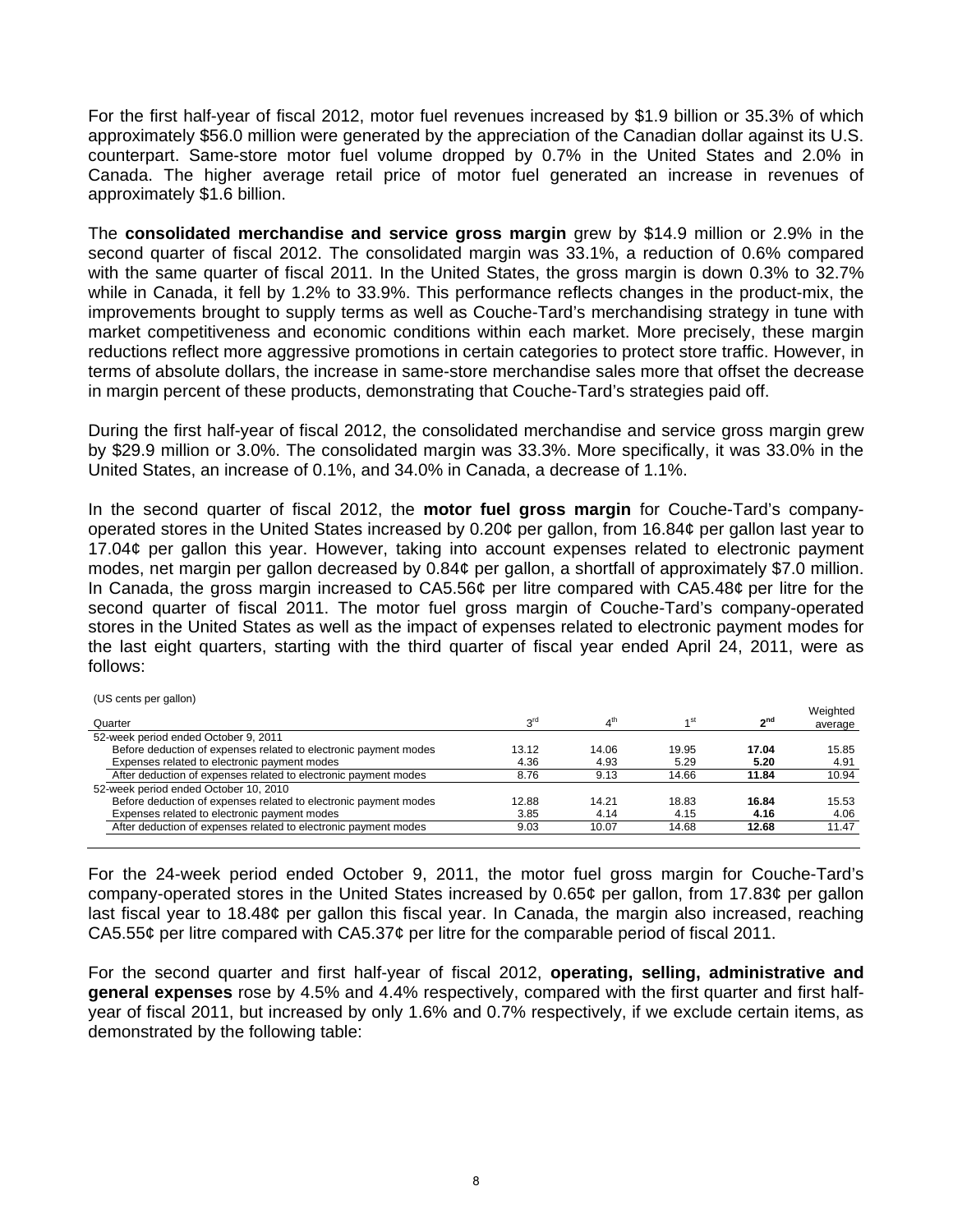|                                                                                   | 12-week period ended<br>October 9, 2011 | 24-week period ended<br>October 9, 2011 |
|-----------------------------------------------------------------------------------|-----------------------------------------|-----------------------------------------|
| Total variance as reported                                                        | 4.5%                                    | 4.4%                                    |
| Subtract:                                                                         |                                         |                                         |
| Increase from higher electronic payment fees                                      | 2.7%                                    | 2.5%                                    |
| Increase from the strengthening of the Canadian dollar                            | 1.5%                                    | 1.9%                                    |
| Increase from incremental expenses related to stores acquired                     |                                         | 0.3%                                    |
| Acquisition costs recognized to earnings of the comparable periods of fiscal 2011 | $(1.5\%)$                               | $(1.1\%)$                               |
| Acquisition costs recognized to earnings of fiscal 2012                           | 0.2%                                    | 0.1%                                    |
| <b>Remaining variance</b>                                                         | 1.6%                                    | 0.7%                                    |

The increase in electronic payment fees stems mainly from the rise in the average retail price of motor fuel. The remaining variance is due to additional expenses necessary to support growth in same-store merchandise sales as well as to the normal increase in costs due to inflation.

Moreover, excluding expenses related to electronic payment modes as well as acquisitions costs for both comparable periods, expenses in proportion to merchandise and services sales represented 27.9% of sales during the second quarter of fiscal 2012 (27.7% for the first half-year of fiscal 2012), compared to 28.2% during the second quarter of fiscal 2011 (27.9% for the first half-year of fiscal 2011). This indicator has been constantly improving for the last 11 quarters. This performance reflects Couche-Tard's constant efforts to find ways to improve its efficiency while ensuring that the quality of the service offered to clients is maintained**.** 

During the second quarter of fiscal 2012, **EBITDA** increased by 0.8% compared to the corresponding period of the previous fiscal year, reaching \$205.4 million. Acquisitions contributed \$1.2 million to EBITDA while the strengthening of the Canadian dollar contributed for about \$2.6 million. As for the first half-year of fiscal 2012, EBITDA increased by 3.0% compared to the corresponding period of the previous fiscal year, reaching \$443.1 million. Acquisitions contributed \$2.5 million to EBITDA while the strengthening of the Canadian dollar contributed for about \$6.4 million.

It should be noted that EBITDA is not a performance measure defined by IFRS, but Couche-Tard, as well as investors and analysts, use this measure to evaluate the Corporation's financial and operating performance. Note that Couche-Tard's definition of this measure may differ from the one used by other public corporations:

| (in millions of US dollars)                             | 12-week periods ended |                  | 24-week periods ended |                  |  |
|---------------------------------------------------------|-----------------------|------------------|-----------------------|------------------|--|
|                                                         | October 9, 2011       | October 10, 2010 | October 9, 2011       | October 10, 2010 |  |
| Net earnings, as reported                               | 113.5                 | 108.2            | 253.0                 | 235.1            |  |
| Add:                                                    |                       |                  |                       |                  |  |
| Income taxes                                            | 37.4                  | 38.1             | 83.4                  | 82.5             |  |
| Net financial expenses                                  | 2.1                   | 8.2              | 4.8                   | 15.8             |  |
| Depreciation and amortization of property and equipment |                       |                  |                       |                  |  |
| and other assets                                        | 52.4                  | 49.3             | 101.9                 | 96.7             |  |
| EBITDA                                                  | 205.4                 | 203.8            | 443.1                 | 430.1            |  |

For the second quarter and first half-year of fiscal 2012, **depreciation expense** increased due to the investments made through acquisitions, replacement of equipment, addition of new stores and ongoing improvement of Couche-Tard's network.

For the second quarter and first half-year of fiscal 2012, **net financial expenses** decreased by \$6.1 million and \$11.0 million, respectively, compared to the corresponding periods of fiscal 2011, mainly because of the early redemption of the Corporation's \$350.0 million subordinated unsecured debt during the third quarter of fiscal 2011, which contributed to decrease the average interest rate on its borrowings.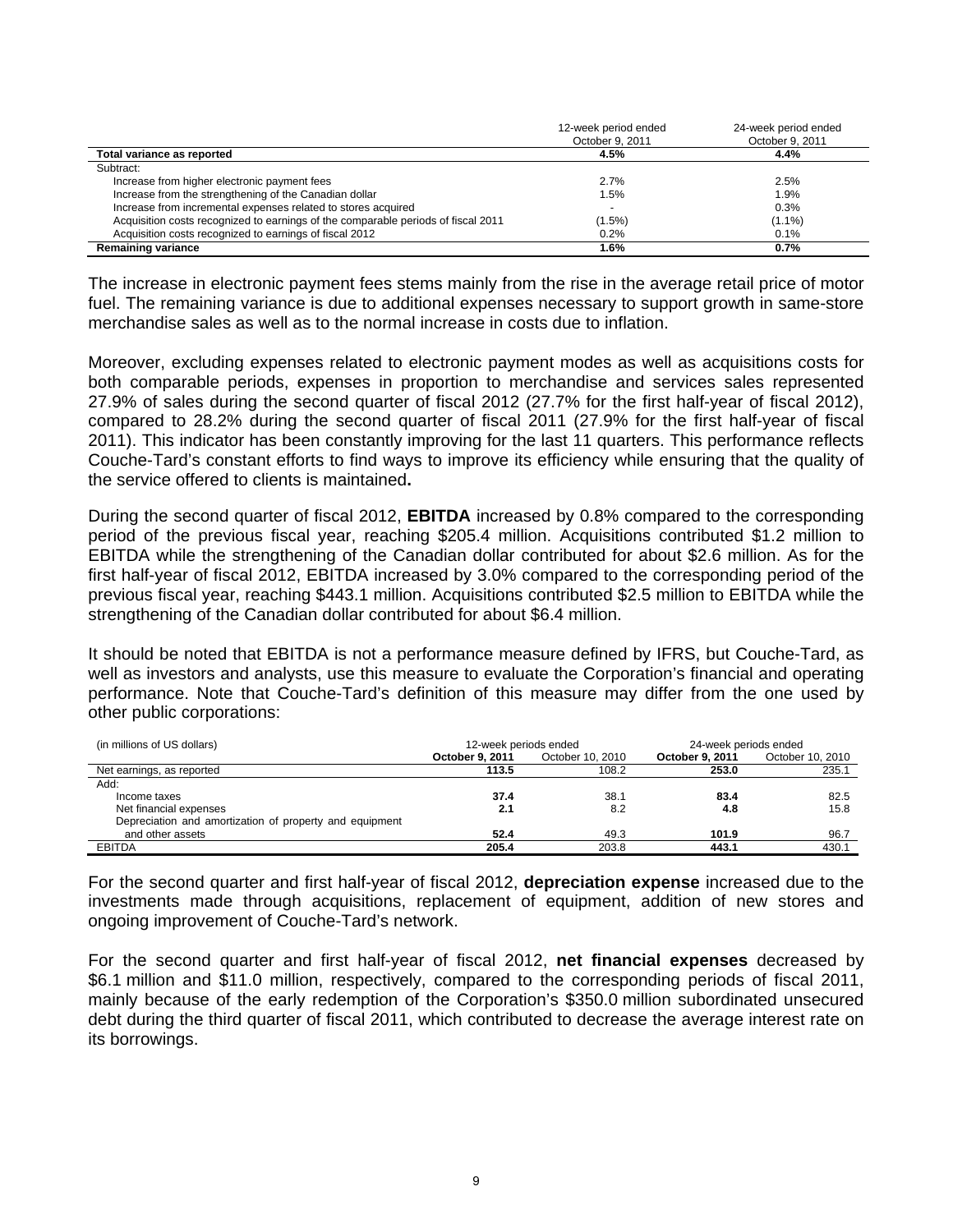The **income tax rate** for the second quarter and first half-year of fiscal 2012 is 24.8% compared to a rate of 26.0% for the corresponding quarter and half-year of the previous fiscal year.

Couche-Tard closed the second quarter of fiscal 2012 with net earnings of \$113.5 million, compared to \$108.2 million the previous fiscal year, an increase of \$5.3 million or 4.9%. Diluted net earnings per share stood at \$0.61 compared to \$0.57 the previous year, an increase of 7.0%. The stronger Canadian dollar had a favorable impact of approximately \$2.0 million on net earnings while acquisitions had a negligible impact.

For the first half-year of fiscal 2012, net earnings were \$253.0 million, compared to \$235.1 million the previous fiscal year, an increase of \$17.9 million or 7.6%. Diluted net earnings per share stood at \$1.36 compared to \$1.25 the previous year, an increase of 8.8%. The stronger Canadian dollar had a favorable impact of approximately \$4.8 million on net earnings while acquisitions had a negligible impact.

## **Liquidity and Capital Resources**

Couche-Tard's sources of liquidity remain unchanged compared with the fiscal year ended April 24, 2011. For further information, please refer to its 2011 Annual Report.

With respect to Couche-Tard's capital expenditures and acquisitions carried out in the first half-year of fiscal 2012, they were financed using available cash. The Corporation expects that cash generated from operations together with borrowings available under its revolving unsecured credit facilities will be adequate to meet its liquidity needs in the foreseeable future.

Couche-Tard's credit facilities have not changed with respect to their terms of use since April 24, 2011. As at October 9, 2011, \$563.0 million of its term revolving unsecured operating credits had been used (\$486.0 million for the US dollars portion and \$77.0 million for the Canadian dollars portion). As at the same date, the weighted average effective interest rate was 0.75% for the US dollars portion and 1.70% for the Canadian dollars portion. In addition, standby letters of credit in the amount of CA\$0.8 million and \$29.4 million were outstanding as at October 9, 2011.

As at October 9, 2011, \$406.8 million were available under the credit agreements and Couche-Tard is in compliance with the restrictive covenants and ratios imposed by the credit agreements at that date. Thus, at the same date, the Corporation had access to more than \$895.0 million through its available cash and credit agreements.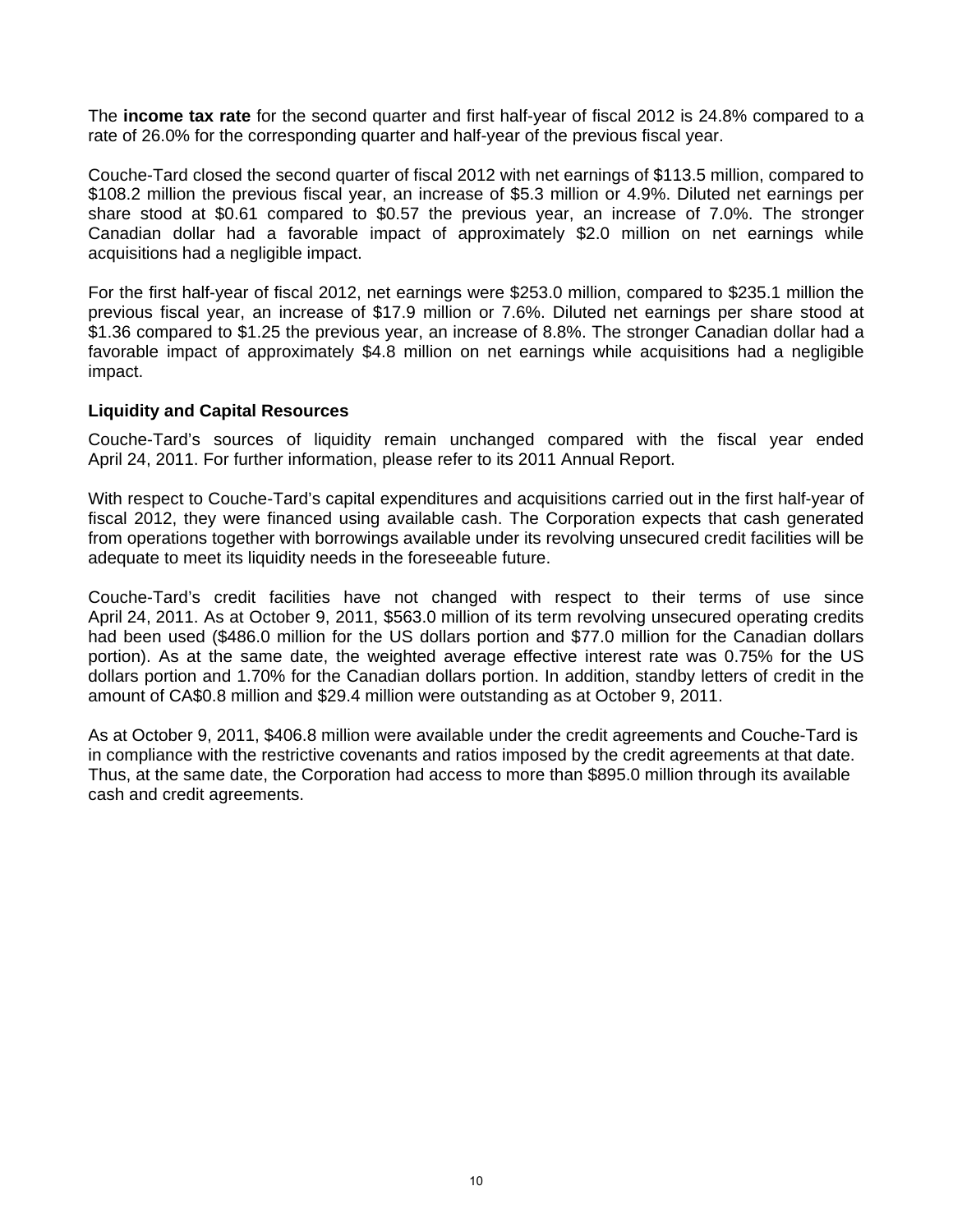# **Selected Consolidated Cash Flow Information**

| (In millions of US dollars)                   |            | 12-week periods ended |           |            | 24-week periods ended |           |  |  |
|-----------------------------------------------|------------|-----------------------|-----------|------------|-----------------------|-----------|--|--|
|                                               | October 9, | October 10,           |           | October 9. | October 10,           |           |  |  |
|                                               | 2011       | 2010                  | Variation | 2011       | 2010                  | Variation |  |  |
| <b>Operating activities</b>                   |            |                       | \$        | \$         |                       | \$        |  |  |
| Cash flows <sup>(1)</sup>                     | 161.2      | 153.1                 | 8.1       | 351.2      | 306.4                 | 44.8      |  |  |
| Other                                         | 8.9        | 73.3                  | (64.4)    | 34.2       | 73.3                  | (39.1)    |  |  |
| Net cash provided by operating activities     | 170.1      | 226.4                 | (56.3)    | 385.4      | 379.7                 | 5.7       |  |  |
| <b>Investing activities</b>                   |            |                       |           |            |                       |           |  |  |
| Purchase of property and equipment and other  |            |                       |           |            |                       |           |  |  |
| assets, net of proceeds from the disposal of  |            |                       |           |            |                       |           |  |  |
| property and equipment and other assets       | (74.9)     | (35.5)                | (39.4)    | (95.4)     | (59.1)                | (36.3)    |  |  |
| Proceeds from sale and leaseback transactions |            | 3.2                   | (3.2)     |            | 5.1                   | (5.1)     |  |  |
| Business acquisitions                         | (23.4)     | (19.3)                | (4.1)     | (37.8)     | (26.2)                | (11.6)    |  |  |
| Dividends received from a joint venture       | 0.9        | 2.4                   | (1.5)     | 1.5        | 2.7                   | (1.2)     |  |  |
| Other                                         | 0.3        |                       | 0.3       | (0.1)      |                       | (0.1)     |  |  |
| Net cash used in investing activities         | (97.1)     | (49.2)                | (47.9)    | (131.8)    | (77.5)                | (54.3)    |  |  |
| <b>Financing activities</b>                   |            |                       |           |            |                       |           |  |  |
| Net increase (decrease) in borrowings         | 80.5       | (0.9)                 | 81.4      | 79.6       | (99.4)                | 179.0     |  |  |
| Share repurchase                              | (123.2)    |                       | (123.2)   | (123.2)    |                       | (123.2)   |  |  |
| <b>Dividends</b>                              | (23.5)     | (14.3)                | (9.2)     | (23.5)     | (14.3)                | (9.2)     |  |  |
| <b>Issuance of shares</b>                     | 0.8        | 1.1                   | (0.3)     | 2.4        | 5.2                   | (2.8)     |  |  |
| Net cash used in financing activities         | (65.4)     | (14.1)                | (51.3)    | (64.7)     | (108.5)               | 43.8      |  |  |
| Company credit rating                         |            |                       |           |            |                       |           |  |  |
| Standard and Poor's                           | BBB-       | BB+                   |           | BBB-       | BB+                   |           |  |  |

These cash flows are presented for information purposes only and represent a performance measure used especially in financial circles. They represent net earnings plus depreciation and amortization, loss on disposal of assets (less gains on disposal of assets), share of earnings of a joint venture accounted for using the equity method and future income taxes. They do not have a standardized meaning prescribed by IFRS and therefore may not be comparable to similar measures presented by other public companies.

# **Operating activities**

During the second quarter of fiscal 2012, net cash from the operation of Couche-Tard's stores reached \$170.1 million, down \$56.3 million compared to the second quarter of fiscal year 2011, mainly due to a less favorable change in working capital, including the reduction in accounts payable. During the first half-year of 2012, net cash from operation of the Corporation's stores reached \$385.4 million, up \$5.7 million from the comparable period of fiscal 2011, mainly because of higher net earnings, partially offset by a less favorable change in working capital.

## **Investing activities**

During the second quarter of fiscal 2012, Couche-Tard's investing activities were primarily for the acquisition of eight stores and 63 motor fuel supply agreements for a total amount of \$23.4 million and for net capital expenditures and other assets for an amount of \$74.9 million. Since the beginning of the fiscal year, Couche-Tard acquired 21 stores and 63 motor fuel supply agreements for a total amount of \$37.8 million and disbursed a total of \$95.4 million for net capital expenditures and other assets. Couche-Tard's capital investments were primarily for the replacement of equipment in some of its stores to enhance the offering of products and services, the addition of new stores as well as the ongoing improvement of its network.

## **Financing activities**

During the second quarter of fiscal 2012, the increase in debt amounted to \$80.5 million while Couche-Tard paid \$123.2 million under its share repurchase program and \$23.5 million in dividends.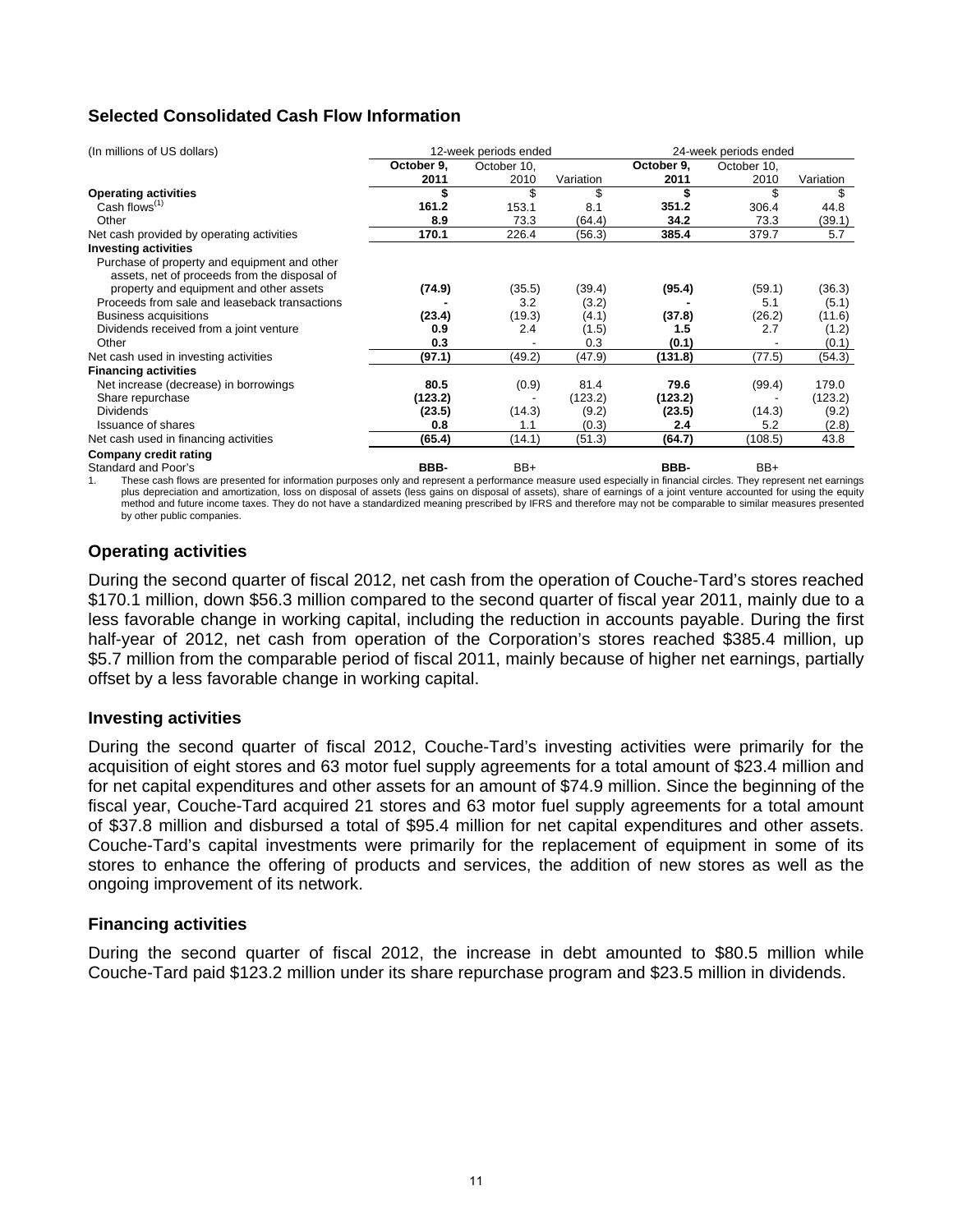## **Financial Position as at October 9, 2011**

As shown by the indebtedness ratios included in the "Selected Consolidated Financial Information" section and net cash provided by operating activities, Couche-Tard's financial position is excellent.

Its total consolidated assets amounted to \$4.1 billion as at October 9, 2011, an increase of \$128.9 million over the balance as at April 24, 2011. This increase stems primarily from the rise in cash resulting from cash flows provided by operating activities.

For the 52-week period ended October 9, 2011, Couche-Tard recorded a return on capital employed of 17.5% $^1$ .

Shareholders' equity amounted to \$2.0 billion as at October 9, 2011, up \$60.3 million compared to April 24, 2011, mainly reflecting net earnings of the first half-year of fiscal 2012, partially offset by dividends declared, shares repurchased and the decrease in accumulated other comprehensive income following the weakening of the Canadian dollar as at the balance sheet date. For the 52-week period ended October 9, 2011, Couche-Tard recorded a return on equity of 19.7%<sup>2</sup>.

## **Selected Quarterly Financial Information (Unaudited)**

| (In millions of US dollars except for per share data, unaudited)    | 24-week period<br>ended October 9.<br>2011 |          | 52-week period ended<br>April 24, 2011 |                 |                 | Extract from the 52-<br>week period ended<br>April 25, 2010 <sup>(1)</sup> |                 |          |
|---------------------------------------------------------------------|--------------------------------------------|----------|----------------------------------------|-----------------|-----------------|----------------------------------------------------------------------------|-----------------|----------|
| Quarter                                                             | 2 <sup>nd</sup>                            | $A$ St   | 4 <sup>th</sup>                        | 3 <sup>rd</sup> | 2 <sup>nd</sup> | $4$ st                                                                     | 4 <sup>th</sup> | $3^{rd}$ |
| Weeks                                                               | 12 weeks                                   | 12 weeks | 12 weeks                               | 16 weeks        | 12 weeks        | 12 weeks                                                                   | 12 weeks        | 16 weeks |
| <b>Revenues</b>                                                     | 5,152.6                                    | 5,177.6  | 4,737.0                                | 5,486.9         | 4,149.1         | 4.177.4                                                                    | 4,003.5         | 4,935.2  |
| Income before depreciation and amortization of property and         |                                            |          |                                        |                 |                 |                                                                            |                 |          |
| equipment and other assets, financial expenses and income           |                                            |          |                                        |                 |                 |                                                                            |                 |          |
| taxes                                                               | 205.4                                      | 231.7    | 133.7                                  | 163.5           | 199.0           | 220.6                                                                      | 150.5           | 141.3    |
| Depreciation and amortization of property and equipment and         |                                            |          |                                        |                 |                 |                                                                            |                 |          |
| other assets                                                        | 52.4                                       | 49.5     | 50.9                                   | 66.1            | 49.3            | 47.4                                                                       | 49.4            | 63.2     |
| Operating income                                                    | 153.0                                      | 182.2    | 82.8                                   | 97.4            | 149.7           | 173.2                                                                      | 101.1           | 78.1     |
| Share of earnings of a joint venture accounted for using the equity |                                            |          |                                        |                 |                 |                                                                            |                 |          |
| method                                                              | 5.2                                        | 6.0      | 2.6                                    | 3.8             | 4.8             | 5.7                                                                        |                 |          |
| Net financial expenses                                              | 2.1                                        | 2.7      | 2.6                                    | 11.2            | 8.2             | 7.6                                                                        | 7.4             | 8.6      |
| Net earnings                                                        | 113.5                                      | 139.5    | 64.5                                   | 69.6            | 108.2           | 126.9                                                                      | 68.8            | 54.8     |
| Net earnings per share                                              |                                            |          |                                        |                 |                 |                                                                            |                 |          |
| Basic                                                               | \$0.62                                     | \$0.76   | \$0.35                                 | \$0.38          | \$0.58          | \$0.68                                                                     | \$0.37          | \$0.30   |
| Diluted                                                             | \$0.61                                     | \$0.75   | \$0.35                                 | \$0.37          | \$0.57          | \$0.67                                                                     | \$0.37          | \$0.29   |

(1) Figures presented for this period were not restated following the adoption of IFRS.

# **Outlook**

For the remainder of fiscal year 2012, Couche-Tard expects to pursue its investments with caution in order to, amongst other things, improve its network. Given the economic climate and its attractive access to capital, Couche-Tard believes to be well-positioned to realize acquisitions and create value. However, the Corporation will continue to exercise patience in order to benefit from a fair purchase price in view of current market conditions. Couche-Tard also intends to keep an ongoing focus on supply terms and operating expenses.

The Corporation will also focus its efforts to integrate into its network stores recently acquired or in process of being acquired. Thus, more than 430 stores should be integrated into Couche-Tard's

 $\mathbf{1}$ This ratio is presented for information purposes only and represents a measure of performance used especially in financial circles. It represents the following calculation: cumulated earning before income taxes and interests of the last four quarters divided by average capital employed for the same period. Capital employed represents total assets less short-term liabilities not bearing interests. It does not have a standardized meaning prescribed by IFRS and therefore may not be comparable to similar measures presented by other public corporations. This ratio was standardized over a period of one<br>year. It includes the resu

<sup>&</sup>lt;sup>2</sup> This ratio is presented for information purposes only and represents a measure of performance used especially in financial circles. It represents the following calculation: cumulated net earnings of the<br>This ratio is p last four quarter divided by average equity for the same period. It does not have a standardized meaning prescribed by IFRS and therefore may not be comparable to similar measures presented by other<br>public corporations. Th quarters of the fiscal year ended April 24, 2011.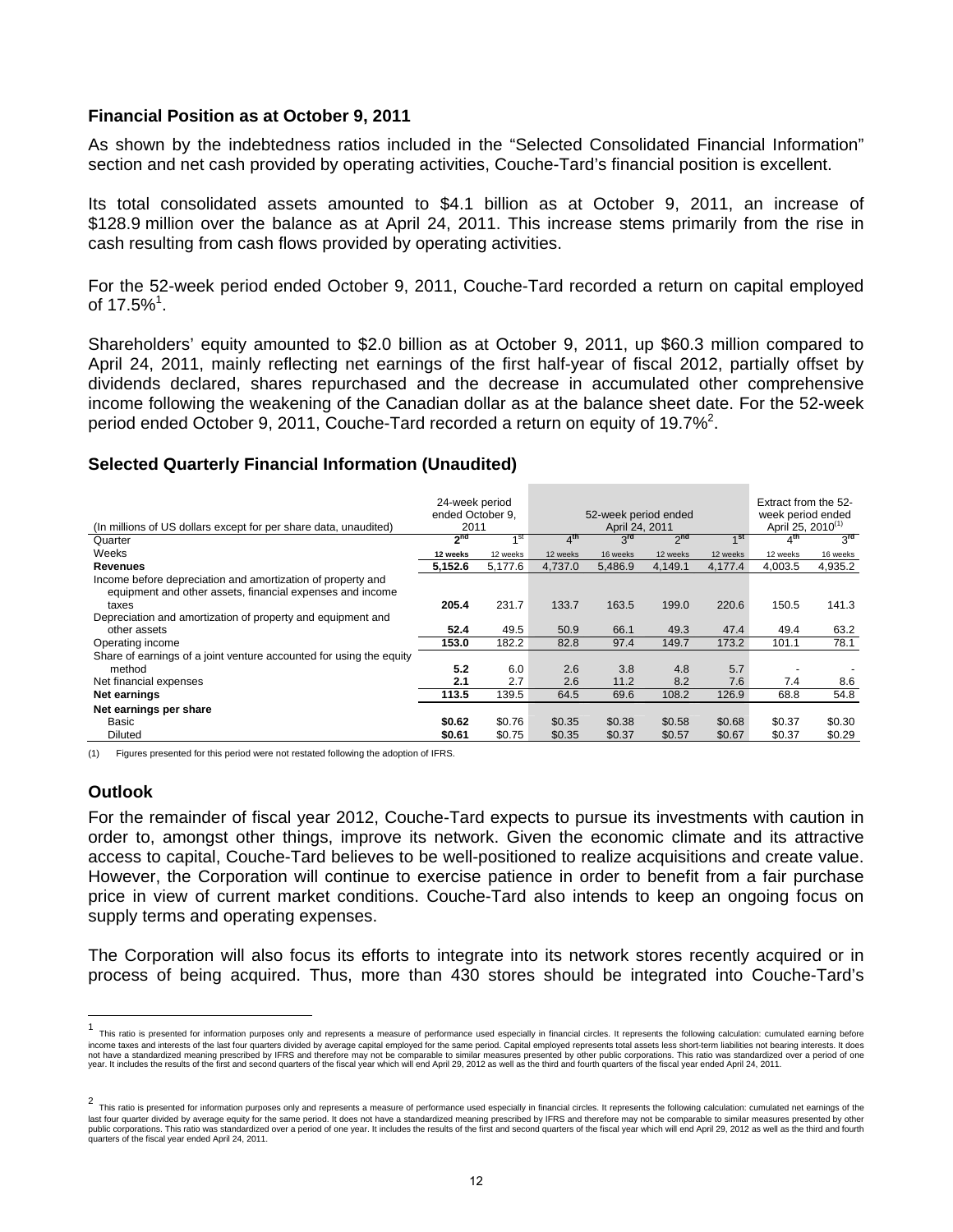network in the course of the third and fourth quarters of fiscal 2012, which, Couche-Tard believes, should contribute to the increase in its sales and earnings significantly over the upcoming quarters.

Finally, in line with its business model, Couche-Tard intends to continue to focus its resources on the sale of fresh products and on innovation, including the introduction of new products and services, in order to satisfy the needs of its large clientele.

# **Profile**

Alimentation Couche-Tard Inc. is the leader in the Canadian convenience store industry. In North America, Couche-Tard is the largest independent convenience store operator (whether integrated with a petroleum Corporation or not) in terms of number of company-operated stores. As of October 9, 2011, Couche-Tard had a network of 5,715 convenience stores, 4,107 of which include motor fuel dispensing. The network consists of 13 business units, including nine in the United States covering 42 states and the District of Columbia, and four in Canada covering all ten provinces. More than 53,000 people are employed throughout Couche-Tard's retail convenience network and service centers.

# **Source**

**Raymond Paré**, Vice-President and Chief Financial Officer Tel: (450) 662-6632 ext. 4607 **investor.relations@couche-tard.com** 

The statements set forth in this press release, which describes Couche-Tard's objectives, projections, estimates, expectations or forecasts, may constitute forward-looking statements within the meaning of securities legislation. Positive or negative verbs such as "plan", "evaluate", "estimate", "believe" and other related expressions are used to identify such statements. Couche-Tard would like to point out that, by their very nature, forward-looking statements involve risks and uncertainties such that its results, or the measures it adopts, could differ materially from those indicated or underlying these statements, or could have an impact on the degree of realization of a particular projection. Major factors that may lead to a material difference between Couche-Tard's actual results and the projections or expectations set forth in the forward-looking statements include the effects of the integration of acquired businesses and the ability to achieve projected synergies, fluctuations in margins on motor fuel sales, competition in the convenience store and retail motor fuel industries, exchange rate variations, and such other risks as described in detail from time to time in the reports filed by Couche-Tard with securities authorities in Canada and the United States. Unless otherwise required by applicable securities laws, Couche-Tard disclaims any intention or obligation to update or revise any forward-looking statements, whether as a result of new information, future events or otherwise. The forward-looking information in this release is based on information available as of the date of the release.

# **Webcast on November 22, 2011 at 3:30 P.M. (EST)**

Couche-Tard invites analysts known to the Corporation to send their two questions in advance to its management, before 1:30 P.M. (EST) on November 22, 2011.

Financial analysts and investors who wish to listen to the webcast on Couche-Tard's results which will take place online on November 22, 2011 at 3:30 P.M. (EST) can do so by accessing the Corporation's website at www.couche-tard.com/corporate and by clicking on the corporate presentations link of the investor relations section. For those who will not be able to listen to the live presentation, the recording of the webcast will be available on the Corporation's website for a period of 90 days.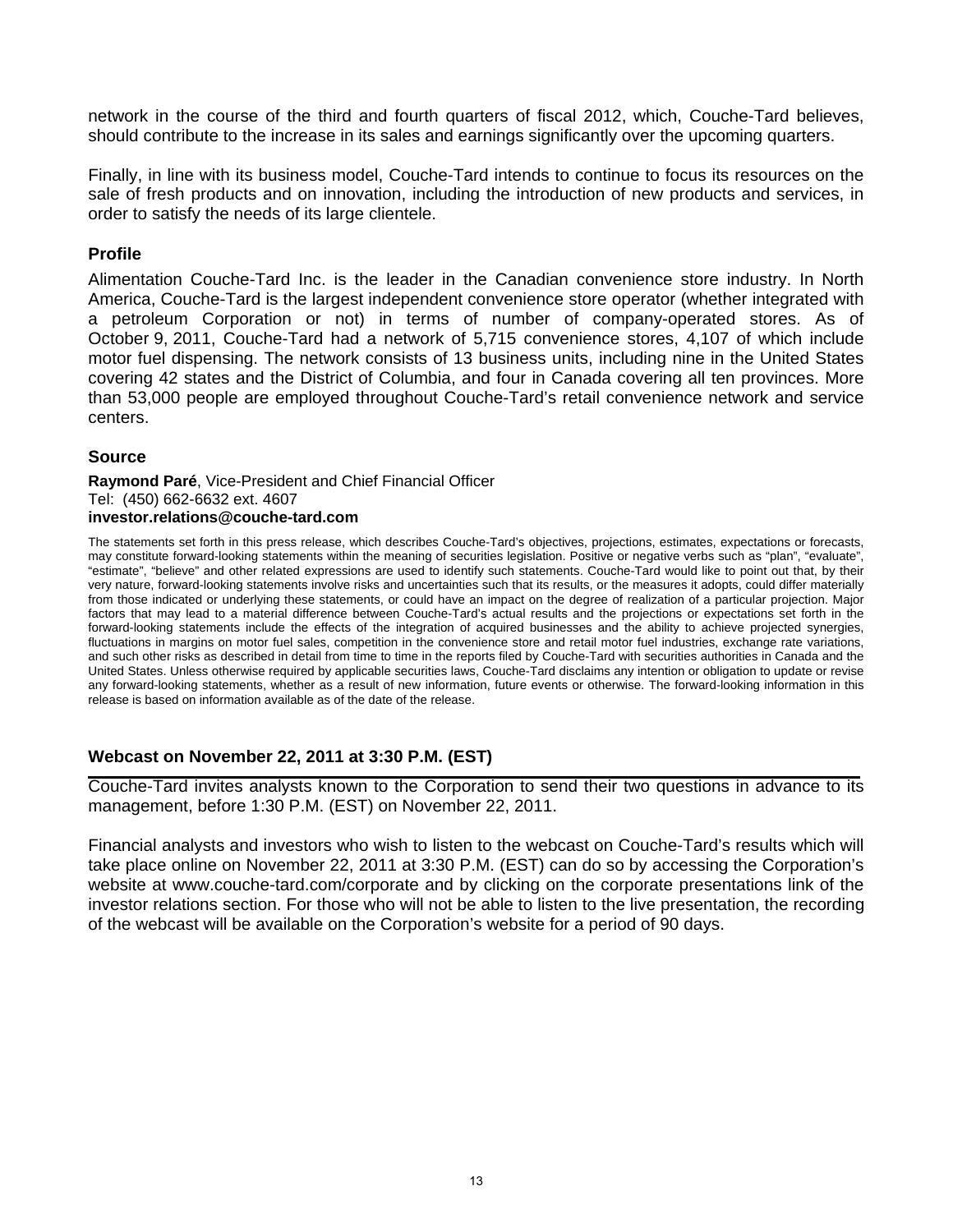### **CONSOLIDATED STATEMENTS OF CHANGES IN SHAREHOLDERS' EQUITY**

(in millions of US dollars, except per share amounts, unaudited)

|                                                              |            | 12 weeks    | 24 weeks   |             |  |
|--------------------------------------------------------------|------------|-------------|------------|-------------|--|
| For the periods ended                                        | October 9. | October 10, | October 9. | October 10, |  |
|                                                              | 2011       | 2010        | 2011       | 2010        |  |
|                                                              | \$         | \$          | \$         |             |  |
| <b>Revenues</b>                                              | 5,152.6    | 4,149.1     | 10,330.2   | 8,326.5     |  |
| Cost of sales                                                | 4,460.7    | 3,479.5     | 8,919.2    | 6,969.2     |  |
| <b>Gross profit</b>                                          | 691.9      | 669.6       | 1,411.0    | 1,357.3     |  |
| Operating, selling, administrative and general expenses      | 491.7      | 470.6       | 979.1      | 937.7       |  |
| Depreciation and amortization of property and equipment and  |            |             |            |             |  |
| other assets                                                 | 52.4       | 49.3        | 101.9      | 96.7        |  |
|                                                              | 544.1      | 519.9       | 1,081.0    | 1,034.4     |  |
| Operating income                                             | 147.8      | 149.7       | 330.0      | 322.9       |  |
| Share of earnings of a joint venture accounted for using the |            |             |            |             |  |
| equity method                                                | 5.2        | 4.8         | 11.2       | 10.5        |  |
| <b>Financial expenses</b>                                    | 2.8        | 8.6         | 5.6        | 17.5        |  |
| <b>Financial revenues</b>                                    | (0.7)      | (0.4)       | (0.8)      | (1.7)       |  |
| Net financial expenses                                       | 2.1        | 8.2         | 4.8        | 15.8        |  |
| Earnings before income taxes                                 | 150.9      | 146.3       | 336.4      | 317.6       |  |
| Income taxes                                                 | 37.4       | 38.1        | 83.4       | 82.5        |  |
| Net earnings                                                 | 113.5      | 108.2       | 253.0      | 235.1       |  |
| Net earnings per share (Note 5)                              |            |             |            |             |  |
| Basic                                                        | 0.62       | 0.58        | 1.38       | 1.27        |  |
| <b>Diluted</b>                                               | 0.61       | 0.57        | 1.36       | 1.25        |  |
| Weighted average number of shares (in thousands)             | 182,225    | 185,461     | 182,957    | 185,384     |  |
| Weighted average number of shares - diluted (in thousands)   | 185,769    | 189,005     | 186,425    | 188,762     |  |
| Number of shares outstanding at end of period (in thousands) | 179,426    | 185,526     | 179,426    | 185,526     |  |

### **CONSOLIDATED STATEMENTS OF COMPREHENSIVE INCOME**

(in millions of US dollars, unaudited)

| For the periods ended                                            |            | 12 weeks    | 24 weeks   |             |  |
|------------------------------------------------------------------|------------|-------------|------------|-------------|--|
|                                                                  | October 9. | October 10. | October 9. | October 10, |  |
|                                                                  | 2011       | 2010        | 2011       | 2010        |  |
|                                                                  |            | \$          |            | S           |  |
| Net earnings                                                     | 113.5      | 108.2       | 253.0      | 235.1       |  |
| Other comprehensive income                                       |            |             |            |             |  |
| Changes in cumulative translation adjustments (1)                | (46.2)     | 19.6        | (48.5)     | (2.2)       |  |
| Change in fair value of a financial instrument designated as a   |            |             |            |             |  |
| cash flow hedge (2)                                              | (0.1)      | 0.9         | 1.3        | 1.3         |  |
| Gain realized on a financial instrument designated as a cash     |            |             |            |             |  |
| flow hedge transferred to earnings <sup>(3)</sup>                | (0.3)      | (0.4)       | (1.1)      | (0.5)       |  |
| Change in fair value of an available-for-sale financial          |            |             |            |             |  |
| instrument $(4)$                                                 | 0.3        |             | 0.3        |             |  |
| Gain realized on the disposal of an available-for-sale financial |            |             |            |             |  |
| instrument transferred to earnings (5)                           |            |             | (0.6)      |             |  |
| Other comprehensive income                                       | (46.3)     | 20.1        | (48.6)     | (1.4)       |  |
| <b>Comprehensive income</b>                                      | 67.2       | 128.3       | 204.4      | 233.7       |  |

(1) For the 12 and 24-week periods ended October 9, 2011, these amounts include a loss of \$36.1 and \$36.3, respectively (net of income taxes of \$5.6 and \$5.7, respectively). For the 12 and 24-week periods ended October 10, 2010, these amounts include a gain of \$21.7 and \$6.9, respectively (net of income taxes of \$3.3 and \$1.0, respectively). These losses and gains arise from the translation of US dollar denominated longterm debt designated as a foreign exchange hedge of the Corporation's net investment in its U.S. operations.

(2) For the 12-week period ended October 9, 2011, this amount is net of income taxes. For the 24-week period ended October 9, 2011, this amount is net of income taxes of \$0.4. For the 12 and 24-week periods ended October 10, 2010, these amounts are net of income taxes of \$0.3 and \$0.5, respectively.

(3) For the 12 and 24-week periods ended October 9, 2011, these amounts are net of income taxes of \$0.1 and \$0.4, respectively. For the 12 and 24 week periods ended October 10, these amounts are net of income taxes of \$0.1 and \$0.2, respectively.

(4) For the 12 and 24-week periods ended October 9, 2011, these amounts are net of income taxes of \$0.1.

(5) For the 24-week period ended October 9, 2011, this amount is net of income taxes.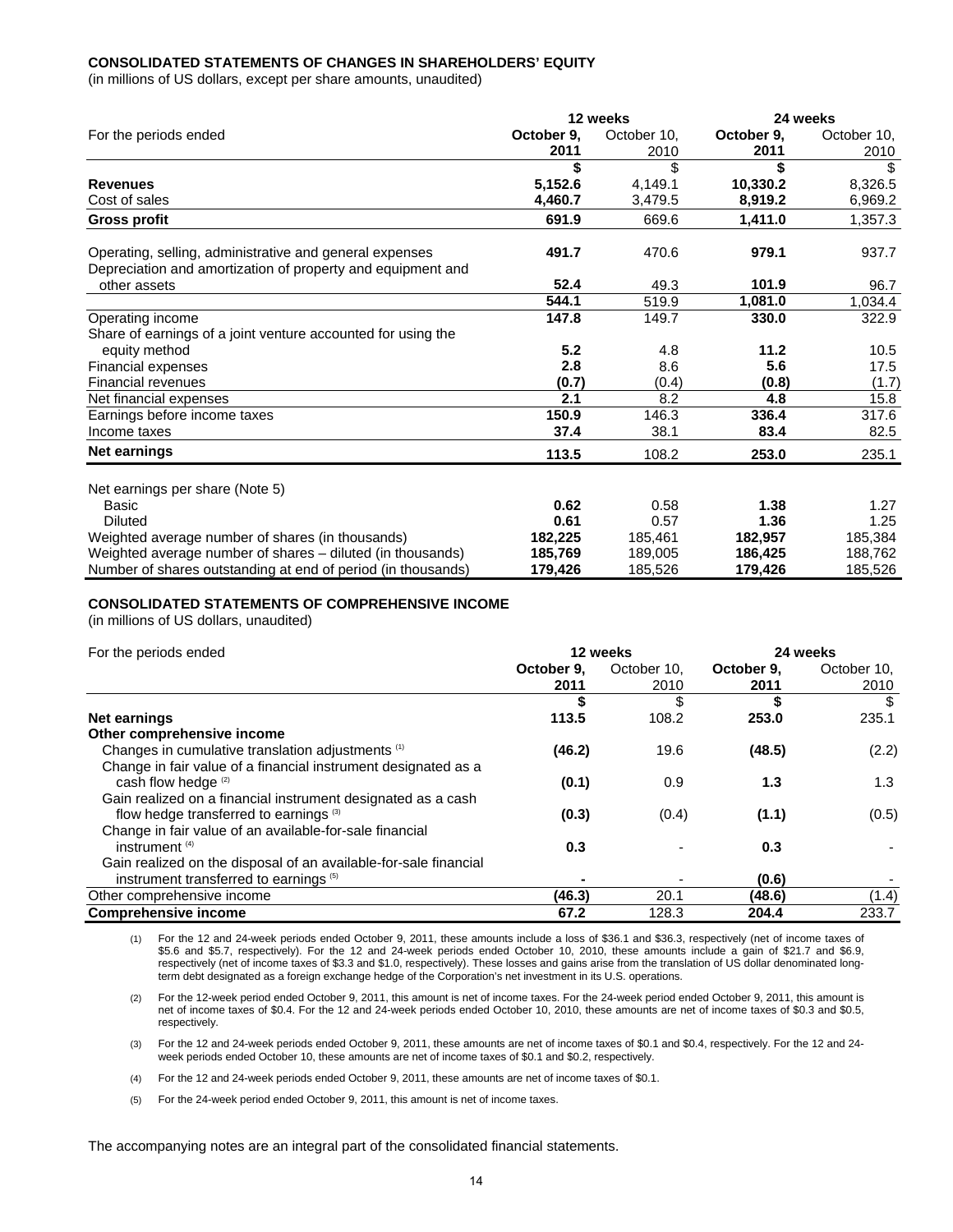## **CONSOLIDATED STATEMENTS OF CHANGES IN SHAREHOLDERS' EQUITY**

(in millions of US dollars, except per share amounts, unaudited)

| For the 24-week period ended                                                                  |             |                    |                 |                    | October 9, 2011 |
|-----------------------------------------------------------------------------------------------|-------------|--------------------|-----------------|--------------------|-----------------|
|                                                                                               |             |                    |                 | <b>Accumulated</b> |                 |
|                                                                                               |             |                    |                 | other              |                 |
|                                                                                               | Capital     | <b>Contributed</b> | <b>Retained</b> | comprehensive      | Shareholders'   |
|                                                                                               | stock       | surplus            | earnings        | income             | equity          |
| Balance, beginning of period                                                                  | \$<br>323.8 | \$<br>19.3         | \$<br>1,596.3   | \$<br>41.2         | S<br>1,980.6    |
| Comprehensive income:                                                                         |             |                    |                 |                    |                 |
| Net earnings                                                                                  |             |                    | 253.0           |                    | 253.0           |
| Change in cumulative translation adjustments                                                  |             |                    |                 | (48.5)             | (48.5)          |
| Change in fair value of a financial instrument                                                |             |                    |                 |                    |                 |
| designated as a cash flow hedge (net of                                                       |             |                    |                 |                    |                 |
| income taxes of \$0.4)                                                                        |             |                    |                 | 1.3                | 1.3             |
| Gain realized on a financial instrument                                                       |             |                    |                 |                    |                 |
| designated as a cash flow hedge transferred                                                   |             |                    |                 |                    |                 |
| to earnings (net of income taxes of \$0.4)                                                    |             |                    |                 | (1.1)              | (1.1)           |
| Change in fair value of an available-for-sale<br>financial instrument (net of income taxes of |             |                    |                 |                    |                 |
| \$0.1)                                                                                        |             |                    |                 | 0.3                | 0.3             |
| Gain realized on the disposal of an available-                                                |             |                    |                 |                    |                 |
| for-sale financial instrument transferred to                                                  |             |                    |                 |                    |                 |
| earnings (net of income taxes)                                                                |             |                    |                 | (0.6)              | (0.6)           |
| Total comprehensive income                                                                    |             |                    |                 |                    | 204.4           |
| <b>Dividends</b>                                                                              |             |                    | (23.5)          |                    | (23.5)          |
| Stock option-based compensation expense                                                       |             | 0.2                |                 |                    | 0.2             |
| Initial fair value of stock options exercised                                                 | 0.9         | (0.9)              |                 |                    |                 |
| Cash received upon exercise of stock options                                                  | 2.4         |                    |                 |                    | 2.4             |
| Repurchase and cancellation of shares                                                         | (14.8)      |                    |                 |                    | (14.8)          |
| Excess of acquisition cost over book value of                                                 |             |                    |                 |                    |                 |
| Class A multiple voting shares and Class B                                                    |             |                    |                 |                    |                 |
| subordinate voting shares repurchased and                                                     |             |                    |                 |                    |                 |
| cancelled                                                                                     |             |                    | (108.4)         |                    | (108.4)         |
| Balance, end of period                                                                        | 312.3       | 18.6               | 1,717.4         | (7.4)              | 2.040.9         |

| For the 24-week period ended                   |         |             |          |               | October 10, 2010 |
|------------------------------------------------|---------|-------------|----------|---------------|------------------|
|                                                |         |             |          | Accumulated   |                  |
|                                                |         |             |          | other         |                  |
|                                                | Capital | Contributed | Retained | comprehensive | Shareholders'    |
|                                                | stock   | surplus     | earnings | income        | equity           |
|                                                | \$      | \$          | \$       | \$            | \$               |
| Balance, beginning of period                   | 319.5   | 20.4        | 1,319.7  | 0.4           | 1,660.0          |
| Comprehensive income:                          |         |             |          |               |                  |
| Net earnings                                   |         |             | 235.1    |               | 235.1            |
| Change in cumulative translation adjustments   |         |             |          | (2.2)         | (2.2)            |
| Change in fair value of a financial instrument |         |             |          |               |                  |
| designated as a cash flow hedge (net of        |         |             |          |               |                  |
| income taxes of \$0.5)                         |         |             |          | 1.3           | 1.3              |
| Gain realized on a financial instrument        |         |             |          |               |                  |
| designated as a cash flow hedge transferred    |         |             |          |               |                  |
| to earnings (net of income taxes of \$0.2)     |         |             |          | (0.5)         | (0.5)            |
| Total comprehensive income                     |         |             |          |               | 233.7            |
| <b>Dividends</b>                               |         |             | (14.3)   |               | (14.3)           |
| Stock option-based compensation expense        |         | 0.6         |          |               | 0.6              |
| Initial fair value of stock options exercised  | 0.4     | (0.4)       |          |               |                  |
| Cash received upon exercise of stock options   | 5.2     |             |          |               | 5.2              |
| Balance, end of period                         | 325.1   | 20.6        | 1,540.5  | (1.0)         | 1,885.2          |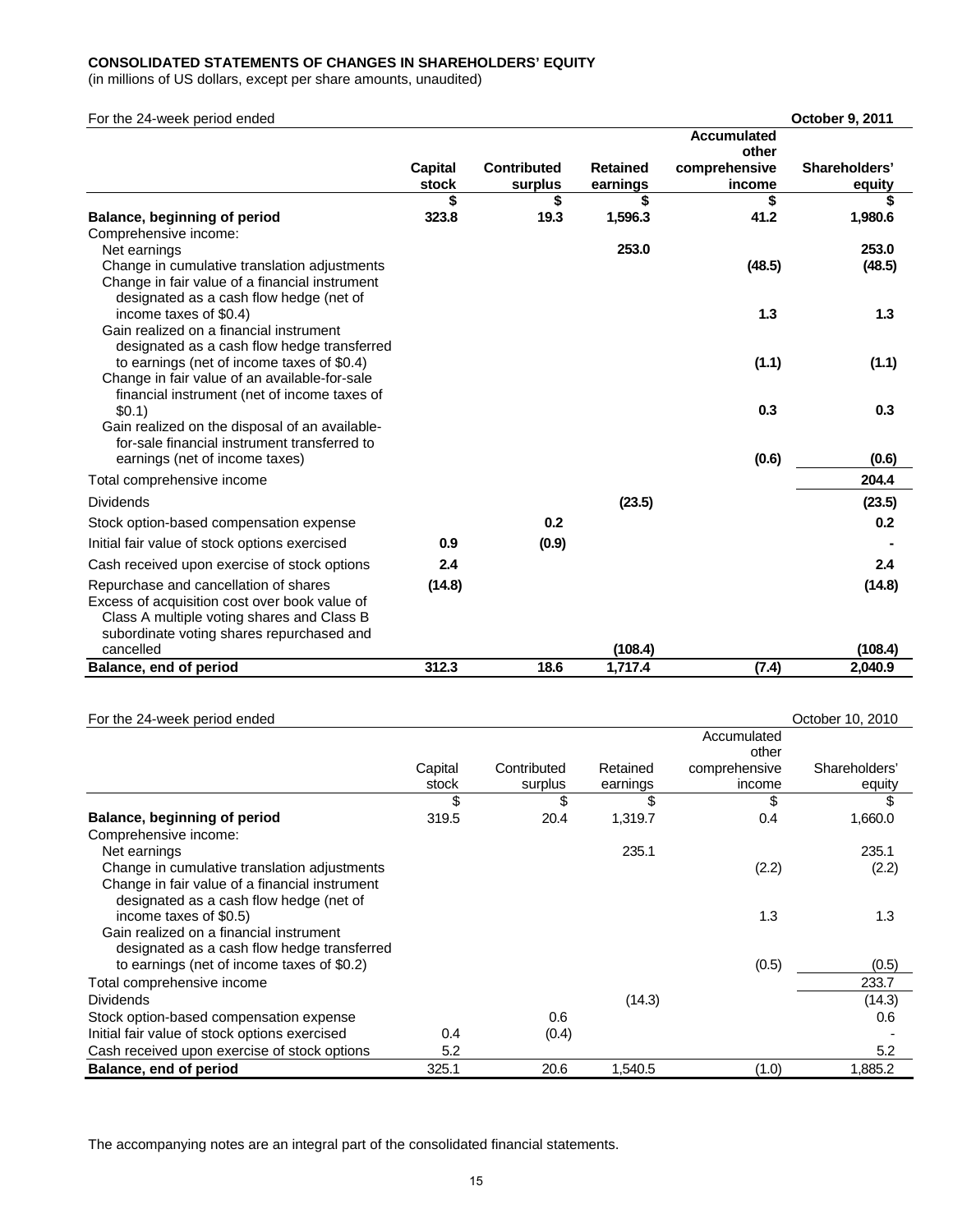## **CONSOLIDATED STATEMENTS OF CASH FLOWS**

(in millions of US dollars, unaudited)

| October 9.<br>October 9,<br>October 10,<br>October 10,<br>For the periods ended<br>2011<br>2011<br>2010<br>2010<br>\$<br>\$<br>\$<br>\$<br><b>Operating activities</b><br>113.5<br>253.0<br>108.2<br>235.1<br>Net earnings<br>Adjustments to reconcile net earnings to net cash provided by<br>operating activities<br>Depreciation and amortization of property and equipment and<br>other assets, net of amortization of deferred credits<br>41.5<br>43.7<br>84.5<br>83.7<br>19.7<br>Deferred income taxes<br>8.3<br>7.8<br>9.3<br>Loss (gain) on disposal of property and equipment and other<br>3.1<br>5.2<br>assets<br>(1.8)<br>Deferred credits<br>1.2<br>5.1<br>(0.3)<br>1.1<br>Share of earnings of a joint venture accounted for using the<br>(5.2)<br>(11.2)<br>equity method<br>(4.8)<br>13.3<br>Other<br>5.7<br>6.0<br>10.3<br>2.0<br>15.8<br>67.6<br>50.7<br>Changes in non-cash working capital<br>Net cash provided by operating activities<br>170.1<br>385.4<br>226.4<br>379.7<br><b>Investing activities</b><br>Purchase of property and equipment and other assets<br>(38.3)<br>(104.2)<br>(80.4)<br>Business acquisitions (Note 4)<br>(19.3)<br>(37.8)<br>(23.4)<br>Proceeds from disposal of property and equipment and other<br>5.5<br>8.8<br>assets<br>2.8<br>5.8<br>Dividends from a joint venture accounted for using the equity<br>0.9<br>2.4<br>1.5<br>2.7<br>method<br>Other<br>0.3<br>(0.1)<br>3.2<br>Proceeds from sale and leaseback transactions<br>5.1<br>Net cash used in investing activities<br>(97.1)<br>(131.8)<br>(49.2)<br><b>Financing activities</b><br>Repurchase of shares<br>(123.2)<br>(123.2)<br>Net increase (decrease) in debt<br>80.5<br>79.6<br>(0.9)<br>Cash dividends paid<br>(14.3)<br>(23.5)<br>(23.5)<br>Issuance of shares<br>0.8<br>1.1<br>2.4<br>5.2<br>Net cash used in financing activities<br>(65.4)<br>(14.1)<br>(64.7)<br>(108.5)<br>4.1<br>(10.1)<br>Effect of exchange rate fluctuations on cash and cash equivalents<br>(10.7)<br>0.6<br>Net (decrease) increase in cash and cash equivalents<br>167.2<br>178.8<br>194.3<br>(3.1)<br>Cash and cash equivalents, beginning of period<br>491.6<br>242.8<br>309.7<br>215.7<br>Cash and cash equivalents, end of period<br>488.5<br>410.0<br>488.5<br>410.0<br><b>Supplemental information:</b><br>Interest paid<br>1.3<br>1.0<br>2.7<br>15.3<br>0.7<br>Interest received<br>0.8<br>0.9<br>(18.3)<br>7.3<br>43.7<br>Income taxes (received) paid<br>(4.0)<br>Cash and cash equivalents components:<br>Cash and demand deposits<br>324.8<br>407.3<br>81.2<br>Liquid investments<br>85.2<br>488.5 |  | 12 weeks | 24 weeks |  |  |
|---------------------------------------------------------------------------------------------------------------------------------------------------------------------------------------------------------------------------------------------------------------------------------------------------------------------------------------------------------------------------------------------------------------------------------------------------------------------------------------------------------------------------------------------------------------------------------------------------------------------------------------------------------------------------------------------------------------------------------------------------------------------------------------------------------------------------------------------------------------------------------------------------------------------------------------------------------------------------------------------------------------------------------------------------------------------------------------------------------------------------------------------------------------------------------------------------------------------------------------------------------------------------------------------------------------------------------------------------------------------------------------------------------------------------------------------------------------------------------------------------------------------------------------------------------------------------------------------------------------------------------------------------------------------------------------------------------------------------------------------------------------------------------------------------------------------------------------------------------------------------------------------------------------------------------------------------------------------------------------------------------------------------------------------------------------------------------------------------------------------------------------------------------------------------------------------------------------------------------------------------------------------------------------------------------------------------------------------------------------------------------------------------------------------------------------------------------------------------------------------------------------------------------------------------------------------------------------------------------------|--|----------|----------|--|--|
|                                                                                                                                                                                                                                                                                                                                                                                                                                                                                                                                                                                                                                                                                                                                                                                                                                                                                                                                                                                                                                                                                                                                                                                                                                                                                                                                                                                                                                                                                                                                                                                                                                                                                                                                                                                                                                                                                                                                                                                                                                                                                                                                                                                                                                                                                                                                                                                                                                                                                                                                                                                                               |  |          |          |  |  |
|                                                                                                                                                                                                                                                                                                                                                                                                                                                                                                                                                                                                                                                                                                                                                                                                                                                                                                                                                                                                                                                                                                                                                                                                                                                                                                                                                                                                                                                                                                                                                                                                                                                                                                                                                                                                                                                                                                                                                                                                                                                                                                                                                                                                                                                                                                                                                                                                                                                                                                                                                                                                               |  |          |          |  |  |
|                                                                                                                                                                                                                                                                                                                                                                                                                                                                                                                                                                                                                                                                                                                                                                                                                                                                                                                                                                                                                                                                                                                                                                                                                                                                                                                                                                                                                                                                                                                                                                                                                                                                                                                                                                                                                                                                                                                                                                                                                                                                                                                                                                                                                                                                                                                                                                                                                                                                                                                                                                                                               |  |          |          |  |  |
|                                                                                                                                                                                                                                                                                                                                                                                                                                                                                                                                                                                                                                                                                                                                                                                                                                                                                                                                                                                                                                                                                                                                                                                                                                                                                                                                                                                                                                                                                                                                                                                                                                                                                                                                                                                                                                                                                                                                                                                                                                                                                                                                                                                                                                                                                                                                                                                                                                                                                                                                                                                                               |  |          |          |  |  |
|                                                                                                                                                                                                                                                                                                                                                                                                                                                                                                                                                                                                                                                                                                                                                                                                                                                                                                                                                                                                                                                                                                                                                                                                                                                                                                                                                                                                                                                                                                                                                                                                                                                                                                                                                                                                                                                                                                                                                                                                                                                                                                                                                                                                                                                                                                                                                                                                                                                                                                                                                                                                               |  |          |          |  |  |
|                                                                                                                                                                                                                                                                                                                                                                                                                                                                                                                                                                                                                                                                                                                                                                                                                                                                                                                                                                                                                                                                                                                                                                                                                                                                                                                                                                                                                                                                                                                                                                                                                                                                                                                                                                                                                                                                                                                                                                                                                                                                                                                                                                                                                                                                                                                                                                                                                                                                                                                                                                                                               |  |          |          |  |  |
| (10.5)                                                                                                                                                                                                                                                                                                                                                                                                                                                                                                                                                                                                                                                                                                                                                                                                                                                                                                                                                                                                                                                                                                                                                                                                                                                                                                                                                                                                                                                                                                                                                                                                                                                                                                                                                                                                                                                                                                                                                                                                                                                                                                                                                                                                                                                                                                                                                                                                                                                                                                                                                                                                        |  |          |          |  |  |
|                                                                                                                                                                                                                                                                                                                                                                                                                                                                                                                                                                                                                                                                                                                                                                                                                                                                                                                                                                                                                                                                                                                                                                                                                                                                                                                                                                                                                                                                                                                                                                                                                                                                                                                                                                                                                                                                                                                                                                                                                                                                                                                                                                                                                                                                                                                                                                                                                                                                                                                                                                                                               |  |          |          |  |  |
|                                                                                                                                                                                                                                                                                                                                                                                                                                                                                                                                                                                                                                                                                                                                                                                                                                                                                                                                                                                                                                                                                                                                                                                                                                                                                                                                                                                                                                                                                                                                                                                                                                                                                                                                                                                                                                                                                                                                                                                                                                                                                                                                                                                                                                                                                                                                                                                                                                                                                                                                                                                                               |  |          |          |  |  |
|                                                                                                                                                                                                                                                                                                                                                                                                                                                                                                                                                                                                                                                                                                                                                                                                                                                                                                                                                                                                                                                                                                                                                                                                                                                                                                                                                                                                                                                                                                                                                                                                                                                                                                                                                                                                                                                                                                                                                                                                                                                                                                                                                                                                                                                                                                                                                                                                                                                                                                                                                                                                               |  |          |          |  |  |
|                                                                                                                                                                                                                                                                                                                                                                                                                                                                                                                                                                                                                                                                                                                                                                                                                                                                                                                                                                                                                                                                                                                                                                                                                                                                                                                                                                                                                                                                                                                                                                                                                                                                                                                                                                                                                                                                                                                                                                                                                                                                                                                                                                                                                                                                                                                                                                                                                                                                                                                                                                                                               |  |          |          |  |  |
|                                                                                                                                                                                                                                                                                                                                                                                                                                                                                                                                                                                                                                                                                                                                                                                                                                                                                                                                                                                                                                                                                                                                                                                                                                                                                                                                                                                                                                                                                                                                                                                                                                                                                                                                                                                                                                                                                                                                                                                                                                                                                                                                                                                                                                                                                                                                                                                                                                                                                                                                                                                                               |  |          |          |  |  |
|                                                                                                                                                                                                                                                                                                                                                                                                                                                                                                                                                                                                                                                                                                                                                                                                                                                                                                                                                                                                                                                                                                                                                                                                                                                                                                                                                                                                                                                                                                                                                                                                                                                                                                                                                                                                                                                                                                                                                                                                                                                                                                                                                                                                                                                                                                                                                                                                                                                                                                                                                                                                               |  |          |          |  |  |
|                                                                                                                                                                                                                                                                                                                                                                                                                                                                                                                                                                                                                                                                                                                                                                                                                                                                                                                                                                                                                                                                                                                                                                                                                                                                                                                                                                                                                                                                                                                                                                                                                                                                                                                                                                                                                                                                                                                                                                                                                                                                                                                                                                                                                                                                                                                                                                                                                                                                                                                                                                                                               |  |          |          |  |  |
|                                                                                                                                                                                                                                                                                                                                                                                                                                                                                                                                                                                                                                                                                                                                                                                                                                                                                                                                                                                                                                                                                                                                                                                                                                                                                                                                                                                                                                                                                                                                                                                                                                                                                                                                                                                                                                                                                                                                                                                                                                                                                                                                                                                                                                                                                                                                                                                                                                                                                                                                                                                                               |  |          |          |  |  |
|                                                                                                                                                                                                                                                                                                                                                                                                                                                                                                                                                                                                                                                                                                                                                                                                                                                                                                                                                                                                                                                                                                                                                                                                                                                                                                                                                                                                                                                                                                                                                                                                                                                                                                                                                                                                                                                                                                                                                                                                                                                                                                                                                                                                                                                                                                                                                                                                                                                                                                                                                                                                               |  |          |          |  |  |
| (64.9)<br>(26.2)<br>(77.5)<br>(99.4)<br>(14.3)<br>410.0                                                                                                                                                                                                                                                                                                                                                                                                                                                                                                                                                                                                                                                                                                                                                                                                                                                                                                                                                                                                                                                                                                                                                                                                                                                                                                                                                                                                                                                                                                                                                                                                                                                                                                                                                                                                                                                                                                                                                                                                                                                                                                                                                                                                                                                                                                                                                                                                                                                                                                                                                       |  |          |          |  |  |
|                                                                                                                                                                                                                                                                                                                                                                                                                                                                                                                                                                                                                                                                                                                                                                                                                                                                                                                                                                                                                                                                                                                                                                                                                                                                                                                                                                                                                                                                                                                                                                                                                                                                                                                                                                                                                                                                                                                                                                                                                                                                                                                                                                                                                                                                                                                                                                                                                                                                                                                                                                                                               |  |          |          |  |  |
|                                                                                                                                                                                                                                                                                                                                                                                                                                                                                                                                                                                                                                                                                                                                                                                                                                                                                                                                                                                                                                                                                                                                                                                                                                                                                                                                                                                                                                                                                                                                                                                                                                                                                                                                                                                                                                                                                                                                                                                                                                                                                                                                                                                                                                                                                                                                                                                                                                                                                                                                                                                                               |  |          |          |  |  |
|                                                                                                                                                                                                                                                                                                                                                                                                                                                                                                                                                                                                                                                                                                                                                                                                                                                                                                                                                                                                                                                                                                                                                                                                                                                                                                                                                                                                                                                                                                                                                                                                                                                                                                                                                                                                                                                                                                                                                                                                                                                                                                                                                                                                                                                                                                                                                                                                                                                                                                                                                                                                               |  |          |          |  |  |
|                                                                                                                                                                                                                                                                                                                                                                                                                                                                                                                                                                                                                                                                                                                                                                                                                                                                                                                                                                                                                                                                                                                                                                                                                                                                                                                                                                                                                                                                                                                                                                                                                                                                                                                                                                                                                                                                                                                                                                                                                                                                                                                                                                                                                                                                                                                                                                                                                                                                                                                                                                                                               |  |          |          |  |  |
|                                                                                                                                                                                                                                                                                                                                                                                                                                                                                                                                                                                                                                                                                                                                                                                                                                                                                                                                                                                                                                                                                                                                                                                                                                                                                                                                                                                                                                                                                                                                                                                                                                                                                                                                                                                                                                                                                                                                                                                                                                                                                                                                                                                                                                                                                                                                                                                                                                                                                                                                                                                                               |  |          |          |  |  |
|                                                                                                                                                                                                                                                                                                                                                                                                                                                                                                                                                                                                                                                                                                                                                                                                                                                                                                                                                                                                                                                                                                                                                                                                                                                                                                                                                                                                                                                                                                                                                                                                                                                                                                                                                                                                                                                                                                                                                                                                                                                                                                                                                                                                                                                                                                                                                                                                                                                                                                                                                                                                               |  |          |          |  |  |
|                                                                                                                                                                                                                                                                                                                                                                                                                                                                                                                                                                                                                                                                                                                                                                                                                                                                                                                                                                                                                                                                                                                                                                                                                                                                                                                                                                                                                                                                                                                                                                                                                                                                                                                                                                                                                                                                                                                                                                                                                                                                                                                                                                                                                                                                                                                                                                                                                                                                                                                                                                                                               |  |          |          |  |  |
|                                                                                                                                                                                                                                                                                                                                                                                                                                                                                                                                                                                                                                                                                                                                                                                                                                                                                                                                                                                                                                                                                                                                                                                                                                                                                                                                                                                                                                                                                                                                                                                                                                                                                                                                                                                                                                                                                                                                                                                                                                                                                                                                                                                                                                                                                                                                                                                                                                                                                                                                                                                                               |  |          |          |  |  |
|                                                                                                                                                                                                                                                                                                                                                                                                                                                                                                                                                                                                                                                                                                                                                                                                                                                                                                                                                                                                                                                                                                                                                                                                                                                                                                                                                                                                                                                                                                                                                                                                                                                                                                                                                                                                                                                                                                                                                                                                                                                                                                                                                                                                                                                                                                                                                                                                                                                                                                                                                                                                               |  |          |          |  |  |
|                                                                                                                                                                                                                                                                                                                                                                                                                                                                                                                                                                                                                                                                                                                                                                                                                                                                                                                                                                                                                                                                                                                                                                                                                                                                                                                                                                                                                                                                                                                                                                                                                                                                                                                                                                                                                                                                                                                                                                                                                                                                                                                                                                                                                                                                                                                                                                                                                                                                                                                                                                                                               |  |          |          |  |  |
|                                                                                                                                                                                                                                                                                                                                                                                                                                                                                                                                                                                                                                                                                                                                                                                                                                                                                                                                                                                                                                                                                                                                                                                                                                                                                                                                                                                                                                                                                                                                                                                                                                                                                                                                                                                                                                                                                                                                                                                                                                                                                                                                                                                                                                                                                                                                                                                                                                                                                                                                                                                                               |  |          |          |  |  |
|                                                                                                                                                                                                                                                                                                                                                                                                                                                                                                                                                                                                                                                                                                                                                                                                                                                                                                                                                                                                                                                                                                                                                                                                                                                                                                                                                                                                                                                                                                                                                                                                                                                                                                                                                                                                                                                                                                                                                                                                                                                                                                                                                                                                                                                                                                                                                                                                                                                                                                                                                                                                               |  |          |          |  |  |
|                                                                                                                                                                                                                                                                                                                                                                                                                                                                                                                                                                                                                                                                                                                                                                                                                                                                                                                                                                                                                                                                                                                                                                                                                                                                                                                                                                                                                                                                                                                                                                                                                                                                                                                                                                                                                                                                                                                                                                                                                                                                                                                                                                                                                                                                                                                                                                                                                                                                                                                                                                                                               |  |          |          |  |  |
|                                                                                                                                                                                                                                                                                                                                                                                                                                                                                                                                                                                                                                                                                                                                                                                                                                                                                                                                                                                                                                                                                                                                                                                                                                                                                                                                                                                                                                                                                                                                                                                                                                                                                                                                                                                                                                                                                                                                                                                                                                                                                                                                                                                                                                                                                                                                                                                                                                                                                                                                                                                                               |  |          |          |  |  |
|                                                                                                                                                                                                                                                                                                                                                                                                                                                                                                                                                                                                                                                                                                                                                                                                                                                                                                                                                                                                                                                                                                                                                                                                                                                                                                                                                                                                                                                                                                                                                                                                                                                                                                                                                                                                                                                                                                                                                                                                                                                                                                                                                                                                                                                                                                                                                                                                                                                                                                                                                                                                               |  |          |          |  |  |
|                                                                                                                                                                                                                                                                                                                                                                                                                                                                                                                                                                                                                                                                                                                                                                                                                                                                                                                                                                                                                                                                                                                                                                                                                                                                                                                                                                                                                                                                                                                                                                                                                                                                                                                                                                                                                                                                                                                                                                                                                                                                                                                                                                                                                                                                                                                                                                                                                                                                                                                                                                                                               |  |          |          |  |  |
|                                                                                                                                                                                                                                                                                                                                                                                                                                                                                                                                                                                                                                                                                                                                                                                                                                                                                                                                                                                                                                                                                                                                                                                                                                                                                                                                                                                                                                                                                                                                                                                                                                                                                                                                                                                                                                                                                                                                                                                                                                                                                                                                                                                                                                                                                                                                                                                                                                                                                                                                                                                                               |  |          |          |  |  |
|                                                                                                                                                                                                                                                                                                                                                                                                                                                                                                                                                                                                                                                                                                                                                                                                                                                                                                                                                                                                                                                                                                                                                                                                                                                                                                                                                                                                                                                                                                                                                                                                                                                                                                                                                                                                                                                                                                                                                                                                                                                                                                                                                                                                                                                                                                                                                                                                                                                                                                                                                                                                               |  |          |          |  |  |
|                                                                                                                                                                                                                                                                                                                                                                                                                                                                                                                                                                                                                                                                                                                                                                                                                                                                                                                                                                                                                                                                                                                                                                                                                                                                                                                                                                                                                                                                                                                                                                                                                                                                                                                                                                                                                                                                                                                                                                                                                                                                                                                                                                                                                                                                                                                                                                                                                                                                                                                                                                                                               |  |          |          |  |  |
|                                                                                                                                                                                                                                                                                                                                                                                                                                                                                                                                                                                                                                                                                                                                                                                                                                                                                                                                                                                                                                                                                                                                                                                                                                                                                                                                                                                                                                                                                                                                                                                                                                                                                                                                                                                                                                                                                                                                                                                                                                                                                                                                                                                                                                                                                                                                                                                                                                                                                                                                                                                                               |  |          |          |  |  |
|                                                                                                                                                                                                                                                                                                                                                                                                                                                                                                                                                                                                                                                                                                                                                                                                                                                                                                                                                                                                                                                                                                                                                                                                                                                                                                                                                                                                                                                                                                                                                                                                                                                                                                                                                                                                                                                                                                                                                                                                                                                                                                                                                                                                                                                                                                                                                                                                                                                                                                                                                                                                               |  |          |          |  |  |
|                                                                                                                                                                                                                                                                                                                                                                                                                                                                                                                                                                                                                                                                                                                                                                                                                                                                                                                                                                                                                                                                                                                                                                                                                                                                                                                                                                                                                                                                                                                                                                                                                                                                                                                                                                                                                                                                                                                                                                                                                                                                                                                                                                                                                                                                                                                                                                                                                                                                                                                                                                                                               |  |          |          |  |  |
|                                                                                                                                                                                                                                                                                                                                                                                                                                                                                                                                                                                                                                                                                                                                                                                                                                                                                                                                                                                                                                                                                                                                                                                                                                                                                                                                                                                                                                                                                                                                                                                                                                                                                                                                                                                                                                                                                                                                                                                                                                                                                                                                                                                                                                                                                                                                                                                                                                                                                                                                                                                                               |  |          |          |  |  |
|                                                                                                                                                                                                                                                                                                                                                                                                                                                                                                                                                                                                                                                                                                                                                                                                                                                                                                                                                                                                                                                                                                                                                                                                                                                                                                                                                                                                                                                                                                                                                                                                                                                                                                                                                                                                                                                                                                                                                                                                                                                                                                                                                                                                                                                                                                                                                                                                                                                                                                                                                                                                               |  |          |          |  |  |
|                                                                                                                                                                                                                                                                                                                                                                                                                                                                                                                                                                                                                                                                                                                                                                                                                                                                                                                                                                                                                                                                                                                                                                                                                                                                                                                                                                                                                                                                                                                                                                                                                                                                                                                                                                                                                                                                                                                                                                                                                                                                                                                                                                                                                                                                                                                                                                                                                                                                                                                                                                                                               |  |          |          |  |  |
|                                                                                                                                                                                                                                                                                                                                                                                                                                                                                                                                                                                                                                                                                                                                                                                                                                                                                                                                                                                                                                                                                                                                                                                                                                                                                                                                                                                                                                                                                                                                                                                                                                                                                                                                                                                                                                                                                                                                                                                                                                                                                                                                                                                                                                                                                                                                                                                                                                                                                                                                                                                                               |  |          |          |  |  |
|                                                                                                                                                                                                                                                                                                                                                                                                                                                                                                                                                                                                                                                                                                                                                                                                                                                                                                                                                                                                                                                                                                                                                                                                                                                                                                                                                                                                                                                                                                                                                                                                                                                                                                                                                                                                                                                                                                                                                                                                                                                                                                                                                                                                                                                                                                                                                                                                                                                                                                                                                                                                               |  |          |          |  |  |
|                                                                                                                                                                                                                                                                                                                                                                                                                                                                                                                                                                                                                                                                                                                                                                                                                                                                                                                                                                                                                                                                                                                                                                                                                                                                                                                                                                                                                                                                                                                                                                                                                                                                                                                                                                                                                                                                                                                                                                                                                                                                                                                                                                                                                                                                                                                                                                                                                                                                                                                                                                                                               |  |          |          |  |  |
|                                                                                                                                                                                                                                                                                                                                                                                                                                                                                                                                                                                                                                                                                                                                                                                                                                                                                                                                                                                                                                                                                                                                                                                                                                                                                                                                                                                                                                                                                                                                                                                                                                                                                                                                                                                                                                                                                                                                                                                                                                                                                                                                                                                                                                                                                                                                                                                                                                                                                                                                                                                                               |  |          |          |  |  |
|                                                                                                                                                                                                                                                                                                                                                                                                                                                                                                                                                                                                                                                                                                                                                                                                                                                                                                                                                                                                                                                                                                                                                                                                                                                                                                                                                                                                                                                                                                                                                                                                                                                                                                                                                                                                                                                                                                                                                                                                                                                                                                                                                                                                                                                                                                                                                                                                                                                                                                                                                                                                               |  |          |          |  |  |
|                                                                                                                                                                                                                                                                                                                                                                                                                                                                                                                                                                                                                                                                                                                                                                                                                                                                                                                                                                                                                                                                                                                                                                                                                                                                                                                                                                                                                                                                                                                                                                                                                                                                                                                                                                                                                                                                                                                                                                                                                                                                                                                                                                                                                                                                                                                                                                                                                                                                                                                                                                                                               |  |          |          |  |  |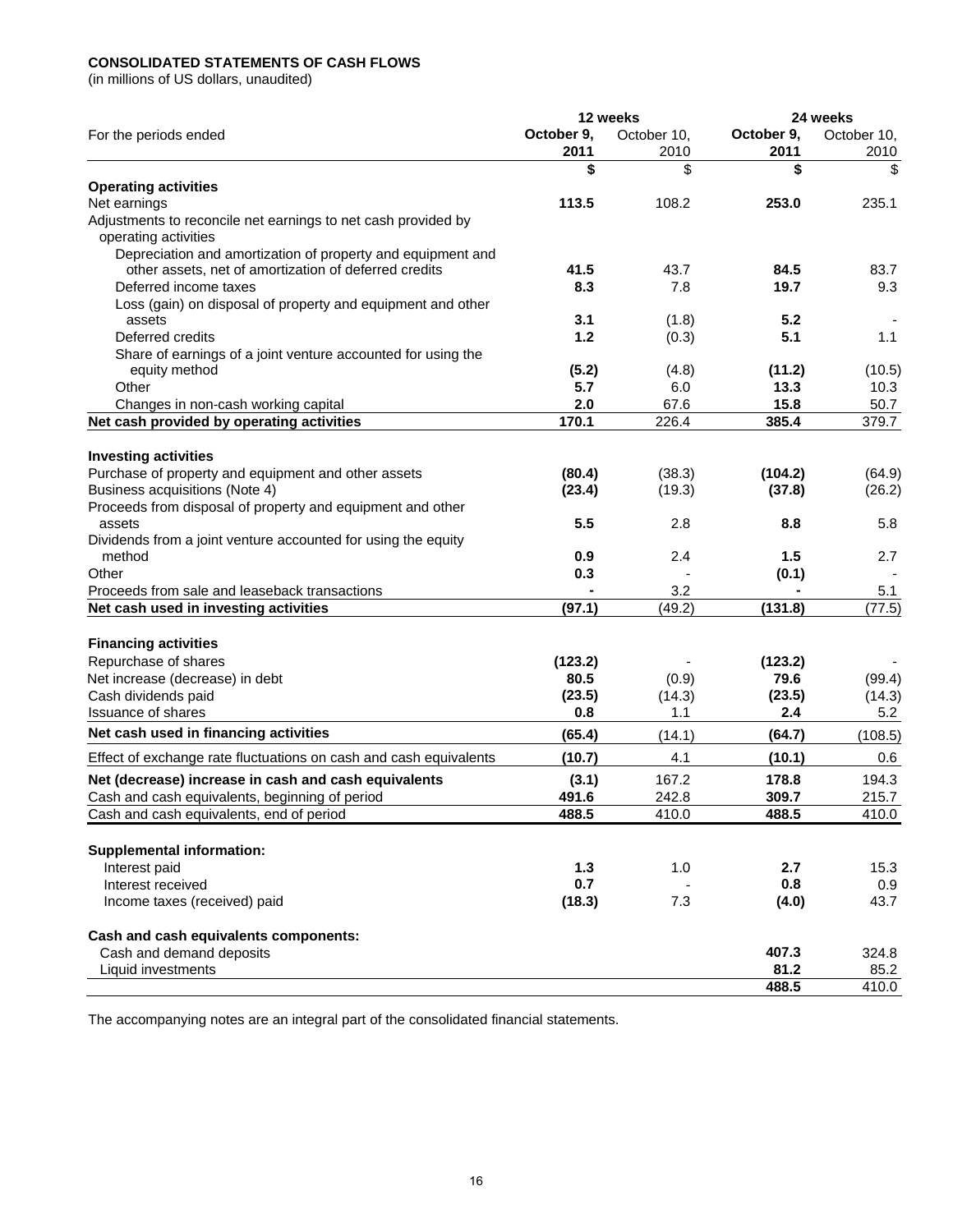## **CONSOLIDATED BALANCE SHEETS**

(in millions of US dollars, unaudited)

|                                                                                                            | As at October 9,<br>2011 | As at April 24,<br>2011 | As at April 26,<br>2010 |
|------------------------------------------------------------------------------------------------------------|--------------------------|-------------------------|-------------------------|
|                                                                                                            | \$                       | \$                      | \$.                     |
| Assets                                                                                                     |                          |                         |                         |
| <b>Current assets</b>                                                                                      |                          |                         |                         |
| Cash and cash equivalents                                                                                  | 488.5                    | 309.7                   | 215.7                   |
| Accounts receivable                                                                                        | 379.6                    | 349.1                   | 280.8                   |
| Inventories                                                                                                | 487.3                    | 526.0                   | 469.9                   |
| Prepaid expenses                                                                                           | 30.0                     | 21.0                    | 20.0                    |
| Income taxes receivable                                                                                    |                          | 36.4                    | 17.7                    |
|                                                                                                            | 1,385.4                  | 1,242.2                 | 1,004.1                 |
| Property and equipment                                                                                     | 1,889.0                  | 1,935.4                 | 1,914.9                 |
| Goodwill                                                                                                   | 429.9                    | 440.9                   | 425.3                   |
| Intangible assets                                                                                          | 203.6                    | 188.6                   | 188.2                   |
| Other assets                                                                                               | 76.4                     | 58.0                    | 55.8                    |
| Investment in a joint venture                                                                              | 57.9                     | 48.2                    | 42.1                    |
| Deferred income taxes                                                                                      | 12.7                     | 12.7                    | 8.6                     |
|                                                                                                            | 4,054.9                  | 3,926.0                 | 3,639.0                 |
| <b>Liabilities</b><br><b>Current liabilities</b><br>Accounts payable and accrued liabilities<br>Provisions | 877.5<br>39.5            | 936.5<br>36.3           | 821.7<br>31.4           |
| Income tax payable                                                                                         | 28.1                     |                         |                         |
| Current portion of long-term debt                                                                          | 567.0                    | 4.6                     | 4.4                     |
|                                                                                                            | 1,512.1                  | 977.4                   | 857.5                   |
| Long-term debt                                                                                             | 11.0                     | 496.9                   | 711.9                   |
| Provisions (Note 8)                                                                                        | 89.2                     | 88.7                    | 87.7                    |
| Deferred credits and other liabilities                                                                     | 140.4                    | 137.7                   | 128.0                   |
| Deferred income taxes                                                                                      | 261.3                    | 244.7                   | 193.9                   |
|                                                                                                            | 2,014.0                  | 1,945.4                 | 1,979.0                 |
|                                                                                                            |                          |                         |                         |
| <b>Shareholders' equity</b>                                                                                |                          |                         |                         |
| Capital stock                                                                                              | 312.3                    | 323.8                   | 319.5                   |
| Contributed surplus                                                                                        | 18.6                     | 19.3                    | 20.4                    |
| Retained earnings                                                                                          | 1,717.4                  | 1,596.3                 | 1 3 1 9.7               |
| Accumulated other comprehensive income                                                                     | (7.4)                    | 41.2                    | 0.4                     |
|                                                                                                            | 2,040.9                  | 1,980.6                 | 1,660.0                 |
|                                                                                                            | 4,054.9                  | 3,926.0                 | 3,639.0                 |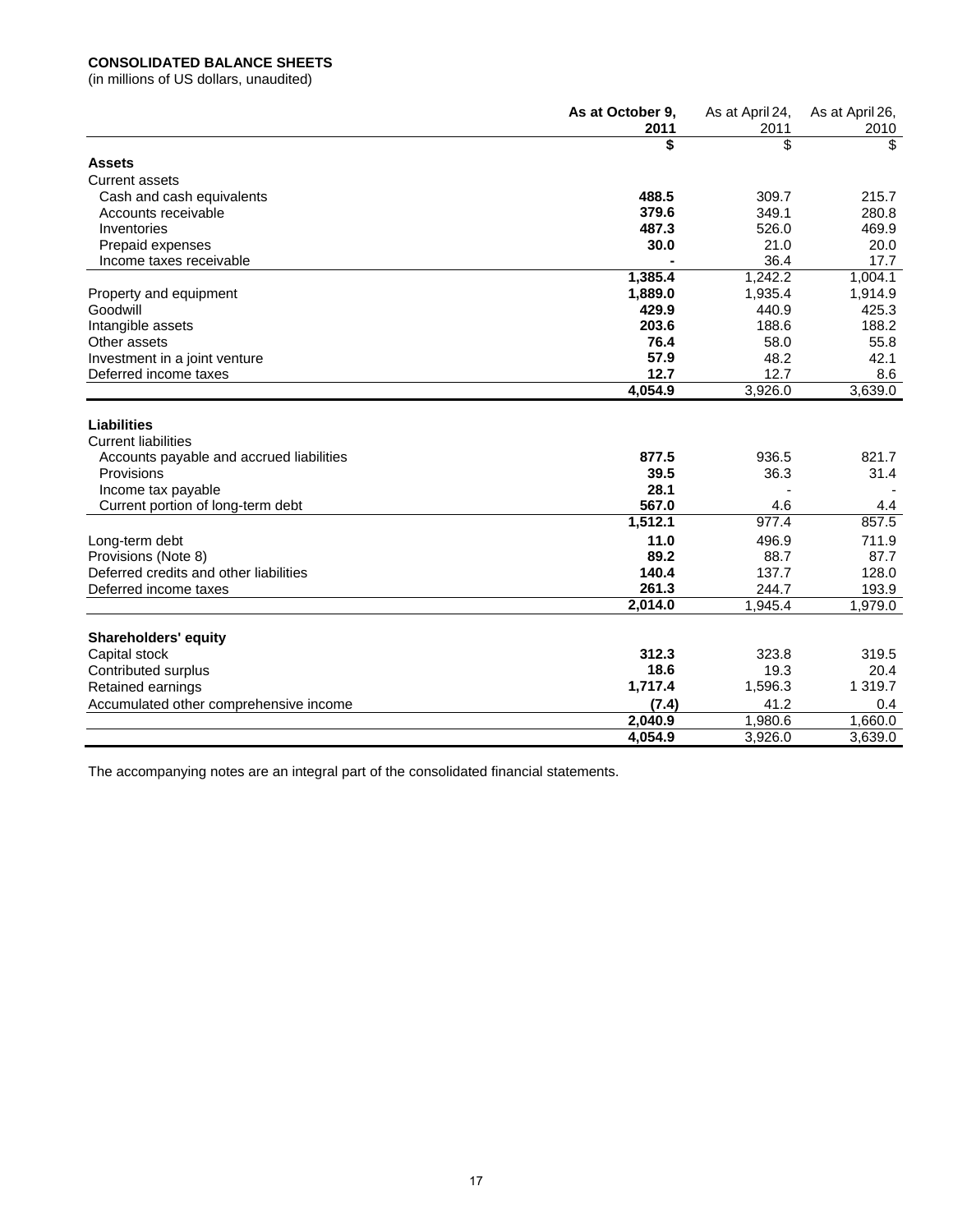(in millions of US dollars, except per share and stock option data, unaudited)

### **1. CONSOLIDATED FINANCIAL STATEMENTS PRESENTATION**

The condensed unaudited interim consolidated financial statements ("the interim financial statements") have been prepared by the Corporation in accordance with Canadian generally accepted accounting principles as set out in the Handbook of the Canadian Institute of Chartered Accountants ("CICA Handbook"). In 2010, the CICA Handbook was revised to incorporate International Financial Reporting Standards ("IFRS"), and require publicly accountable enterprises to apply such standards effective for years beginning on or after January 1st, 2011. Therefore, the Corporation started to present its information in accordance with these accounting standards in the interim financial statements for the 12-week period ended July 17, 2011 (Q1 2012). In these interim financial statements, the term "Canadian GAAP" refers to Canadian GAAP before the adoption of IFRS.

These interim financial statements were prepared in accordance with applicable IFRS for interim financial statements, including IAS 34 "Interim Financial Reporting" and IFRS 1 "First-time Adoption of International Financial Reporting Standards". In accordance with IFRS, the Corporation has:

- provided comparative financial information:
- applied the same accounting policies throughout all reporting periods presented (except for certain exemptions applicable for first time IFRS adopters applied and disclosed in Note 10); and
- retrospectively applied all IFRS standards issued as of November 22, 2011, the date at which the board of directors approved the interim financial statements, with an effective date before April 29, 2012.

The Corporation's consolidated financial statements were previously prepared in accordance with Canadian GAAP. Canadian GAAP differs from IFRS in some areas. In preparing these interim financial statements in accordance with IFRS, management has amended certain accounting, measurement and consolidation methods previously applied in its financial statements prepared under Canadian GAAP. Note 10 presents line-by-line reconciliations of the balance sheets as at April 24, 2011 and April 26, 2010, a reconciliation of net earnings and comprehensive income for the fiscal year ended April 24, 2011, a reconciliation of shareholders' equity, net earnings and comprehensive income for the 12 and 24-week periods ended October 10, 2010, as well as a description of the effect of the transition from Canadian GAAP to IFRS on these items.

These interim financial statements have not been subject to a review engagement by the Corporation's external auditors. The interim financial statements were prepared in accordance with the same accounting policies and methods as the audited annual consolidated financial statements prepared in accordance with Canadian GAAP for the year ended April 24, 2011, except for those disclosed in Note 2. The interim financial statements do not include all the information required for complete financial statements and should be read in conjunction with the audited annual consolidated financial statements and notes thereto in the Corporation's 2011 Annual Report (the 2011 Annual Report). The results of operations for the interim periods presented do not necessarily reflect results expected for the full fiscal year. The Corporation's business follows a seasonal pattern. The busiest period is the first half-year of each fiscal year, which includes summer's sales.

On November 22, 2011, the Corporation's interim financial statements for the 12 and 24-week periods ended October 9, 2011 (including comparative statements) were approved by the board of directors which also approved their publication. Future changes to IFRS after that date will be applied to the annual consolidated financial statements for the fiscal year ended on April 29, 2012. Theses changes could result in a restatement of these interim financial statements, including adjustments to the transitory adjustments at the transition date. The vice-president and chief financial officer has the authority to amend these interim financial statements subsequent to their issuance.

### **2. ACCOUNTING POLICIES AFFECTED BY IFRS TRANSITION AND DIFFERENT FROM THOSE USED IN THE 2011 ANNUAL CONSOLIDATED FINANCIAL STATEMENTS**

#### **Principles of consolidation**

The interim financial statements include the accounts of the Corporation and its subsidiaries, all of which are wholly owned. They also include the Corporation's portion of the earnings of a joint venture accounted for using the equity method. All intercompany balances and transactions have been eliminated on consolidation.

Subsidiaries are entities over which the Corporation has control, where control is defined as the power to govern financial and operating policies. The Corporation has a shareholding of 100% of the voting rights in its subsidiaries. The effect of potential voting rights that are currently exercisable is considered when assessing whether control exists. These criteria are reassessed regularly and subsidiaries are fully consolidated from the date control is transferred to the Corporation, and are deconsolidated from the date control ceases.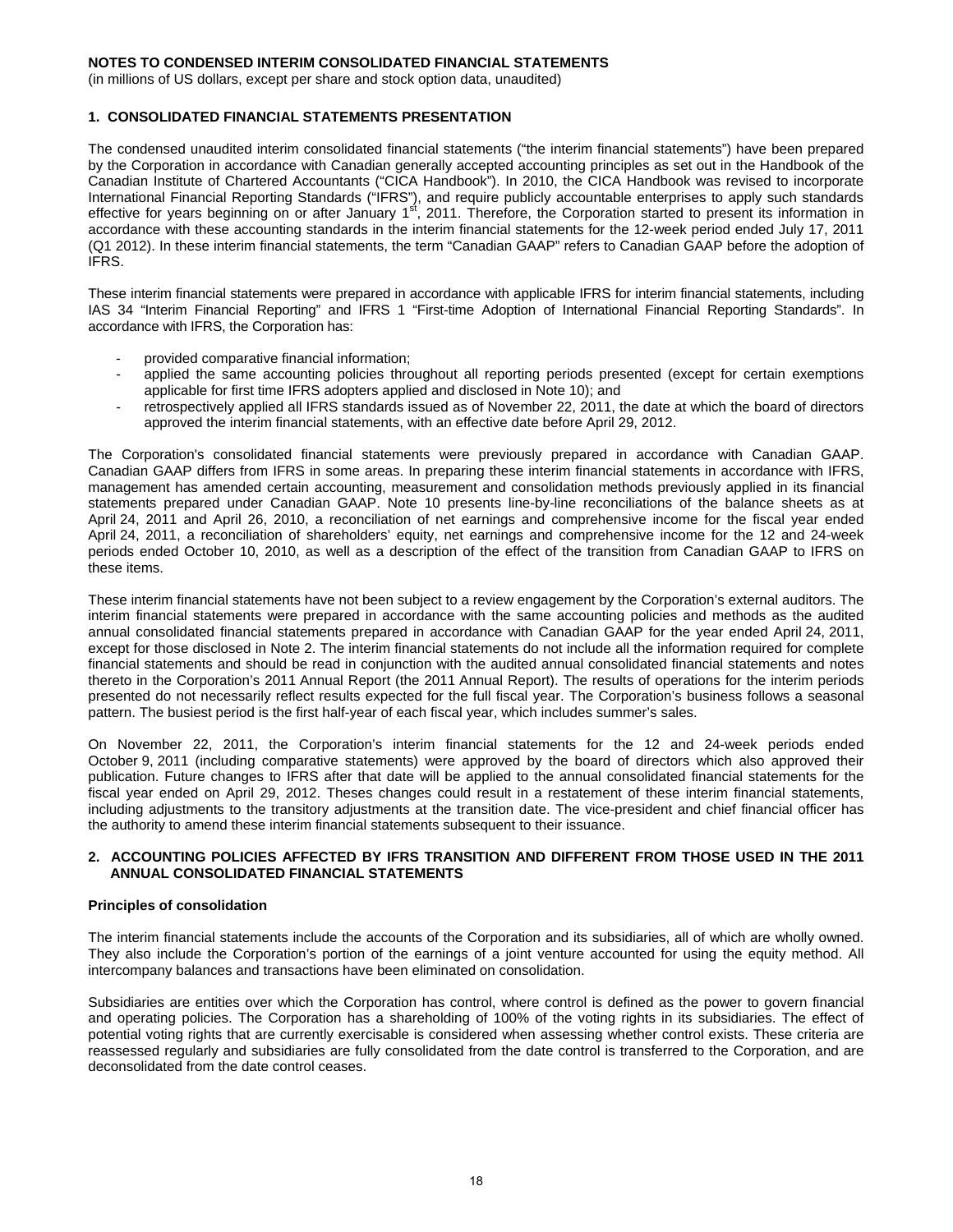(in millions of US dollars, except per share and stock option data, unaudited)

#### **Foreign currency translation**

#### *Functional currency*

The functional currency of the parent Corporation and its Canadian operations is the Canadian dollar while the US operations' is the US dollar.

#### *Foreign currency transactions*

Transactions denominated in foreign currencies are translated into the relevant functional currency as follows: Monetary assets and liabilities are translated at the exchange rate in effect at the balance sheet date and revenues and expenses are translated at the average exchange rate on a 4-week period basis. Non-monetary assets and liabilities are translated at historical rates or at the date they were valued at fair value. Gains and losses arising from such translation, if any, are reflected in the consolidated statement of earnings except when deferred in equity as qualifying net investment hedge.

#### *Consolidation and foreign operations*

The interim financial statements are consolidated in Canadian dollars using the following procedure: Assets and liabilities of the US operations are translated into Canadian dollars using the exchange rate in effect at the balance sheet date. Revenues and expenses are translated at the average exchange rate on a 4-week period basis. Gains and losses arising from such translation are included in Accumulated other comprehensive income account in Shareholders' equity.

#### *Reporting currency*

The Corporation has adopted the US dollar as its reporting currency. The Canadian dollar consolidated interim financial statements are translated into the reporting currency using the procedure described above. Capital stock, Contributed surplus and Retained earnings are translated using historical rates. Non-monetary assets at fair value are translated at the rate of the date at which their fair value was determined. Gains and losses arising from translation are included in Other comprehensive income in Shareholders' equity.

#### **Net earnings per share**

Basic net earnings per share is calculated by dividing the net earnings available to Class A and Class B shareholders by the weighted average number of Class A and Class B shares outstanding during the year. Diluted net earnings per share is calculated using the average weighted number of shares outstanding plus the weighted average number of shares that would be issued upon the conversion of all potential dilutive stock-options into common shares.

#### **Income taxes**

The income tax expense recorded to earnings is the sum of the deferred income tax and current income taxes that are not recognized in Other comprehensive income or directly to Shareholders' equity.

Income tax expense is recognized based on management's best estimate of the weighted average annual income tax rate expected for the fiscal year. The estimated average annual tax rate used for the fiscal year ending on April 29, 2012 is 24.8% (26.0% for the 24-week period ended October 10, 2010).

The Corporation uses the balance sheet liability method to account for income taxes. Under this method, deferred tax assets and liabilities are determined based on differences between the carrying amounts and tax bases of assets and liabilities using enacted or substantively enacted tax rates and laws, as appropriate, at the date of the interim financial statements for the years in which the temporary differences are expected to reverse. A valuation allowance is recognized to the extent that it is more likely than not that all of the deferred income tax assets will not be realized.

Deferred tax liabilities are recognized for taxable temporary differences associated with investments in subsidiaries, and interests in joint ventures, except where the Corporation is able to control the reversal of the temporary difference and it is probable that the temporary difference will not reverse in the foreseeable future. Deferred tax assets arising from deductible temporary differences associated with such investments and interests are only recognized to the extent that it is probable that there will be sufficient taxable profits against which to utilize the benefits of the temporary differences and they are expected to reverse in the foreseeable future.

Deferred tax assets and liabilities are offset when there is a legally enforceable right to set off current tax assets against current tax liabilities and when they relate to income taxes levied by the same taxation authority and the Corporation intends to settle its current tax assets and liabilities on a net basis.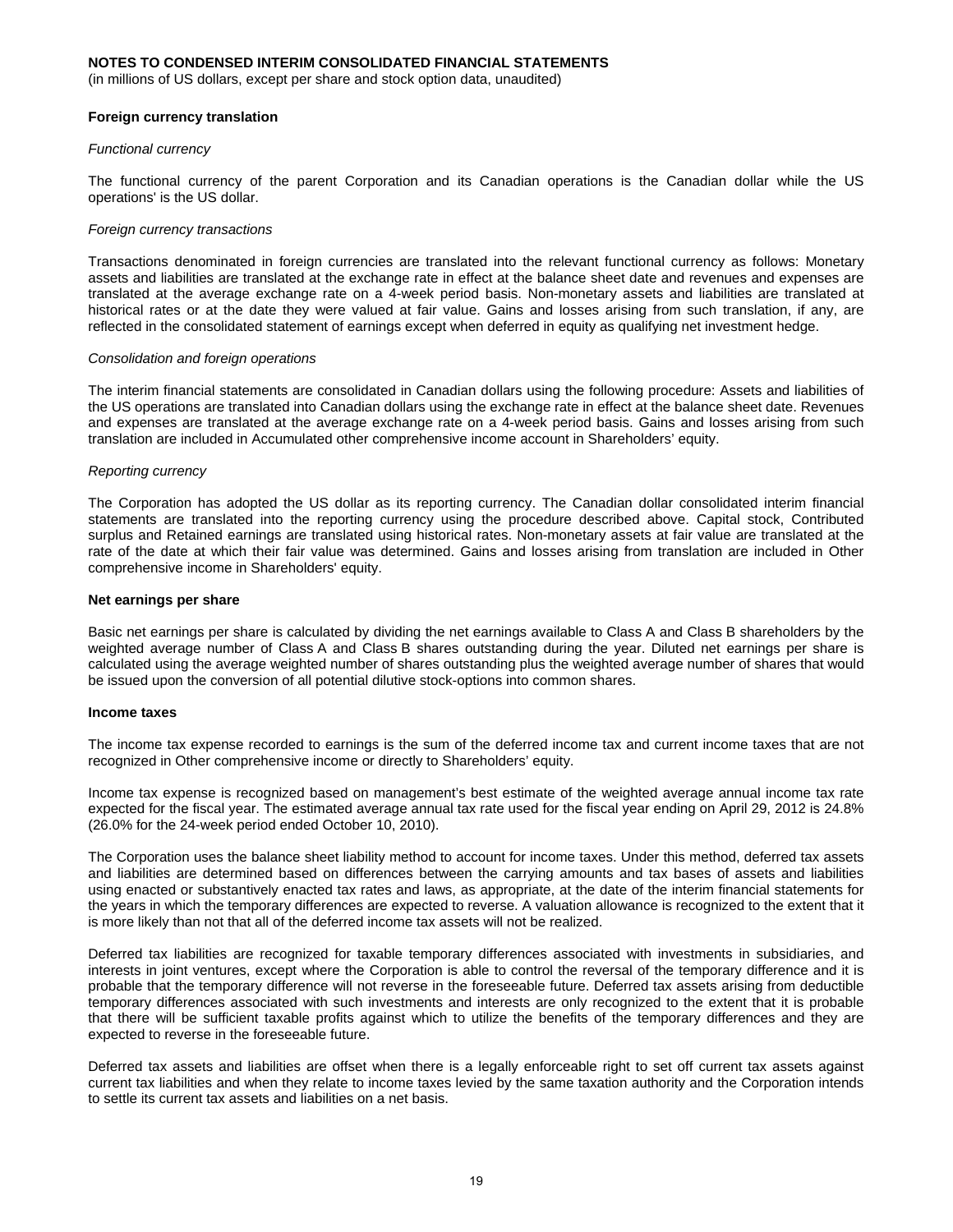(in millions of US dollars, except per share and stock option data, unaudited)

#### **Property and equipment, depreciation and amortization and impairment**

Property and equipment are stated at cost less accumulated depreciation and are depreciated over their estimated useful lives using the straight-line method based on the following periods:

| Buildings and building components | 3 to 40 years |
|-----------------------------------|---------------|
| Equipment                         | 3 to 40 years |
| Buildings under finance leases    | Lease term    |
| Equipment under finance leases    | Lease term    |

Building components include air conditioning and heating systems, plumbing and electrical fixtures. Equipment includes signage, fuel equipment and in-store equipment.

Leasehold improvements and property and equipment on leased properties are amortized and depreciated over the lesser of their useful lives and the term of the lease.

Property and equipment are tested for impairment should events or circumstances indicate that their book value may not be recoverable, as measured by comparing their net book value to their recoverable amount which corresponds to the higher of fair value less costs to sell and value in use of the asset or cash-generating unit. Should the carrying amount of property and equipment exceed their recoverable amount, an impairment loss in the amount of the excess would be recognized.

The Corporation performs an annual evaluation of residual values, estimated useful lives and depreciation methods used for property and equipment and any change resulting from this evaluation is applied prospectively by the Corporation.

#### **Goodwill**

Goodwill is the excess of the cost of an acquired business over the fair value of underlying net assets acquired from the business at the time of acquisition. Goodwill is not amortized. Rather it is tested for impairment annually during the first quarter, or more frequently should events or changes in circumstances indicate that it might be impaired. Should the carrying amount of a cash-generating unit's goodwill exceed its recoverable amount, an impairment loss would be recognized. When the initial evaluation of the net fair value of the acquired assets of an acquired business exceeds the cost of the business combination, the excess is immediately recognized to earnings.

#### **Intangible assets**

Intangible assets are mainly comprised of trademarks and licenses. Trademarks and licenses have indefinite lives since they do not expire, are recorded at cost, are not amortized and are tested for impairment annually during the first quarter, or more frequently should events or changes in circumstances indicate that they might be impaired. Other intangible assets are amortized using the straight-line method over a period of five to ten years.

#### **Rent expense**

The Corporation accounts for finance leases in instances where it has acquired substantially all the benefits and risks incidental to ownership of the leased property. In some cases, the lease transaction is not always conclusive, and management uses judgment in determining whether the lease is a finance lease arrangement that transfers substantially all the risks and benefits incidental to ownership. The cost of assets under finance leases represents the present value of minimum lease payments or the fair value of the leased property, whichever is lower, and is amortized on a straight-line basis over the term of the lease or useful life of the asset, whichever is shorter. Assets under finance leases are presented under Property and equipment in the consolidated balance sheet.

Leases that do not transfer substantially all the benefits and risks incidental to ownership of the property are accounted for as operating leases. When a lease contains a predetermined fixed escalation of the minimum rent, the Corporation recognizes the related rent expense on a straight-line basis over the term of the lease and, consequently, records the difference between the recognized rental expense and the amounts payable under the lease as deferred rent expense.

The Corporation also receives tenant allowances, which are amortized on a straight-line basis over the term of the lease or useful life of the asset, whichever is shorter.

Gains and losses resulting from sale and leaseback transactions are recorded in the consolidated statements of earnings at the transaction date except if:

 the sale price is below fair value and the loss is compensated for by future lease payments below market price, in which case it shall be deferred and amortized in proportion to the lease payments over the period during which the asset is expected to be used;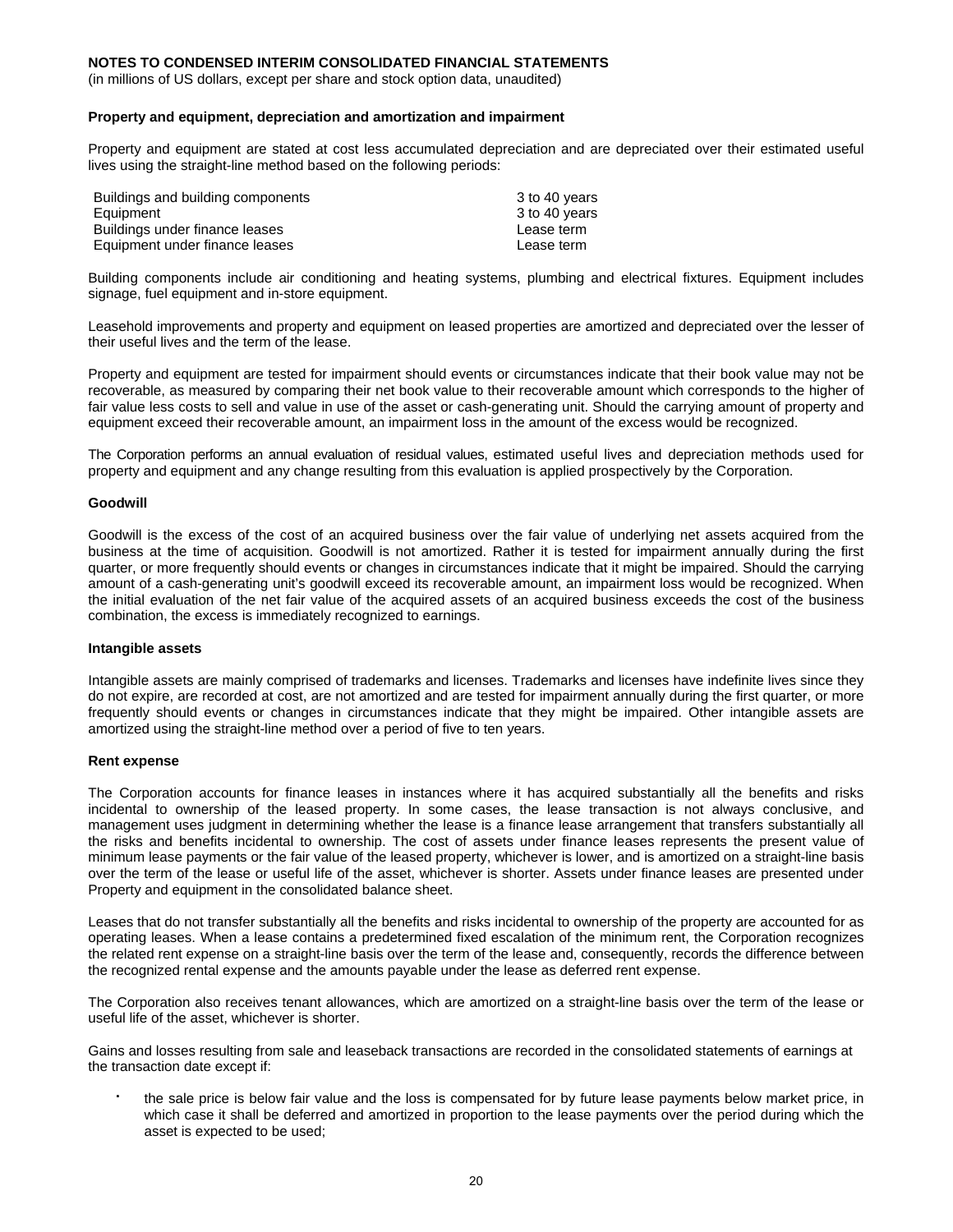(in millions of US dollars, except per share and stock option data, unaudited)

 the sale price is above fair value, in which case the excess shall be deferred and amortized over the period during which the asset is expected to be used.

#### **Stock-based compensation and other stock-based payments**

Stock-based compensation costs are measured at the grant date of the award based on the fair value method for all transactions entered into starting in fiscal year 2003.

The fair value of stock options is recognized over the vesting period of each respective vesting portion as compensation expense with a corresponding increase in contributed surplus. When stock options are exercised, the corresponding contributed surplus is transferred to capital stock.

The Phantom Stock Units compensation cost and the related liability are recorded on a straight-line basis over the corresponding vesting period based on the fair market value of Class B shares and the best estimate of the number of Phantom Stock Units that will ultimately be paid. The recorded liability is adjusted periodically to reflect any variation in the fair market value of the Class B shares.

#### **Employee future benefits**

The Corporation accrues its obligations under employee pension plans and the related costs, net of plan assets. The Corporation has adopted the following accounting policies with respect to the defined benefit plans:

- the accrued benefit obligations and the cost of pension benefits earned by active employees are actuarially determined using the projected unit credit method pro-rated on service and pension expense is recorded in earnings as the services are rendered by active employees. The calculations reflect management's best estimate of expected plan investment performance, salary escalation and retirement ages of employees;
- for the purpose of calculating the expected return on plan assets, those assets are valued at fair value;
- actuarial gains (losses) arise from the difference between the actual long-term rate of return on plan assets for a period and the expected long-term rate of return on plan assets for that period or from changes in actuarial assumptions used to determine the accrued benefit obligation. The excess of the net actuarial gain (loss) over 10% of the greater of the present value of the benefit obligation and the fair value of plan assets, established at the beginning of the year, is amortized over the expected average remaining active life of participating employees. The expected average remaining active life of employees covered by the pension plans is nine years;
- past service costs are amortized on a straight-line basis over the average period until the benefits become vested.

The pension cost recorded in net earnings for the defined contribution plan is equivalent to the contribution which the Corporation is required to pay in exchange for services provided by the employees.

### **Provisions**

Provisions are recognized when the Corporation has a present obligation (legal or constructive) as a result of a past event, it is probable that the Corporation will be required to settle the obligation and a reliable estimate of the amount of the obligation can be made. The amount recognized as a provision is the best estimate of the consideration required to settle the present obligation at the balance sheet date, taking into account the risks and uncertainties surrounding the obligation. Where a provision is measured using the cash flows estimated to settle the present obligation, its carrying amount is the present value of those cash flows.

#### *Onerous contracts*

Present obligations arising under onerous contracts are recognized and measured as provisions. An onerous contract is considered to exist where the Corporation has a contract under which the unavoidable costs of meeting the obligations under the contract exceed the economic benefits expected to be received under it. In order to determine the initial recorded liability, the present value of estimated future cash flows is calculated using a pre-tax rate that reflects current market assessments of the time value of money and the risks specific to the liability.

#### *Environmental costs*

The Corporation provides for estimated future site remediation costs to meet government standards for known site contaminations when such costs can be reasonably estimated. Estimates of the anticipated future costs for remediation activities at such sites are based on the Corporation's prior experience with remediation sites and consideration of other factors such as the condition of the site contamination, location of sites and experience with contractors that perform the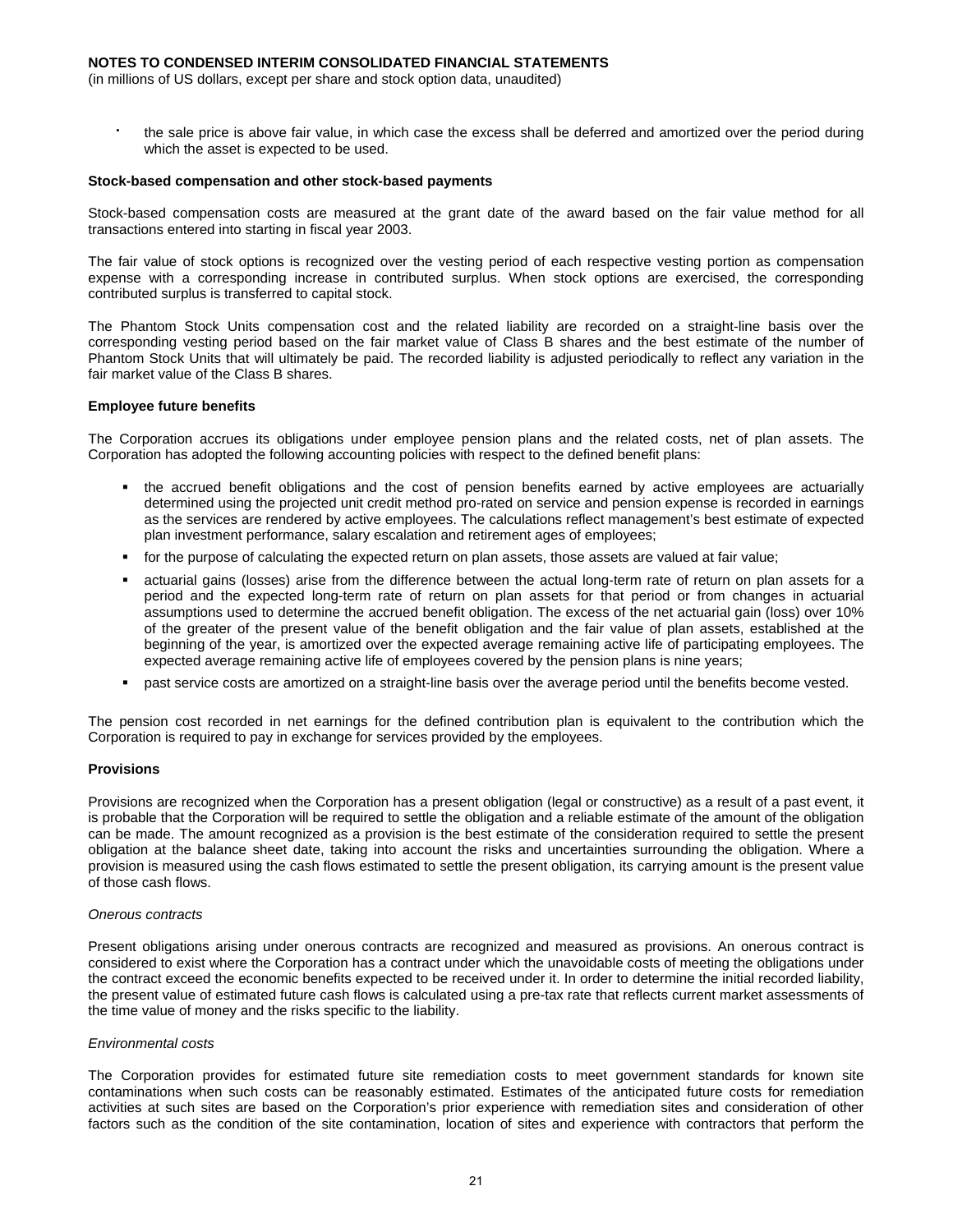(in millions of US dollars, except per share and stock option data, unaudited)

environmental assessments and remediation work. In order to determine the initial recorded liability, the present value of estimated future cash flows was calculated using a pre-tax rate that reflects current market assessments of the time value of money and the risks specific to the liability.

#### *Asset retirement obligations*

Asset retirement obligations relate to estimated future costs to remove underground motor fuel storage tanks and are based on the Corporation's prior experience in removing these tanks, estimated tank useful life, lease terms for those tanks installed on leased properties, external estimates and governmental regulatory requirements. A discounted liability is recorded for the fair value of an asset retirement obligation with a corresponding increase to the carrying value of the related long-lived asset at the time an underground storage tank is installed. To determine the initial recorded liability, the future estimated cash flows are discounted using a pre-tax rate that reflects current market assessments of the time value of money and the risks specific to the liability. The amount added to property and equipment is amortized and an accretion expense is recognized in connection with the discounted liability over the remaining life of the tank or lease term for leased properties.

Following the initial recognition of the asset retirement obligation, the carrying amount of the liability is increased to reflect the passage of time and then adjusted for variations in the current market-based discount rate or the scheduled underlying cash flows required to settle the liability.

#### *Obligations related to general liability and workers' compensation*

In the United States, the Corporation is self-insured for certain losses related to general liability and workers' compensation. The expected ultimate cost for claims incurred as of the balance sheet date is discounted and is recognized as a liability. This cost is estimated based on analysis of the Corporation's historical data and actuarial estimates. In order to determine the initial recorded liability, the present value of estimated future cash flows is calculated using a pre-tax rate that reflects current market assessments of the time value of money and the risks specific to the liability.

#### **Financial instruments recognition and measurement**

The Corporation has made the following classifications for its financial assets and liabilities:

| <b>Financial assets and liabilities</b>   | <b>Classification</b>       | <b>Subsequent</b><br>measurement <sup>(1)</sup> | Classification of gains and<br>losses |
|-------------------------------------------|-----------------------------|-------------------------------------------------|---------------------------------------|
| Cash and cash equivalents                 | Loans and receivables       | Amortized cost                                  | Net earnings                          |
| Accounts receivable                       | Loans and receivables       | Amortized cost                                  | Net earnings                          |
| Investments in publicly-traded securities | Available for sale          | Fair value                                      | Other comprehensive income            |
| Bank indebtedness and long-term debt      | Other financial liabilities | Amortized cost                                  | Net earnings                          |
| Accounts payable and accrued liabilities  | Other financial liabilities | Amortized cost                                  | Net earnings                          |

 $<sup>(1)</sup>$  Initial measurement of all financial assets and liabilities is at fair value.</sup>

### **Business combinations**

Business combinations are accounted for using the purchase method. The cost of a business combination is measured as the aggregate of the fair values (at the date of acquisition) of assets given, liabilities incurred or assumed, and equity instruments issued by the Corporation in exchange for control of the acquiree. The acquiree's identifiable assets, liabilities and contingent liabilities that meet the conditions for recognition under IFRS 3 "Business Combinations" are recognized at their fair values at the acquisition date. Direct acquisition costs are recorded to earnings when incurred.

Goodwill arising from business combinations is recognized as an asset and initially measured at cost, being the excess of the cost of the business combination over the Corporation's interest in the net fair value of the identifiable assets, liabilities and contingent liabilities recognized. If, after reassessment, the Corporation's interest in the net fair value of the acquiree's identifiable assets, liabilities and contingent liabilities exceeds the cost of the business combination, the excess is recognized immediately to earnings.

Earnings from the businesses acquired are included in the consolidated statements of earnings from their respective dates of acquisition.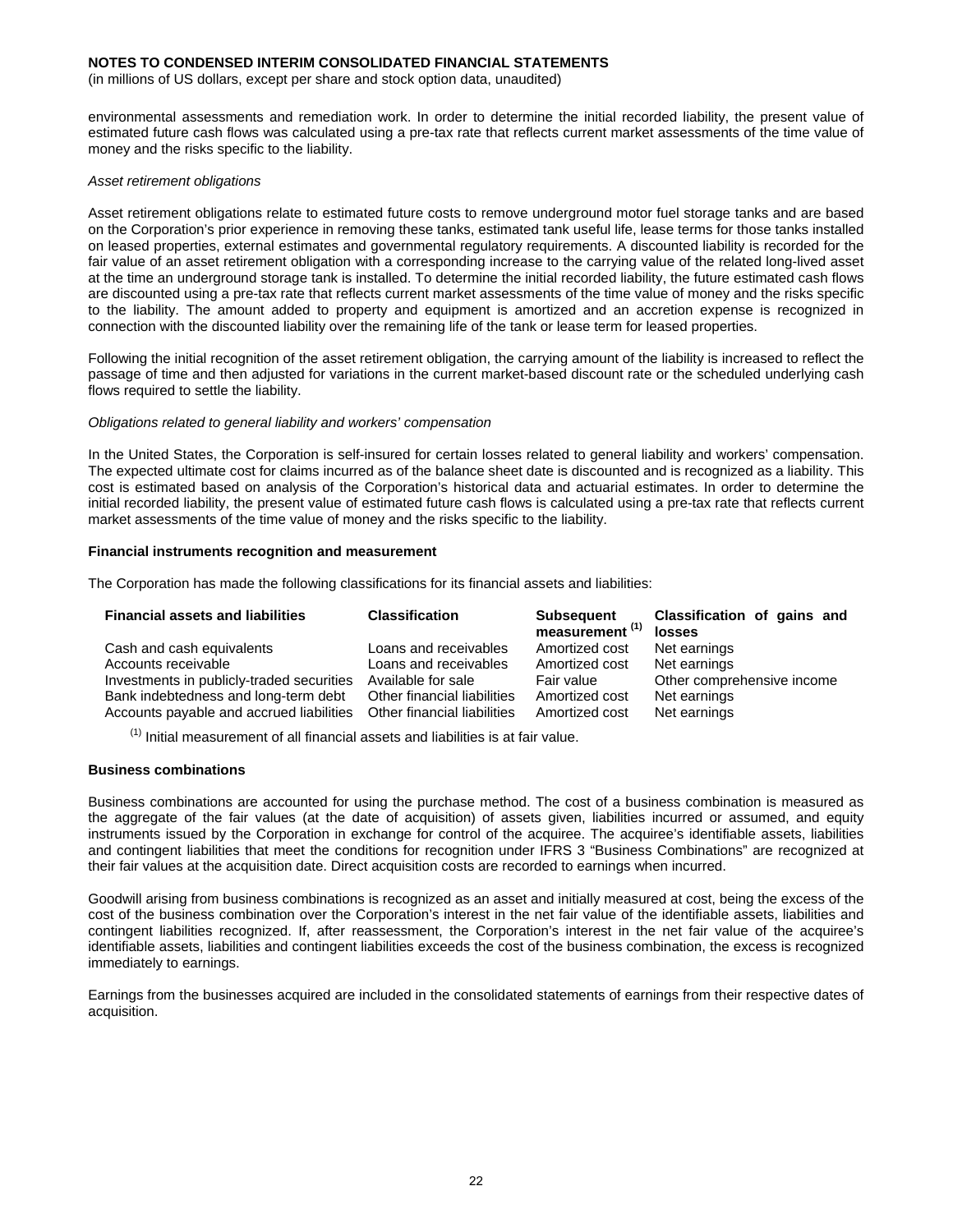(in millions of US dollars, except per share and stock option data, unaudited)

### **3. RECENTLY ISSUED ACCOUNTING STANDARDS NOT YET IMPLEMENTED**

#### **Revised Standards**

#### *Financial Statement Presentation*

In June 2011, the IASB issued amendments to IAS 1, "Presentation of Financial Statements". The amendments govern the presentation of Other Comprehensive Income ("OCI") in the financial statements, primarily by requiring OCI items that may be reclassified to the statement of earnings to be presented separately from those that remain in equity.

These changes are applicable for fiscal years beginning on or after July  $1<sup>st</sup>$ , 2012. The Corporation will apply these changes for its first quarter of fiscal year 2013 and is still evaluating their impact but does not expect a significant impact on its consolidated financial statements.

#### *Employee Benefits*

In June 2011, the IASB issued a revised version of IAS 19 "Employee Benefits" to modify accounting rules for defined benefits pension plans. The revised version of the standard contains multiple modifications, including the elimination of the corridor approach, which allowed deferring part of actuarial gains and losses, as well as enhanced guidance on measurement of plan assets and defined benefit obligations, streamlining the presentation of changes in assets and liabilities arising from defined benefit plans and the introduction of enhanced disclosures for defined benefit plans.

These changes are applicable for fiscal years beginning on or after January 1<sup>st</sup>, 2013. The Corporation will apply these changes for its first quarter of fiscal year 2014 and is still evaluating their impact on its consolidated financial statements.

#### **New standards**

#### *Financial Instruments*

In November 2009, the IASB issued a new standard, IFRS 9 "Financial Instruments" which is the first phase of the IASB's three-phase project to replace IAS 39 "Financial Instruments: Recognition and Measurement". The standard provides guidance on the classification and measurement of financial liabilities and requirements for the derecognition of financial assets and financial liabilities.

#### *Consolidated financial statements*

In May 2011, the IASB issued a new standard, IFRS 10 "Consolidated Financial Statements" which requires an entity to consolidate an investee when it is exposed, or has rights, to variable returns from its involvement with the investee and has the ability to affect those returns through its power over the investee. Under existing IFRS, consolidation is required when an entity has the power to govern the financial and operating policies of an entity so as to obtain benefits from its activities. IFRS 10 replaces SIC-12 "Consolidation—Special Purpose Entities" and parts of IAS 27 "Consolidated and Separate Financial Statements".

#### *Joint Arrangements*

In May 2011, the IASB issued a new standard, IFRS 11 "Joint Arrangements" which requires a venturer to classify its interest in a joint arrangement as a joint venture or joint operation. Joint ventures will be accounted for using the equity method of accounting whereas for a joint operation the venturer will recognize its share of the assets, liabilities, revenue and expenses of the joint operation. Under existing IFRS, entities have the choice to proportionately consolidate or equity account for interests in joint ventures. IFRS 11 supersedes IAS 31 "Interests in Joint Ventures", and SIC-13 "Jointly Controlled Entities— Non-monetary Contributions by Venturers".

#### *Disclosure of Interest in Other Entities*

In May 2011, the IASB issued a new standard, IFRS 12 "Disclosure of Interest in Other Entities". IFRS 12 establishes disclosure requirements for interests in other entities, such as joint arrangements, associates, special purpose vehicles and off balance sheet vehicles. The standard includes existing disclosures and also introduces significant additional disclosure requirements that address the nature of, and risks associated with, an entity's interests in other entities.

#### *Fair Value Measurement*

In May 2011, the IASB issued a new standard, IFRS 13 "Fair value measurement". IFRS 13 is a comprehensive standard for fair value measurement and disclosure requirements for use across all IFRS standards. The new standard clarifies that fair value is the price that would be received to sell an asset, or paid to transfer a liability in an orderly transaction between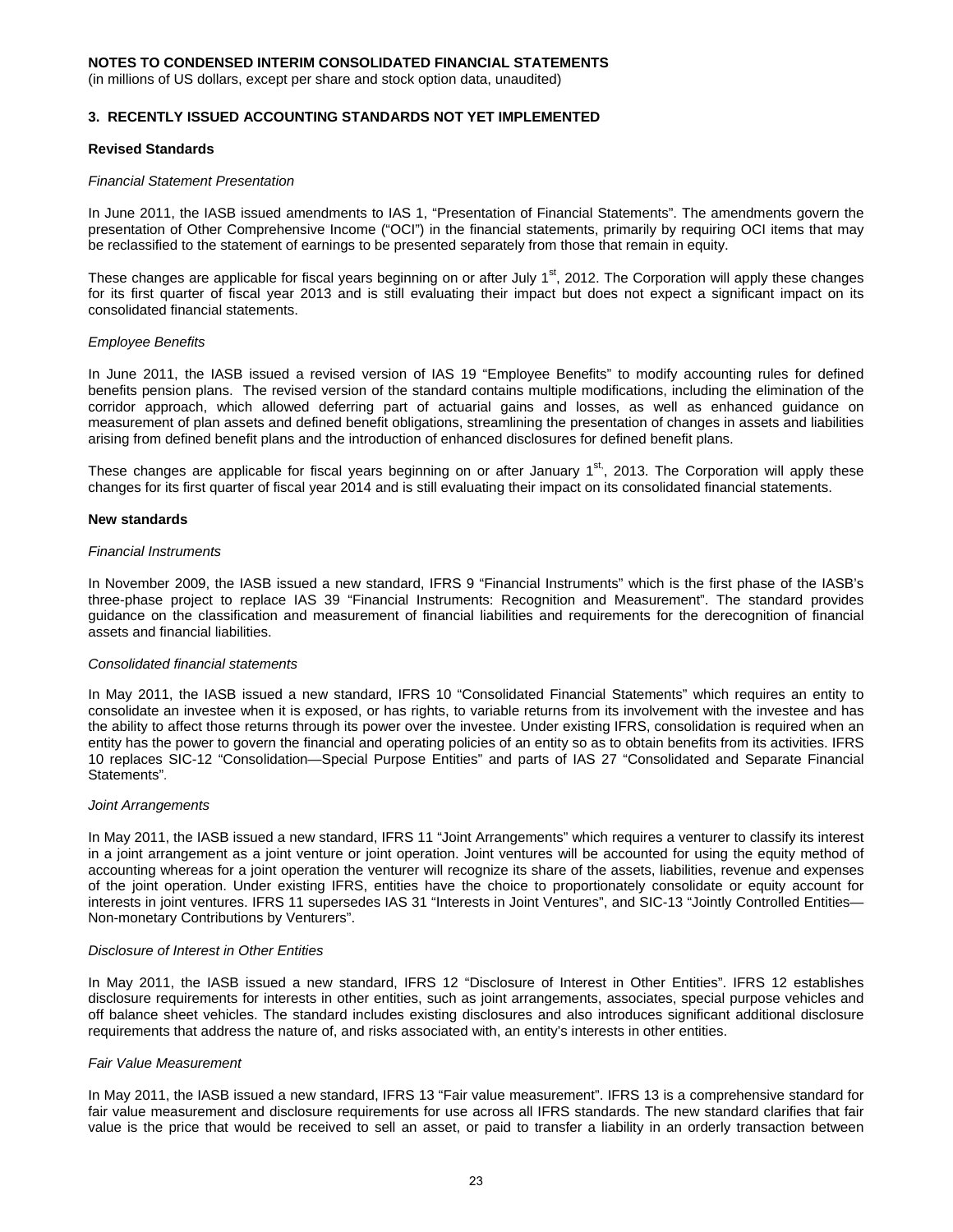(in millions of US dollars, except per share and stock option data, unaudited)

market participants, at the measurement date. It also establishes disclosures about fair value measurement. Under existing IFRS, guidance on measuring and disclosing fair value is dispersed among the specific standards requiring fair value measurements and in many cases does not reflect a clear measurement basis or consistent disclosures.

IFRS 9, 10, 11, 12 and 13 are all applicable for fiscal years beginning on or after January  $1<sup>st</sup>$ , 2013. The Corporation will apply these new standards for its first quarter of fiscal year 2014 and is still evaluating their impact on its consolidated financial statements.

#### **4. BUSINESS ACQUISITIONS**

- In May 2011, the Corporation purchased 11 company-operated stores located in Ontario, Manitoba, Saskatchewan, Alberta and British-Columbia from Shell Canada Products. The Corporation leases the land and buildings for four sites and owns both these assets for the other sites. Two out of the 11 sites have not yet been integrated into the Corporation's network.
- In June 2011, the Corporation signed an agreement with ExxonMobil for 322 stores and motor fuel supply agreements for another 63 stores. All stores are operated in Southern California, United States. The transaction is scheduled to close in stages: the first stages occurred during the month of August 2011 and final stages should occur during the first quarter of calendar year 2012. The transaction is subject to standard regulatory approvals and closing conditions. The following is a summary of progress made during the 24-week period ended on October 9, 2011 and steps that should be completed subsequently:
	- o In August 2011, the Corporation purchased one company-operated store for which it owns the land and building and it acquired the motor fuel supply agreements for 63 other stores.
	- o Subsequent to the 24-week period ended October 9, 2012:
		- In October 2011, the Corporation acquired one company-operated store for which it owns the land and building as well as 83 stores operated by independent operators and for which real estate is owned by the independent operators.
		- At end of October 2011 and beginning of November 2011, the Corporation acquired 72 companyoperated stores for which it owns the land and buildings for 37 stores and leases these assets for the other stores;
		- In November 2011, the Corporation acquired one store operated by an independent operator for which real estate is owned by the independent operator.
		- In January and February 2012, the Corporation expects to acquire 164 stores operated by independent operators and for which the real estate should be owned by the Corporation.
	- During the 24-week period ended October 9, 2011, the Corporation also acquired nine other stores through distinct transactions. The Corporation leases the land and buildings for four sites and owns both these assets for the other sites.

Acquisition costs in connection with these acquisitions are included in Operating, selling, administrative and general expenses. These acquisitions were settled for a total cash consideration of \$37.8. Purchase price allocations based on the estimated fair value on the dates of acquisition are as follows:

|                                          | \$   |
|------------------------------------------|------|
| Tangible assets acquired                 |      |
| Inventories                              | 0.7  |
| Property and equipment                   | 13.7 |
| Other assets                             | 0.1  |
| Total tangible assets                    | 14.5 |
| Liabilities assumed                      |      |
| Accounts payable and accrued liabilities | 0.1  |
| Deferred credits and other liabilities   | 0.1  |
| <b>Total liabilities</b>                 | 0.2  |
| Net tangible assets acquired             | 14.3 |
| Intangibles assets                       | 18.8 |
| Goodwill                                 | 5.6  |
| Negative goodwill recorded to earnings   | 0.9  |
| Total cash consideration paid            | 37.8 |

The Corporation expects that approximately \$1.5 of the goodwill related to these transactions will be deductible for tax purposes.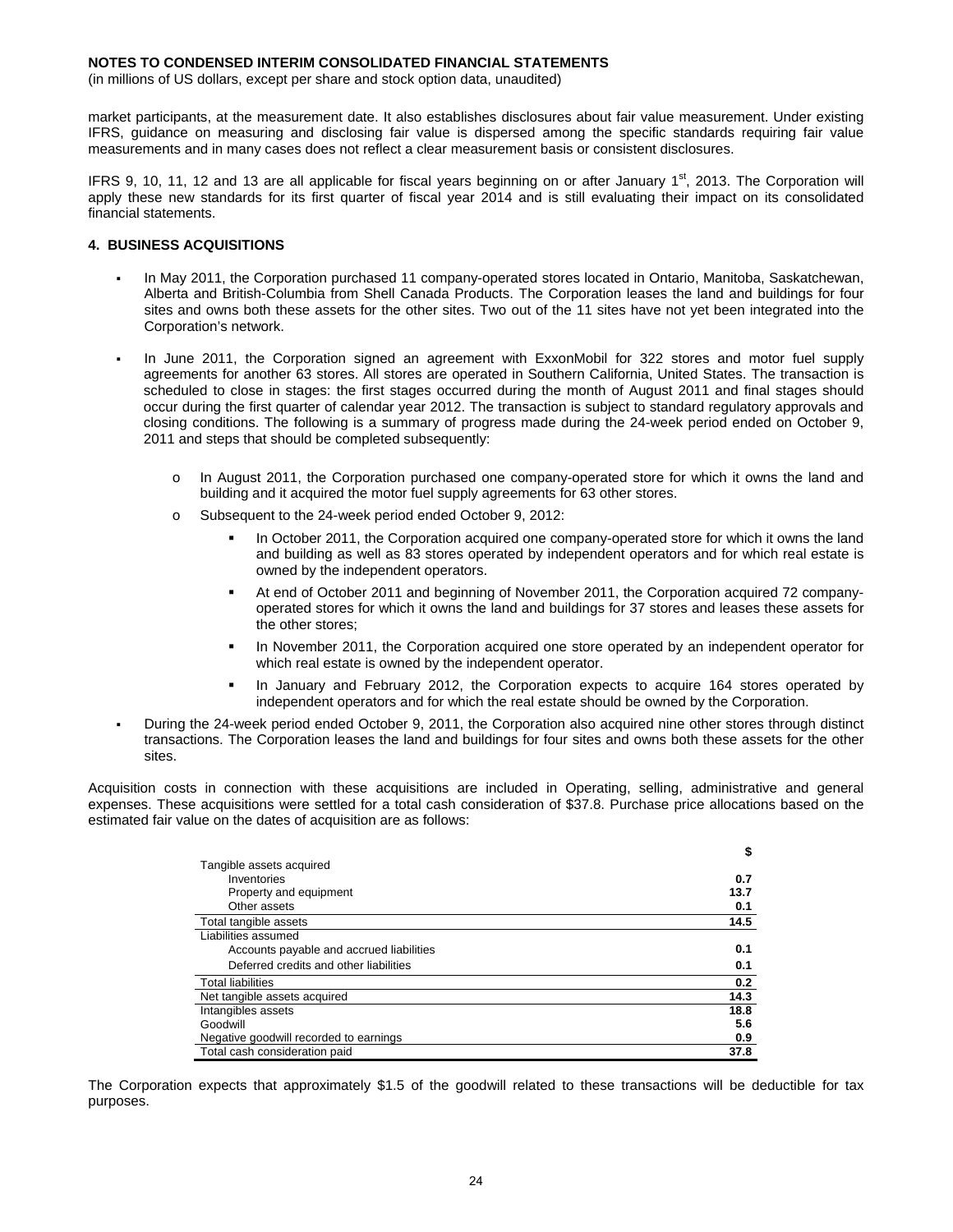(in millions of US dollars, except per share and stock option data, unaudited)

These acquisitions were concluded in order to expand the Corporation's market share and to increase its economies of scale. These acquisitions generated goodwill in the amount of \$5.6 mainly due to the location of stores which is favorable to the Corporation's operations: accessible location, limited competition, proximity to target clientele. Since the date of acquisition, revenues and net earnings from these stores amounted to \$88.1 and \$0.1, respectively.

On May 11, 2011, the Corporation, through the RDK joint venture, purchased four company-operated stores located in the Chicago area, United States, from Gas City, Ltd. RDK leases the land and buildings for one site and owns both these assets for the other sites.

### **5. NET EARNINGS PER SHARE**

|                                                                  |            | 12-week period          |            |                        | 12-week period         |            |  |  |
|------------------------------------------------------------------|------------|-------------------------|------------|------------------------|------------------------|------------|--|--|
|                                                                  |            | ended October 9, 2011   |            | ended October 10, 2010 |                        |            |  |  |
|                                                                  |            | Weighted average        | <b>Net</b> |                        | Weighted average       | <b>Net</b> |  |  |
|                                                                  | <b>Net</b> | number of shares        | earnings   | Net                    | number of shares       | earnings   |  |  |
|                                                                  | earnings   | (in thousands)          | per share  | earnings               | (in thousands)         | per share  |  |  |
|                                                                  |            |                         |            | \$                     |                        | \$         |  |  |
| Basic net earnings attributable to                               |            |                         |            |                        |                        |            |  |  |
| Class A and B shareholders                                       | 113.5      | 182,225                 | 0.62       | 108.2                  | 185,461                | 0.58       |  |  |
| Dilutive effect of stock options                                 |            | 3,544                   | (0.01)     |                        | 3,544                  | (0.01)     |  |  |
|                                                                  |            |                         |            |                        |                        |            |  |  |
| Diluted net earnings available for<br>Class A and B shareholders | 113.5      | 185,769                 | 0.61       | 108.2                  | 189,005                | 0.57       |  |  |
|                                                                  |            |                         |            |                        |                        |            |  |  |
|                                                                  |            | 24-week period          |            |                        | 24-week period         |            |  |  |
|                                                                  |            | ended October 9, 2011   |            |                        | ended October 10, 2010 |            |  |  |
|                                                                  |            | <b>Weighted average</b> | <b>Net</b> |                        | Weighted average       | Net        |  |  |
|                                                                  | <b>Net</b> | number of shares        | earnings   | <b>Net</b>             | number of shares       | earnings   |  |  |
|                                                                  | earnings   | (in thousands)          | per share  | earnings               | (in thousands)         | per share  |  |  |
|                                                                  |            |                         |            | \$                     |                        | \$         |  |  |
| Basic net earnings attributable to                               |            |                         |            |                        |                        |            |  |  |
| Class A and B shareholders                                       | 253.0      | 182,957                 | 1.38       | 235.1                  | 185,384                | 1.27       |  |  |
|                                                                  |            |                         |            |                        |                        |            |  |  |
| Dilutive effect of stock options                                 |            | 3,468                   | (0.02)     |                        | 3,378                  | (0.02)     |  |  |
| Diluted net earnings available for                               |            |                         |            |                        |                        |            |  |  |
| Class A and B shareholders                                       | 253.0      | 186.425                 | 1.36       | 235.1                  | 188,762                | 1.25       |  |  |

When they have an anti-dilutive effect, stock options must be excluded from the calculation of the diluted net earnings per share. No stock options were excluded for the 12 and 24-week periods ended October 9, 2011. There are 643,365 stocks options excluded from the calculation for the 12 and 24-week periods ended October 10, 2010.

### **6. CAPITAL STOCK**

As at October 9, 2011, the Corporation has 53,688,412 (53,706,712 as at October 10, 2010) issued and outstanding Class A multiple voting shares each comprising ten votes per share and 125,737,094 (131,818,810 as at October 10, 2010) outstanding Class B subordinate voting shares each comprising one vote per share.

On October 25, 2010, the Corporation implemented a share repurchase program. This program allows the Corporation to repurchase up to 2,685,335 of the 53,706,712 Class A multiple voting shares and up to 11,621,801 of the 116,218,014 Class B subordinate voting shares issued and outstanding as at October 20, 2010 (representing 5.0% of the Class A multiple voting shares issued and outstanding and 10.0% of the Class B subordinate voting shares of the public float, as at that date, respectively, as defined by applicable rules). In accordance with Toronto Stock Exchange requirements, the Corporation can repurchase a daily maximum of 1,000 Class A multiple voting shares and of 83,622 Class B subordinate voting shares. When making such repurchases, the number of Class A multiple voting shares and of Class B subordinate voting shares in circulation is reduced and the proportionate interest of all remaining shareholders in the Corporation's share capital is increased on a pro rata basis. All shares repurchased under the share repurchase program are cancelled upon repurchase. The share repurchase period will end no later than October 24, 2011.

For the 12 and 24-week periods ended October 9, 2011, pursuant to this program, the Corporation repurchased 1,700 Class A multiple voting shares at an average cost of CA\$29.40 and 4,353,200 Class B subordinate voting shares at an average cost of CA\$28.78. On a cumulative basis since the implementation of the program, the Corporation has repurchased a total of 13,700 Class A multiple voting shares at an average cost of CA\$25.83 and 7,121,500 Class B subordinate voting shares at an average cost of CA\$27.34.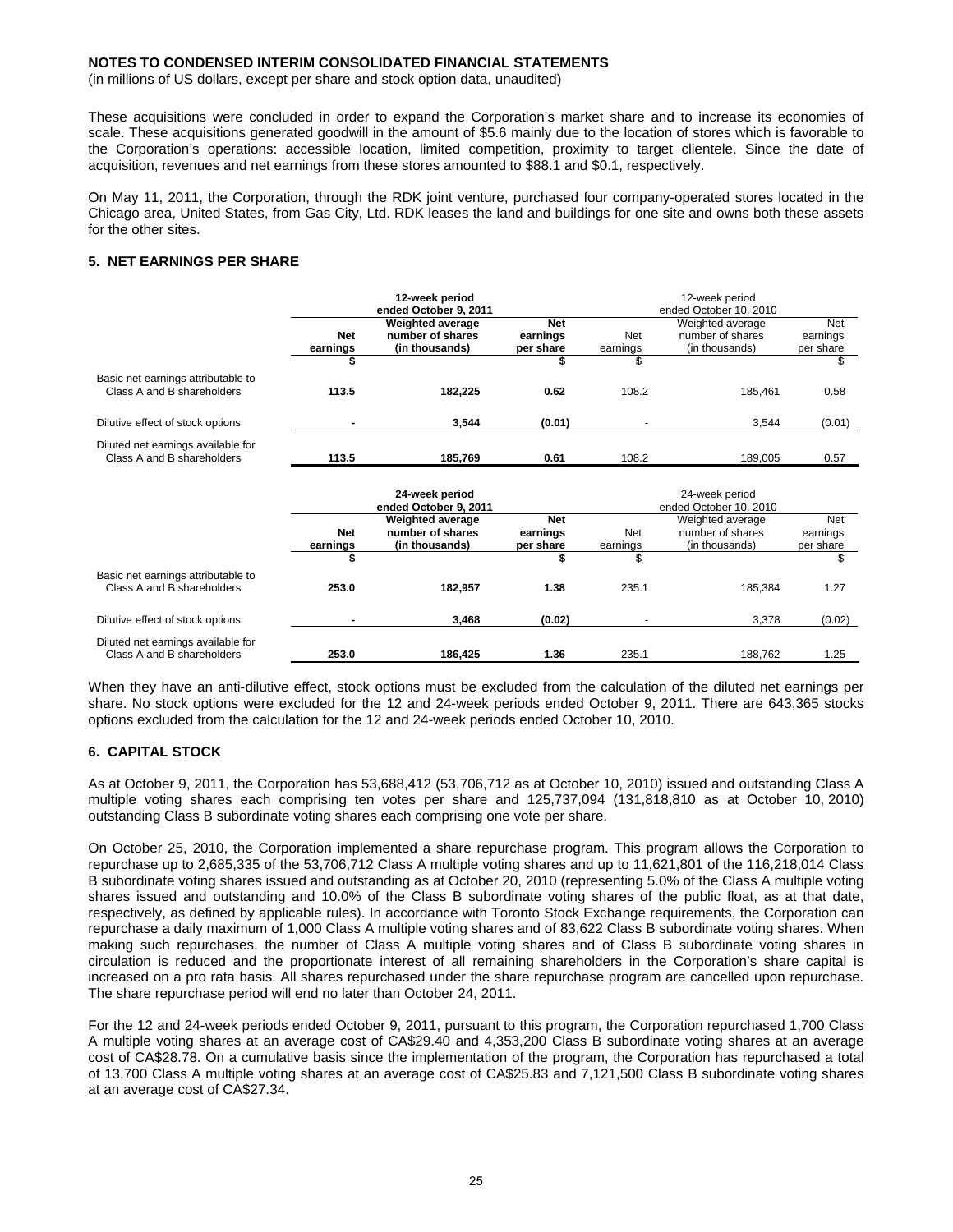(in millions of US dollars, except per share and stock option data, unaudited)

For the 12-week period ended October 9, 2011, a total of 53,116 Class B subordinate voting shares were issued following the exercise of stock options (107,125 for the comparable 12-week period ended October 10, 2010). For the 24-week period ended October 9, 2011, a total of 186,417 Class B subordinate voting shares were issued following the exercise of stock options (1,875,973 for the comparable 24-week period ended October 10, 2010).

### **7. SEGMENTED INFORMATION**

The Corporation operates convenience stores in the United States and in Canada. It essentially operates in one reportable segment, the sale of goods for immediate consumption and motor fuel through corporate stores or franchise operations. It operates a convenience store chain under several banners, including Couche-Tard, Mac's and Circle K. Revenues from outside sources mainly fall into two categories: merchandise and services and motor fuel.

The following table provides the information on the principal revenue classes as well as geographic information:

|                                                     |                                         | 12-week period<br>ended October 9, 2011 |                    | 12-week period<br>ended October 10, 2010 |                                          |                    |  |
|-----------------------------------------------------|-----------------------------------------|-----------------------------------------|--------------------|------------------------------------------|------------------------------------------|--------------------|--|
|                                                     | <b>United States</b>                    | Canada                                  | <b>Total</b>       | <b>United States</b>                     | Canada                                   | Total              |  |
|                                                     |                                         |                                         | \$                 | \$                                       | \$                                       | \$                 |  |
| <b>External customer</b><br>revenues <sup>(a)</sup> |                                         |                                         |                    |                                          |                                          |                    |  |
| Merchandise and services<br>Motor fuel              | 1,012.5<br>2.958.5                      | 541.3<br>640.3                          | 1,553.8<br>3.598.8 | 985.2<br>2,184.8                         | 500.6<br>478.5                           | 1,485.8<br>2,663.3 |  |
|                                                     | 3,971.0                                 | 1,181.6                                 | 5,152.6            | 3,170.0                                  | 979.1                                    | 4,149.1            |  |
| <b>Gross Profit</b>                                 |                                         |                                         |                    |                                          |                                          |                    |  |
| Merchandise and services<br>Motor fuel              | 331.2<br>141.3                          | 183.6<br>35.8                           | 514.8<br>177.1     | 324.9<br>136.1                           | 175.6<br>33.0                            | 500.5<br>169.1     |  |
|                                                     | 472.5                                   | 219.4                                   | 691.9              | 461.0                                    | 208.6                                    | 669.6              |  |
| Total non-current assets <sup>(b)</sup>             | 2,061.8                                 | 580.7                                   | 2,642.5            | 2,070.1                                  | 530.3                                    | 2,600.4            |  |
|                                                     | 24-week period<br>ended October 9, 2011 |                                         |                    |                                          | 24-week period<br>ended October 10, 2010 |                    |  |
|                                                     | <b>United States</b>                    | Canada                                  | <b>Total</b>       | <b>United States</b>                     | Canada                                   | Total              |  |
|                                                     | \$                                      | \$                                      | \$                 | \$                                       | \$                                       | \$                 |  |
| <b>External customer</b><br>revenues <sup>(a)</sup> |                                         |                                         |                    |                                          |                                          |                    |  |
| Merchandise and services                            | 2,025.8                                 | 1,089.9                                 | 3,115.7            | 1.977.7                                  | 1.017.2                                  | 2,994.9            |  |
| Motor fuel                                          | 5,932.7                                 | 1,281.8                                 | 7,214.5            | 4,391.3                                  | 940.3                                    | 5,331.6            |  |
|                                                     | 7,958.5                                 | 2,371.7                                 | 10,330.2           | 6,369.0                                  | 1,957.5                                  | 8,326.5            |  |
| <b>Gross Profit</b>                                 |                                         |                                         |                    |                                          |                                          |                    |  |
| Merchandise and services                            | 667.8                                   | 370.2                                   | 1,038.0            | 651.1                                    | 357.0                                    | 1,008.1            |  |
| Motor fuel                                          | 301.7                                   | 71.3                                    | 373.0              | 285.9                                    | 63.3                                     | 349.2              |  |
|                                                     | 969.5                                   | 441.5                                   | 1,411.0            | 937.0                                    | 420.3                                    | 1,357.3            |  |

(a) Geographic areas are determined according to where the Corporation generates operating income (where the sale takes place) and according to the location of the non-current assets.

(b) Excluding financial instruments, deferred tax assets and post-employment benefit assets.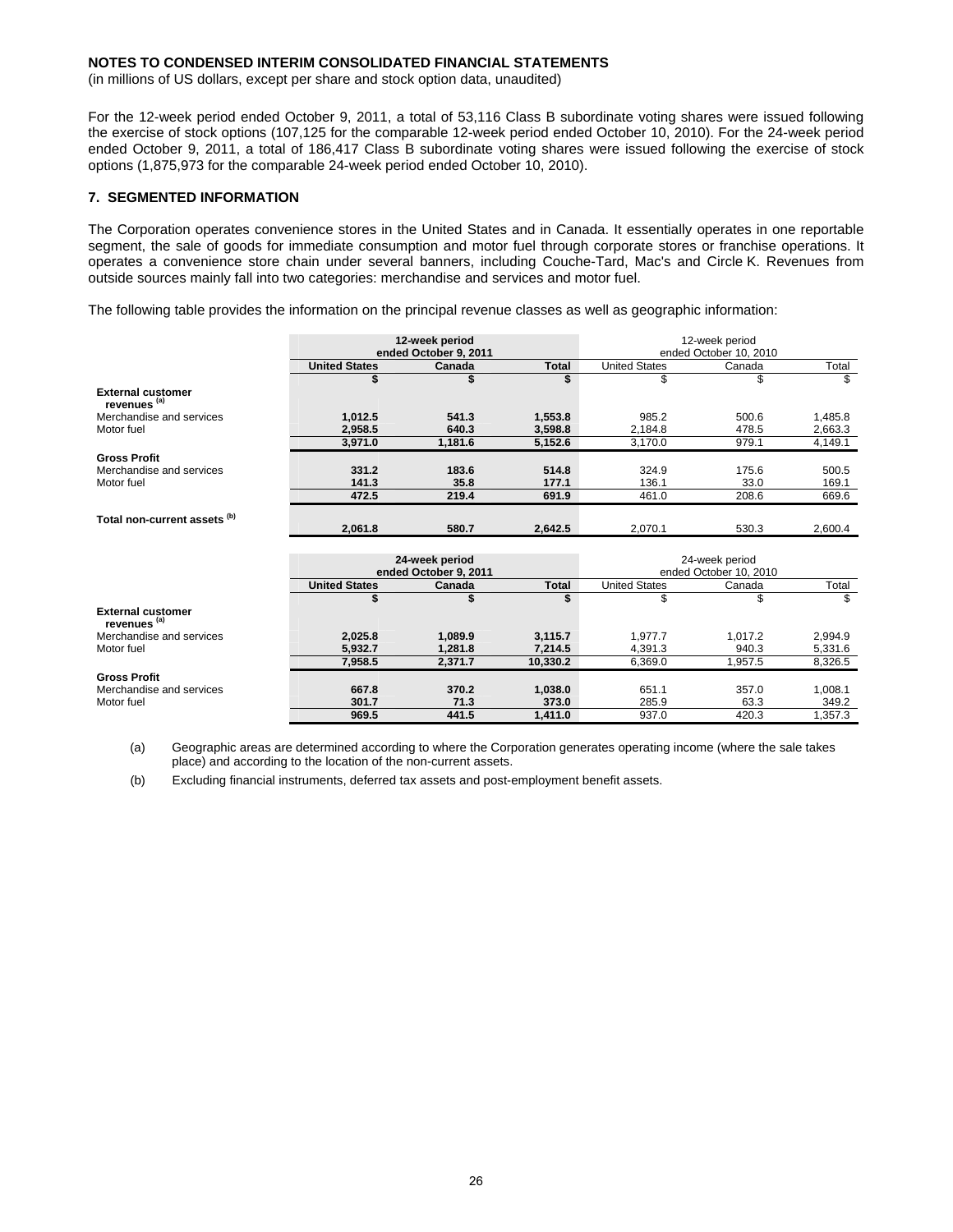(in millions of US dollars, except per share and stock option data, unaudited)

### **8. PROVISIONS**

The reconciliation of the Corporation's main provisions is as follows:

|                                         |                         | <b>Provision for</b> | <b>Provision for</b> |                      |                |              |
|-----------------------------------------|-------------------------|----------------------|----------------------|----------------------|----------------|--------------|
|                                         | <b>Asset retirement</b> | site restoration     | workers'             | <b>Provision for</b> | Other          |              |
|                                         | obligation              | costs                | compensation         | general liability    | provisions     | <b>Total</b> |
|                                         | \$                      | \$                   |                      | S                    | \$             | \$           |
| 24-week period ended<br>October 9, 2011 |                         |                      |                      |                      |                |              |
| Balance, beginning of period            | 60.8                    | 25.5                 | 25.0                 | 13.7                 |                | 125.0        |
| Liabilities incurred                    | 0.3                     | 3.4                  | 7.5                  | 4.1                  |                | 15.3         |
| Liabilities settled                     | (0.5)                   | (2.7)                | (6.4)                | (2.4)                |                | (12.0)       |
| Accretion expense                       | 2.1                     | 0.1                  | 0.3                  |                      |                | 2.5          |
| <b>Business acquisitions</b>            | 0.1                     |                      |                      |                      |                | 0.1          |
| Reversal of provision                   | (0.1)                   | (1.1)                |                      |                      |                | (1.2)        |
| Change in estimates                     |                         | 0.1                  |                      | 0.1                  |                | 0.2          |
| Effect of exchange rate                 |                         |                      |                      |                      |                |              |
| variations                              | (0.8)                   | (0.4)                |                      |                      | $\blacksquare$ | (1.2)        |
| Balance, end of period                  | 61.9                    | 24.9                 | 26.4                 | 15.5                 | $\blacksquare$ | 128.7        |
| Current portion of provisions           |                         |                      |                      |                      |                | 39.5         |
| Long term portion of provisions         |                         |                      |                      |                      |                | 89.2         |
| 52-week period ended<br>April 24, 2011  |                         |                      |                      |                      |                |              |
| Balance, beginning of period            | 56.4                    | 26.6                 | 23.3                 | 12.0                 | 0.8            | 119.1        |
| Liabilities incurred                    | 0.5                     | 8.3                  | 15.7                 | 9.0                  |                | 33.5         |
| Liabilities settled                     | (1.6)                   | (6.2)                | (14.4)               | (7.4)                | (0.8)          | (30.4)       |
| Accretion expense                       | 4.5                     | 0.3                  | 0.5                  | 0.1                  |                | 5.4          |
| <b>Business acquisitions</b>            | 0.4                     |                      |                      |                      |                | 0.4          |
| Reversal of provision                   |                         | (3.8)                | (0.1)                | (0.1)                |                | (4.0)        |
| Change in estimates                     |                         |                      |                      | 0.1                  |                | 0.1          |
| Effect of exchange rate                 |                         |                      |                      |                      |                |              |
| variations                              | 0.6                     | 0.3                  |                      |                      | ٠              | 0.9          |
| Balance, end of period                  | 60.8                    | 25.5                 | 25.0                 | 13.7                 |                | 125.0        |
| Current portion of provisions           |                         |                      |                      |                      |                | 36.3         |
| Long term portion of provisions         |                         |                      |                      |                      |                | 88.7         |

#### **9. SUBSEQUENT EVENTS**

On October 13, 2011, the Corporation acquired from Chico Enterprises Inc., 26 company-operated stores operating in the Mid-Atlantic states of the United States. We own the real estate for 25 sites while we lease the other one.

In October 2011, the Corporation signed an agreement to acquire from Dead River Company, 19 company-operated stores operating under the "Dead River Convenience" banner in Maine, United States. One stand-alone quick-service would also be transferred to the Corporation. Assuming the closing of the transaction which is scheduled for December 2011, the Corporation would own the real estate for 18 sites while it would lease the other sites. The transaction is subject to standard regulatory approvals and closing conditions.

On November 8, 9 and 10, 2011, through the RDK joint venture, the Corporation acquired from Supervalu Inc., 27 stores operating in the Chicago area, Illinois, United States. The agreement also includes the transfer to RDK of two vacant land parcels. Out of the 27 stores, 14 are company-operated while the other 13 are operated by independent operators. RDK owns the real estate for 24 sites as well as the two vacant land parcels while it leases the real estate for the three other sites.

On November 16 and 17, 2011, the Corporation acquired from ExxonMobil, 33 company-operated stores operating under the "On the Run" banner in Louisiana, United States. The Corporation owns the real estate for 27 sites while it leases the other sites.

### **10. FIRST-TIME ADOPTION OF IFRS**

The consolidated financial statements for the fiscal year ended April 29, 2012 will be the first annual consolidated financial statements of the Corporation prepared in accordance with IFRS. These interim financial statements have been prepared in accordance with applicable standards for interim financial reporting, as issued by the IASB. The date of the Corporation's transition to IFRS is April 26, 2010.

The Corporation's IFRS accounting policies presented in Note 2 have been applied in preparing the interim financial statements for the 12 and 24-week periods ended October 9, 2011, for the comparative information and for the opening consolidated balance sheet at the date of transition.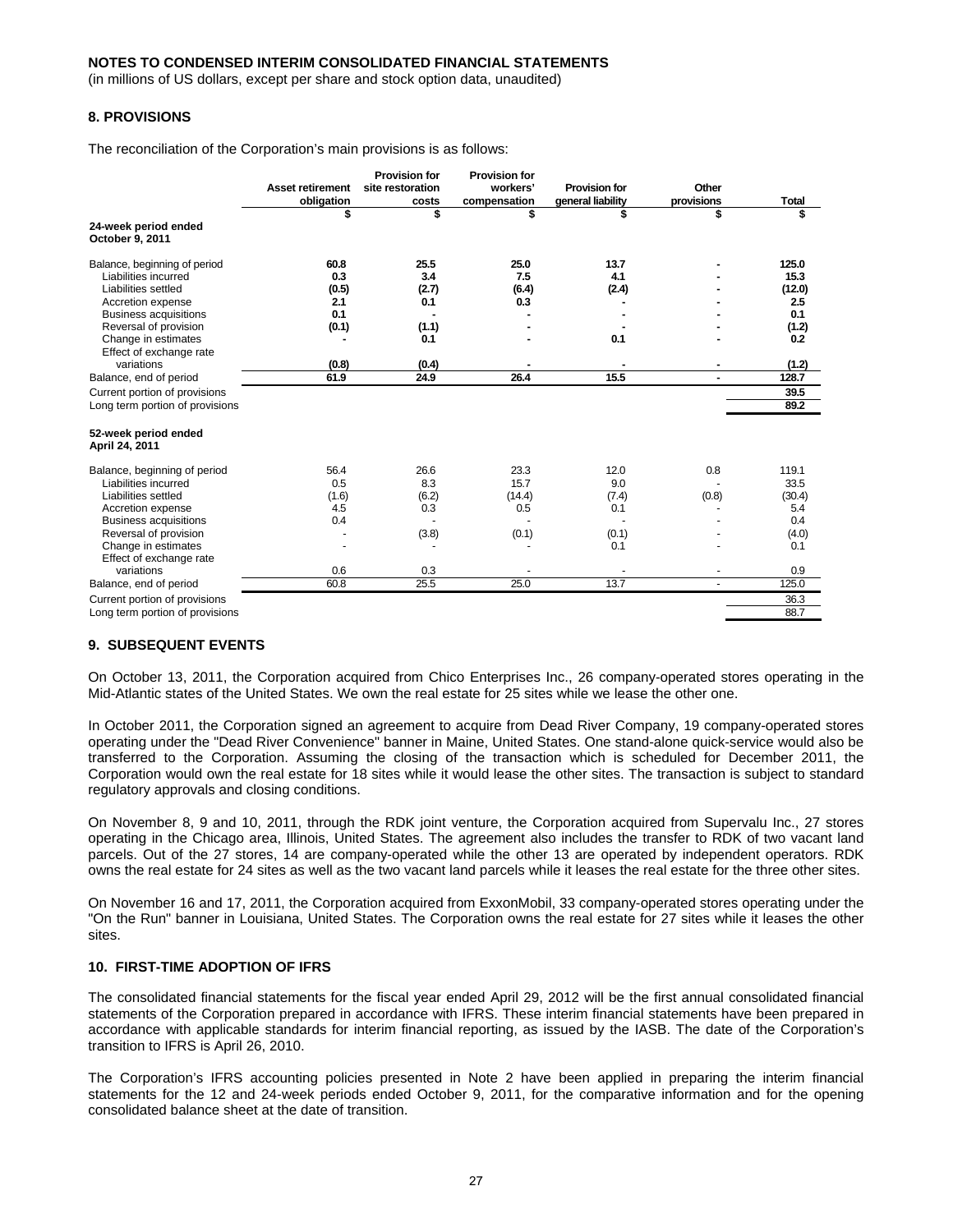(in millions of US dollars, except per share and stock option data, unaudited)

The Corporation has applied IAS 34, "*Interim Financial Reporting"* and IFRS 1 "*First-time Adoption of International Financial Reporting Standards"* in preparing its first IFRS interim financial statements. The effects of the transition to IFRS on the consolidated statements of earnings, consolidated statements of comprehensive income, consolidated balance sheets, consolidated shareholders' equity and consolidated cash flows are presented in this section and are further explained in the explanatory notes that accompany the tables.

#### **First-time adoption exemptions**

Upon transition, IFRS 1 imposes certain mandatory exceptions and permits certain exemptions from full retrospective application. The Corporation has applied the mandatory exceptions and the following optional exemptions:

*Mandatory exceptions applied by the Corporation:* 

- Financial assets and liabilities that had been de-recognized before April 26, 2010 under Canadian GAAP have not been recognized under IFRS.
- The Corporation has only applied hedge accounting in the opening statement of financial position where all the requirements in IAS 39 were met at the date of transition.
- The estimates previously established under Canadian GAAP have not been revised following the adoption of IFRS, unless it was necessary to take into account differences in accounting policies.

### *Other optional exemptions adopted by the Corporation:*

- The Corporation has elected not to apply IFRS 3 "*Business Combinations"* retrospectively to business combinations that occurred before the date of transition (April 26, 2010), including business acquisitions done by the joint venture. See note g) to obtain an explanation of the effect of this exemption.
- For all its employee future benefits plans, the Corporation has elected to recognize all cumulative actuarial gains and losses existing at the transition date to retained earning. See note d) to obtain an explanation of the effect of this exemption.
- The Corporation has elected not to retrospectively recognize the effect on the assets of the variances related to its existing asset retirement obligation and similar liabilities, which may have occurred before the transition date.
- The Corporation elected to use facts and circumstances existing as at April 26, 2010 to determine whether an arrangement signed before April 26, 2004 contains a lease. The arrangements signed after that date were evaluated under Canadian GAAP and were not analyzed in detail since this analysis would have given similar conclusions as per IAS 17 and IFRIC 4.
- The Corporation elected to avail itself of the exemption provided under IFRS 1 and applied IFRS 2 for all equity instruments granted after April 29, 2002.
- The Corporation elected to reset all cumulative translation adjustments to zero in opening retained earnings at its Transition Date.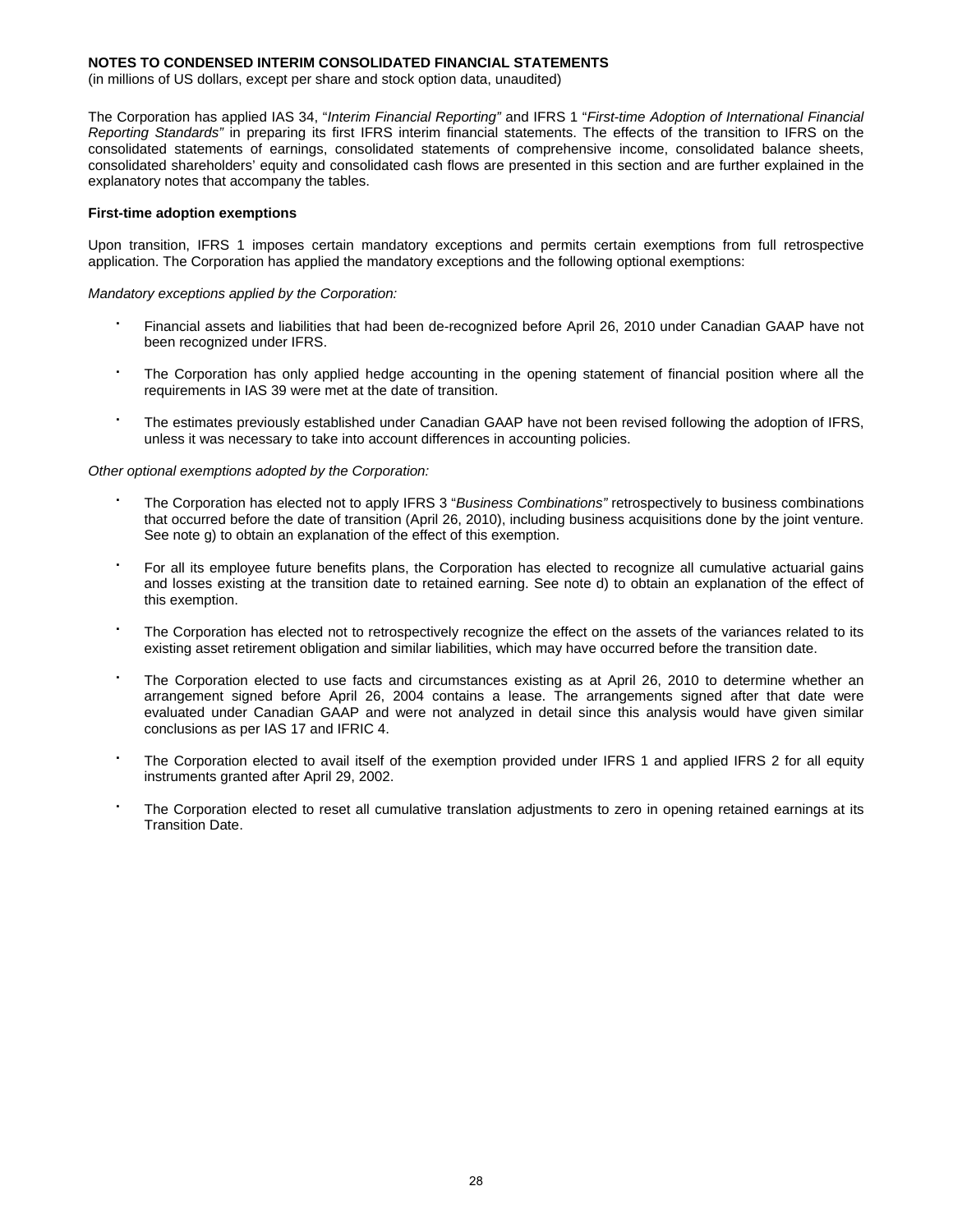#### **NOTES TO CONSOLIDATED FINANCIAL STATEMENTS**

(in millions of US dollars, except per share and stock option data, unaudited)

## **Reconciliation of consolidated balance sheets and Shareholders' equity as at April 26, 2010**

| <b>Cumulative</b><br><b>Balance</b><br>sheet under<br>translation<br>Sale and<br>Employee<br><b>Balance</b><br><b>Discounting</b><br><b>Stock</b><br><b>Presentation</b><br>sheet<br>Canadian<br>leaseback<br><b>Onerous</b><br>future<br>adjustment<br>under IFRS<br><b>GAAP</b><br>transactions<br>of provisions<br>benefits<br>options<br>Joint venture<br>differences<br>reversal<br>contracts<br><b>Explanatory notes</b><br>b)<br>c)<br>d)<br>e)<br>h)<br>i)<br>a)<br>f)<br>$\overline{\bullet}$<br>\$<br>\$<br>\$<br>\$<br>\$<br>\$<br>\$<br>\$<br>\$<br><b>Assets</b><br>Current assets<br>Cash and cash equivalents<br>220.9<br>215.7<br>(5.2)<br>286.2<br>(5.4)<br>Accounts receivable<br>280.8<br>474.1<br>469.9<br>Inventories<br>(4.2)<br>20.2<br>(0.2)<br>20.0<br>Prepaid expenses<br>4.7<br>13.0<br>17.7<br>Income taxes receivable<br>(24.9)<br>Deferred income taxes<br>24.9<br>1,031.0<br>(15.0)<br>(11.9)<br>1,004.1<br>÷<br>$\sim$<br>$\overline{a}$<br>$\sim$<br>$\sim$<br>$\sim$<br>1,980.5<br>(65.6)<br>1,914.9<br>Property and equipment<br>426.5<br>Goodwill<br>(1.2)<br>425.3<br>188.2<br>188.2<br>Intangible assets<br>65.2<br>(1.1)<br>Other assets<br>(8.3)<br>55.8<br>42.1<br>Investment in a joint venture<br>42.1<br>5.3<br>Deferred income taxes<br>0.2<br>3.0<br>0.1<br>8.6<br>3,696.7<br>0.2<br>(5.3)<br>(39.7)<br>(11.8)<br>3,639.0<br>(1.1)<br>$\blacksquare$<br>$\sim$<br>$\blacksquare$<br><b>Liabilities</b><br><b>Current liabilities</b><br>872.9<br>(0.1)<br>(36.9)<br>821.7<br>Accounts payable and accrued liabilities<br>(14.2)<br>31.4<br>31.4<br>Provisions<br>Current portion of long-term debt<br>4.4<br>4.4<br>5.6<br>Deferred income taxes<br>0.2<br>(3.0)<br>(2.8)<br>0.2<br>882.9<br>857.5<br>(0.1)<br>(3.0)<br>(14.2)<br>(8.3)<br>ä,<br>Long-term debt<br>736.8<br>(24.9)<br>711.9<br>0.8<br>90.3<br>87.7<br>Provisions<br>(3.4)<br>285.8<br>13.2<br>Deferred credits and other liabilities<br>(98.6)<br>(71.8)<br>128.0<br>(0.6)<br>38.4<br>(22.0)<br>176.9<br>0.6<br>193.9<br>Deferred income taxes<br>(2.6)<br>2,082.4<br>(60.3)<br>0.8<br>10.2<br>(39.7)<br>1,979.0<br>(11.8)<br>$\sim$<br>$\sim$<br>Shareholders' equity<br>319.5<br>319.5<br>Capital stock<br>Contributed surplus<br>18.8<br>1.6<br>20.4<br>1,167.0<br>60.3<br>1.5<br>(0.6)<br>(1.6)<br>Retained earnings<br>(15.5)<br>108.6<br>1,319.7<br>109.0<br>Accumulated other comprehensive income<br>(108.6)<br>0.4<br>1,614.3<br>60.3<br>1.5<br>(15.5)<br>(0.6)<br>1,660.0<br>$\blacksquare$<br>3,696.7<br>(1.1)<br>0.2<br>(5.3)<br>(39.7)<br>(11.8)<br>3,639.0<br>$\overline{\phantom{a}}$<br>$\sim$<br>$\sim$ |  | <b>Reconciling items with IFRS</b> |  |  |  |  |  |  |  |  |
|----------------------------------------------------------------------------------------------------------------------------------------------------------------------------------------------------------------------------------------------------------------------------------------------------------------------------------------------------------------------------------------------------------------------------------------------------------------------------------------------------------------------------------------------------------------------------------------------------------------------------------------------------------------------------------------------------------------------------------------------------------------------------------------------------------------------------------------------------------------------------------------------------------------------------------------------------------------------------------------------------------------------------------------------------------------------------------------------------------------------------------------------------------------------------------------------------------------------------------------------------------------------------------------------------------------------------------------------------------------------------------------------------------------------------------------------------------------------------------------------------------------------------------------------------------------------------------------------------------------------------------------------------------------------------------------------------------------------------------------------------------------------------------------------------------------------------------------------------------------------------------------------------------------------------------------------------------------------------------------------------------------------------------------------------------------------------------------------------------------------------------------------------------------------------------------------------------------------------------------------------------------------------------------------------------------------------------------------------------------------------------------------------------------------------------------------------------------------------------------------------------------------------------------------------------------------------------------------------------------------------------------|--|------------------------------------|--|--|--|--|--|--|--|--|
|                                                                                                                                                                                                                                                                                                                                                                                                                                                                                                                                                                                                                                                                                                                                                                                                                                                                                                                                                                                                                                                                                                                                                                                                                                                                                                                                                                                                                                                                                                                                                                                                                                                                                                                                                                                                                                                                                                                                                                                                                                                                                                                                                                                                                                                                                                                                                                                                                                                                                                                                                                                                                                        |  |                                    |  |  |  |  |  |  |  |  |
|                                                                                                                                                                                                                                                                                                                                                                                                                                                                                                                                                                                                                                                                                                                                                                                                                                                                                                                                                                                                                                                                                                                                                                                                                                                                                                                                                                                                                                                                                                                                                                                                                                                                                                                                                                                                                                                                                                                                                                                                                                                                                                                                                                                                                                                                                                                                                                                                                                                                                                                                                                                                                                        |  |                                    |  |  |  |  |  |  |  |  |
|                                                                                                                                                                                                                                                                                                                                                                                                                                                                                                                                                                                                                                                                                                                                                                                                                                                                                                                                                                                                                                                                                                                                                                                                                                                                                                                                                                                                                                                                                                                                                                                                                                                                                                                                                                                                                                                                                                                                                                                                                                                                                                                                                                                                                                                                                                                                                                                                                                                                                                                                                                                                                                        |  |                                    |  |  |  |  |  |  |  |  |
|                                                                                                                                                                                                                                                                                                                                                                                                                                                                                                                                                                                                                                                                                                                                                                                                                                                                                                                                                                                                                                                                                                                                                                                                                                                                                                                                                                                                                                                                                                                                                                                                                                                                                                                                                                                                                                                                                                                                                                                                                                                                                                                                                                                                                                                                                                                                                                                                                                                                                                                                                                                                                                        |  |                                    |  |  |  |  |  |  |  |  |
|                                                                                                                                                                                                                                                                                                                                                                                                                                                                                                                                                                                                                                                                                                                                                                                                                                                                                                                                                                                                                                                                                                                                                                                                                                                                                                                                                                                                                                                                                                                                                                                                                                                                                                                                                                                                                                                                                                                                                                                                                                                                                                                                                                                                                                                                                                                                                                                                                                                                                                                                                                                                                                        |  |                                    |  |  |  |  |  |  |  |  |
|                                                                                                                                                                                                                                                                                                                                                                                                                                                                                                                                                                                                                                                                                                                                                                                                                                                                                                                                                                                                                                                                                                                                                                                                                                                                                                                                                                                                                                                                                                                                                                                                                                                                                                                                                                                                                                                                                                                                                                                                                                                                                                                                                                                                                                                                                                                                                                                                                                                                                                                                                                                                                                        |  |                                    |  |  |  |  |  |  |  |  |
|                                                                                                                                                                                                                                                                                                                                                                                                                                                                                                                                                                                                                                                                                                                                                                                                                                                                                                                                                                                                                                                                                                                                                                                                                                                                                                                                                                                                                                                                                                                                                                                                                                                                                                                                                                                                                                                                                                                                                                                                                                                                                                                                                                                                                                                                                                                                                                                                                                                                                                                                                                                                                                        |  |                                    |  |  |  |  |  |  |  |  |
|                                                                                                                                                                                                                                                                                                                                                                                                                                                                                                                                                                                                                                                                                                                                                                                                                                                                                                                                                                                                                                                                                                                                                                                                                                                                                                                                                                                                                                                                                                                                                                                                                                                                                                                                                                                                                                                                                                                                                                                                                                                                                                                                                                                                                                                                                                                                                                                                                                                                                                                                                                                                                                        |  |                                    |  |  |  |  |  |  |  |  |
|                                                                                                                                                                                                                                                                                                                                                                                                                                                                                                                                                                                                                                                                                                                                                                                                                                                                                                                                                                                                                                                                                                                                                                                                                                                                                                                                                                                                                                                                                                                                                                                                                                                                                                                                                                                                                                                                                                                                                                                                                                                                                                                                                                                                                                                                                                                                                                                                                                                                                                                                                                                                                                        |  |                                    |  |  |  |  |  |  |  |  |
|                                                                                                                                                                                                                                                                                                                                                                                                                                                                                                                                                                                                                                                                                                                                                                                                                                                                                                                                                                                                                                                                                                                                                                                                                                                                                                                                                                                                                                                                                                                                                                                                                                                                                                                                                                                                                                                                                                                                                                                                                                                                                                                                                                                                                                                                                                                                                                                                                                                                                                                                                                                                                                        |  |                                    |  |  |  |  |  |  |  |  |
|                                                                                                                                                                                                                                                                                                                                                                                                                                                                                                                                                                                                                                                                                                                                                                                                                                                                                                                                                                                                                                                                                                                                                                                                                                                                                                                                                                                                                                                                                                                                                                                                                                                                                                                                                                                                                                                                                                                                                                                                                                                                                                                                                                                                                                                                                                                                                                                                                                                                                                                                                                                                                                        |  |                                    |  |  |  |  |  |  |  |  |
|                                                                                                                                                                                                                                                                                                                                                                                                                                                                                                                                                                                                                                                                                                                                                                                                                                                                                                                                                                                                                                                                                                                                                                                                                                                                                                                                                                                                                                                                                                                                                                                                                                                                                                                                                                                                                                                                                                                                                                                                                                                                                                                                                                                                                                                                                                                                                                                                                                                                                                                                                                                                                                        |  |                                    |  |  |  |  |  |  |  |  |
|                                                                                                                                                                                                                                                                                                                                                                                                                                                                                                                                                                                                                                                                                                                                                                                                                                                                                                                                                                                                                                                                                                                                                                                                                                                                                                                                                                                                                                                                                                                                                                                                                                                                                                                                                                                                                                                                                                                                                                                                                                                                                                                                                                                                                                                                                                                                                                                                                                                                                                                                                                                                                                        |  |                                    |  |  |  |  |  |  |  |  |
|                                                                                                                                                                                                                                                                                                                                                                                                                                                                                                                                                                                                                                                                                                                                                                                                                                                                                                                                                                                                                                                                                                                                                                                                                                                                                                                                                                                                                                                                                                                                                                                                                                                                                                                                                                                                                                                                                                                                                                                                                                                                                                                                                                                                                                                                                                                                                                                                                                                                                                                                                                                                                                        |  |                                    |  |  |  |  |  |  |  |  |
|                                                                                                                                                                                                                                                                                                                                                                                                                                                                                                                                                                                                                                                                                                                                                                                                                                                                                                                                                                                                                                                                                                                                                                                                                                                                                                                                                                                                                                                                                                                                                                                                                                                                                                                                                                                                                                                                                                                                                                                                                                                                                                                                                                                                                                                                                                                                                                                                                                                                                                                                                                                                                                        |  |                                    |  |  |  |  |  |  |  |  |
|                                                                                                                                                                                                                                                                                                                                                                                                                                                                                                                                                                                                                                                                                                                                                                                                                                                                                                                                                                                                                                                                                                                                                                                                                                                                                                                                                                                                                                                                                                                                                                                                                                                                                                                                                                                                                                                                                                                                                                                                                                                                                                                                                                                                                                                                                                                                                                                                                                                                                                                                                                                                                                        |  |                                    |  |  |  |  |  |  |  |  |
|                                                                                                                                                                                                                                                                                                                                                                                                                                                                                                                                                                                                                                                                                                                                                                                                                                                                                                                                                                                                                                                                                                                                                                                                                                                                                                                                                                                                                                                                                                                                                                                                                                                                                                                                                                                                                                                                                                                                                                                                                                                                                                                                                                                                                                                                                                                                                                                                                                                                                                                                                                                                                                        |  |                                    |  |  |  |  |  |  |  |  |
|                                                                                                                                                                                                                                                                                                                                                                                                                                                                                                                                                                                                                                                                                                                                                                                                                                                                                                                                                                                                                                                                                                                                                                                                                                                                                                                                                                                                                                                                                                                                                                                                                                                                                                                                                                                                                                                                                                                                                                                                                                                                                                                                                                                                                                                                                                                                                                                                                                                                                                                                                                                                                                        |  |                                    |  |  |  |  |  |  |  |  |
|                                                                                                                                                                                                                                                                                                                                                                                                                                                                                                                                                                                                                                                                                                                                                                                                                                                                                                                                                                                                                                                                                                                                                                                                                                                                                                                                                                                                                                                                                                                                                                                                                                                                                                                                                                                                                                                                                                                                                                                                                                                                                                                                                                                                                                                                                                                                                                                                                                                                                                                                                                                                                                        |  |                                    |  |  |  |  |  |  |  |  |
|                                                                                                                                                                                                                                                                                                                                                                                                                                                                                                                                                                                                                                                                                                                                                                                                                                                                                                                                                                                                                                                                                                                                                                                                                                                                                                                                                                                                                                                                                                                                                                                                                                                                                                                                                                                                                                                                                                                                                                                                                                                                                                                                                                                                                                                                                                                                                                                                                                                                                                                                                                                                                                        |  |                                    |  |  |  |  |  |  |  |  |
|                                                                                                                                                                                                                                                                                                                                                                                                                                                                                                                                                                                                                                                                                                                                                                                                                                                                                                                                                                                                                                                                                                                                                                                                                                                                                                                                                                                                                                                                                                                                                                                                                                                                                                                                                                                                                                                                                                                                                                                                                                                                                                                                                                                                                                                                                                                                                                                                                                                                                                                                                                                                                                        |  |                                    |  |  |  |  |  |  |  |  |
|                                                                                                                                                                                                                                                                                                                                                                                                                                                                                                                                                                                                                                                                                                                                                                                                                                                                                                                                                                                                                                                                                                                                                                                                                                                                                                                                                                                                                                                                                                                                                                                                                                                                                                                                                                                                                                                                                                                                                                                                                                                                                                                                                                                                                                                                                                                                                                                                                                                                                                                                                                                                                                        |  |                                    |  |  |  |  |  |  |  |  |
|                                                                                                                                                                                                                                                                                                                                                                                                                                                                                                                                                                                                                                                                                                                                                                                                                                                                                                                                                                                                                                                                                                                                                                                                                                                                                                                                                                                                                                                                                                                                                                                                                                                                                                                                                                                                                                                                                                                                                                                                                                                                                                                                                                                                                                                                                                                                                                                                                                                                                                                                                                                                                                        |  |                                    |  |  |  |  |  |  |  |  |
|                                                                                                                                                                                                                                                                                                                                                                                                                                                                                                                                                                                                                                                                                                                                                                                                                                                                                                                                                                                                                                                                                                                                                                                                                                                                                                                                                                                                                                                                                                                                                                                                                                                                                                                                                                                                                                                                                                                                                                                                                                                                                                                                                                                                                                                                                                                                                                                                                                                                                                                                                                                                                                        |  |                                    |  |  |  |  |  |  |  |  |
|                                                                                                                                                                                                                                                                                                                                                                                                                                                                                                                                                                                                                                                                                                                                                                                                                                                                                                                                                                                                                                                                                                                                                                                                                                                                                                                                                                                                                                                                                                                                                                                                                                                                                                                                                                                                                                                                                                                                                                                                                                                                                                                                                                                                                                                                                                                                                                                                                                                                                                                                                                                                                                        |  |                                    |  |  |  |  |  |  |  |  |
|                                                                                                                                                                                                                                                                                                                                                                                                                                                                                                                                                                                                                                                                                                                                                                                                                                                                                                                                                                                                                                                                                                                                                                                                                                                                                                                                                                                                                                                                                                                                                                                                                                                                                                                                                                                                                                                                                                                                                                                                                                                                                                                                                                                                                                                                                                                                                                                                                                                                                                                                                                                                                                        |  |                                    |  |  |  |  |  |  |  |  |
|                                                                                                                                                                                                                                                                                                                                                                                                                                                                                                                                                                                                                                                                                                                                                                                                                                                                                                                                                                                                                                                                                                                                                                                                                                                                                                                                                                                                                                                                                                                                                                                                                                                                                                                                                                                                                                                                                                                                                                                                                                                                                                                                                                                                                                                                                                                                                                                                                                                                                                                                                                                                                                        |  |                                    |  |  |  |  |  |  |  |  |
|                                                                                                                                                                                                                                                                                                                                                                                                                                                                                                                                                                                                                                                                                                                                                                                                                                                                                                                                                                                                                                                                                                                                                                                                                                                                                                                                                                                                                                                                                                                                                                                                                                                                                                                                                                                                                                                                                                                                                                                                                                                                                                                                                                                                                                                                                                                                                                                                                                                                                                                                                                                                                                        |  |                                    |  |  |  |  |  |  |  |  |
|                                                                                                                                                                                                                                                                                                                                                                                                                                                                                                                                                                                                                                                                                                                                                                                                                                                                                                                                                                                                                                                                                                                                                                                                                                                                                                                                                                                                                                                                                                                                                                                                                                                                                                                                                                                                                                                                                                                                                                                                                                                                                                                                                                                                                                                                                                                                                                                                                                                                                                                                                                                                                                        |  |                                    |  |  |  |  |  |  |  |  |
|                                                                                                                                                                                                                                                                                                                                                                                                                                                                                                                                                                                                                                                                                                                                                                                                                                                                                                                                                                                                                                                                                                                                                                                                                                                                                                                                                                                                                                                                                                                                                                                                                                                                                                                                                                                                                                                                                                                                                                                                                                                                                                                                                                                                                                                                                                                                                                                                                                                                                                                                                                                                                                        |  |                                    |  |  |  |  |  |  |  |  |
|                                                                                                                                                                                                                                                                                                                                                                                                                                                                                                                                                                                                                                                                                                                                                                                                                                                                                                                                                                                                                                                                                                                                                                                                                                                                                                                                                                                                                                                                                                                                                                                                                                                                                                                                                                                                                                                                                                                                                                                                                                                                                                                                                                                                                                                                                                                                                                                                                                                                                                                                                                                                                                        |  |                                    |  |  |  |  |  |  |  |  |
|                                                                                                                                                                                                                                                                                                                                                                                                                                                                                                                                                                                                                                                                                                                                                                                                                                                                                                                                                                                                                                                                                                                                                                                                                                                                                                                                                                                                                                                                                                                                                                                                                                                                                                                                                                                                                                                                                                                                                                                                                                                                                                                                                                                                                                                                                                                                                                                                                                                                                                                                                                                                                                        |  |                                    |  |  |  |  |  |  |  |  |
|                                                                                                                                                                                                                                                                                                                                                                                                                                                                                                                                                                                                                                                                                                                                                                                                                                                                                                                                                                                                                                                                                                                                                                                                                                                                                                                                                                                                                                                                                                                                                                                                                                                                                                                                                                                                                                                                                                                                                                                                                                                                                                                                                                                                                                                                                                                                                                                                                                                                                                                                                                                                                                        |  |                                    |  |  |  |  |  |  |  |  |
|                                                                                                                                                                                                                                                                                                                                                                                                                                                                                                                                                                                                                                                                                                                                                                                                                                                                                                                                                                                                                                                                                                                                                                                                                                                                                                                                                                                                                                                                                                                                                                                                                                                                                                                                                                                                                                                                                                                                                                                                                                                                                                                                                                                                                                                                                                                                                                                                                                                                                                                                                                                                                                        |  |                                    |  |  |  |  |  |  |  |  |
|                                                                                                                                                                                                                                                                                                                                                                                                                                                                                                                                                                                                                                                                                                                                                                                                                                                                                                                                                                                                                                                                                                                                                                                                                                                                                                                                                                                                                                                                                                                                                                                                                                                                                                                                                                                                                                                                                                                                                                                                                                                                                                                                                                                                                                                                                                                                                                                                                                                                                                                                                                                                                                        |  |                                    |  |  |  |  |  |  |  |  |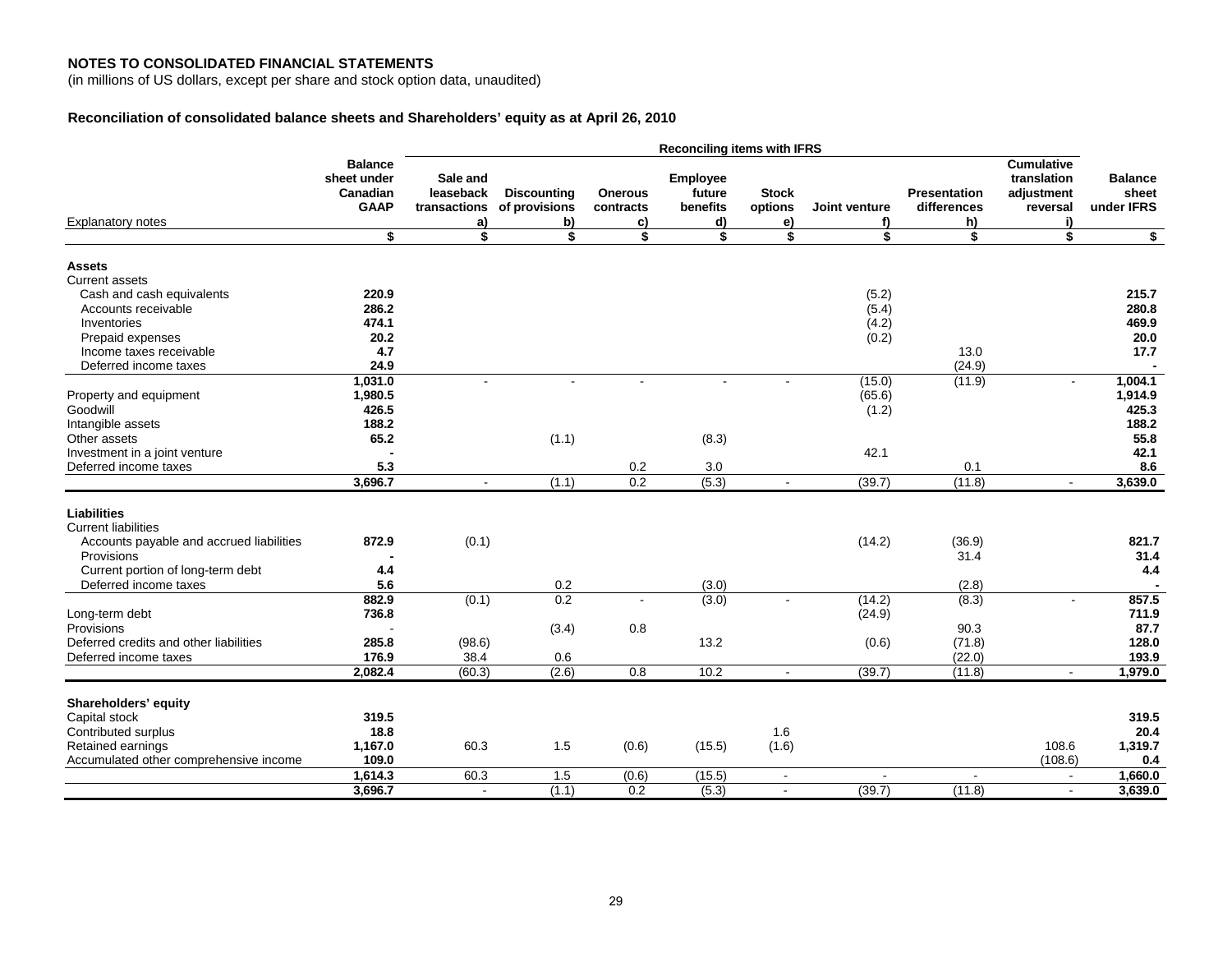(in millions of US dollars, except per share and stock option data, unaudited)

## **Reconciliation of consolidated balance sheets and Shareholders' equity as at April 24, 2011**

|                                        |                | <b>Reconciling items with IFRS</b> |                    |                 |                |               |                 |                     |                                  |                |
|----------------------------------------|----------------|------------------------------------|--------------------|-----------------|----------------|---------------|-----------------|---------------------|----------------------------------|----------------|
|                                        | <b>Balance</b> |                                    |                    |                 |                |               | <b>Business</b> |                     | <b>Cumulative</b><br>translation | <b>Balance</b> |
|                                        | sheet          | Sale and                           | <b>Discounting</b> | <b>Employee</b> |                |               | combinations    |                     |                                  |                |
|                                        | under          | leaseback                          | of                 | future          | <b>Stock</b>   | Joint         | - acquisition   | <b>Presentation</b> | adjustment                       | sheet          |
|                                        | Canadian       | transactions                       | provisions         | benefits        | option         | venture       | costs           | differences         | reversal                         | under          |
| <b>Explanatory notes</b>               | <b>GAAP</b>    | a)                                 | b)                 | d)              | e)             | f)            | <u>g)</u>       | h)                  | i)                               | <b>IFRS</b>    |
|                                        | \$             | \$                                 | \$                 | \$              | \$             | \$            | \$              | \$                  | \$                               | \$             |
| <b>Assets</b>                          |                |                                    |                    |                 |                |               |                 |                     |                                  |                |
| <b>Current assets</b>                  |                |                                    |                    |                 |                |               |                 |                     |                                  |                |
| Cash and cash equivalents              | 320.4          |                                    |                    |                 |                | (10.7)        |                 |                     |                                  | 309.7          |
| Accounts receivable                    | 356.1          |                                    |                    |                 |                | (6.9)         | (0.1)           |                     |                                  | 349.1          |
| Inventories                            | 530.7          |                                    |                    |                 |                | (4.7)         |                 |                     |                                  | 526.0          |
| Prepaid expenses                       | 21.3           |                                    |                    |                 |                | (0.3)         |                 |                     |                                  | 21.0           |
| Income taxes receivable                | 26.6           |                                    |                    |                 |                |               |                 | 9.8                 |                                  | 36.4           |
| Deferred income taxes                  | 33.9           |                                    | (0.2)              | 2.8             |                |               |                 | (36.5)              |                                  |                |
|                                        | 1,289.0        |                                    | (0.2)              | 2.8             |                | (22.6)        | (0.1)           | (26.7)              | $\sim$                           | 1,242.2        |
| Property and equipment                 | 2,002.8        |                                    |                    |                 |                | (67.2)        | (0.2)           |                     |                                  | 1,935.4        |
| Goodwill                               | 442.5          |                                    |                    |                 |                |               | (0.5)           |                     |                                  | 440.9          |
| Intangible assets                      | 188.6          |                                    |                    |                 |                | (1.1)         |                 |                     |                                  | 188.6          |
|                                        | 66.9           |                                    |                    |                 |                |               |                 |                     |                                  | 58.0           |
| Other assets                           |                |                                    | (0.8)              | (7.9)           |                | (0.2)<br>48.2 |                 |                     |                                  | 48.2           |
| Investment in a joint venture          |                |                                    |                    |                 |                |               |                 |                     |                                  | 12.7           |
| Deferred income taxes                  | 9.8            |                                    |                    | 2.9             |                |               |                 |                     |                                  |                |
|                                        | 3,999.6        | $\blacksquare$                     | (1.0)              | (2.2)           |                | (42.9)        | (0.8)           | (26.7)              | $\blacksquare$                   | 3,926.0        |
|                                        |                |                                    |                    |                 |                |               |                 |                     |                                  |                |
| <b>Liabilities</b>                     |                |                                    |                    |                 |                |               |                 |                     |                                  |                |
| <b>Current liabilities</b>             |                |                                    |                    |                 |                |               |                 |                     |                                  |                |
| Accounts payable and accrued           |                |                                    |                    |                 |                |               |                 |                     |                                  |                |
| liabilities                            | 994.5          | (0.2)                              |                    |                 |                | (17.5)        |                 | (40.3)              |                                  | 936.5          |
| Provisions                             |                |                                    |                    |                 |                |               |                 | 36.3                |                                  | 36.3           |
| Current portion of long-term debt      | 4.6            |                                    |                    |                 |                |               |                 |                     |                                  | 4.6            |
| Deferred income taxes                  | 21.2           |                                    |                    |                 |                |               |                 | (21.2)              |                                  |                |
|                                        | 1,020.3        | (0.2)                              | $\blacksquare$     | $\blacksquare$  | $\blacksquare$ | (17.5)        |                 | (25.2)              | $\sim$                           | 977.4          |
| Long-term debt                         | 521.8          |                                    |                    |                 |                | (24.9)        |                 |                     |                                  | 496.9          |
| Provisions                             |                |                                    | (3.3)              |                 |                |               |                 | 92.0                |                                  | 88.7           |
| Deferred credits and other liabilities | 299.0          | (95.6)                             |                    | 13.0            |                | (0.5)         |                 | (78.2)              |                                  | 137.7          |
| Deferred income taxes                  | 222.4          | 37.2                               | 0.7                |                 |                |               | (0.3)           | (15.3)              |                                  | 244.7          |
|                                        | 2,063.5        | (58.6)                             | (2.6)              | 13.0            | $\blacksquare$ | (42.9)        | (0.3)           | (26.7)              | $\blacksquare$                   | 1,945.4        |
|                                        |                |                                    |                    |                 |                |               |                 |                     |                                  |                |
| Shareholders' equity                   |                |                                    |                    |                 |                |               |                 |                     |                                  |                |
| Capital stock                          | 323.8          |                                    |                    |                 |                |               |                 |                     |                                  | 323.8          |
| Contributed surplus                    | 18.1           |                                    |                    |                 | 1.2            |               |                 |                     |                                  | 19.3           |
| Retained earnings                      | 1,444.5        | 58.5                               | 1.6                | (15.2)          | (1.2)          |               | (0.5)           |                     | 108.6                            | 1,596.3        |
| Accumulated other comprehensive        |                |                                    |                    |                 |                |               |                 |                     |                                  |                |
| income                                 | 149.7          | 0.1                                |                    |                 |                |               |                 |                     | (108.6)                          | 41.2           |
|                                        | 1,936.1        | 58.6                               | 1.6                | (15.2)          | $\blacksquare$ |               | (0.5)           | $\sim$              | $\sim$                           | 1,980.6        |
|                                        | 3,999.6        | $\sim$                             | (1.0)              | (2.2)           | $\blacksquare$ | (42.9)        | (0.8)           | (26.7)              | $\blacksquare$                   | 3,926.0        |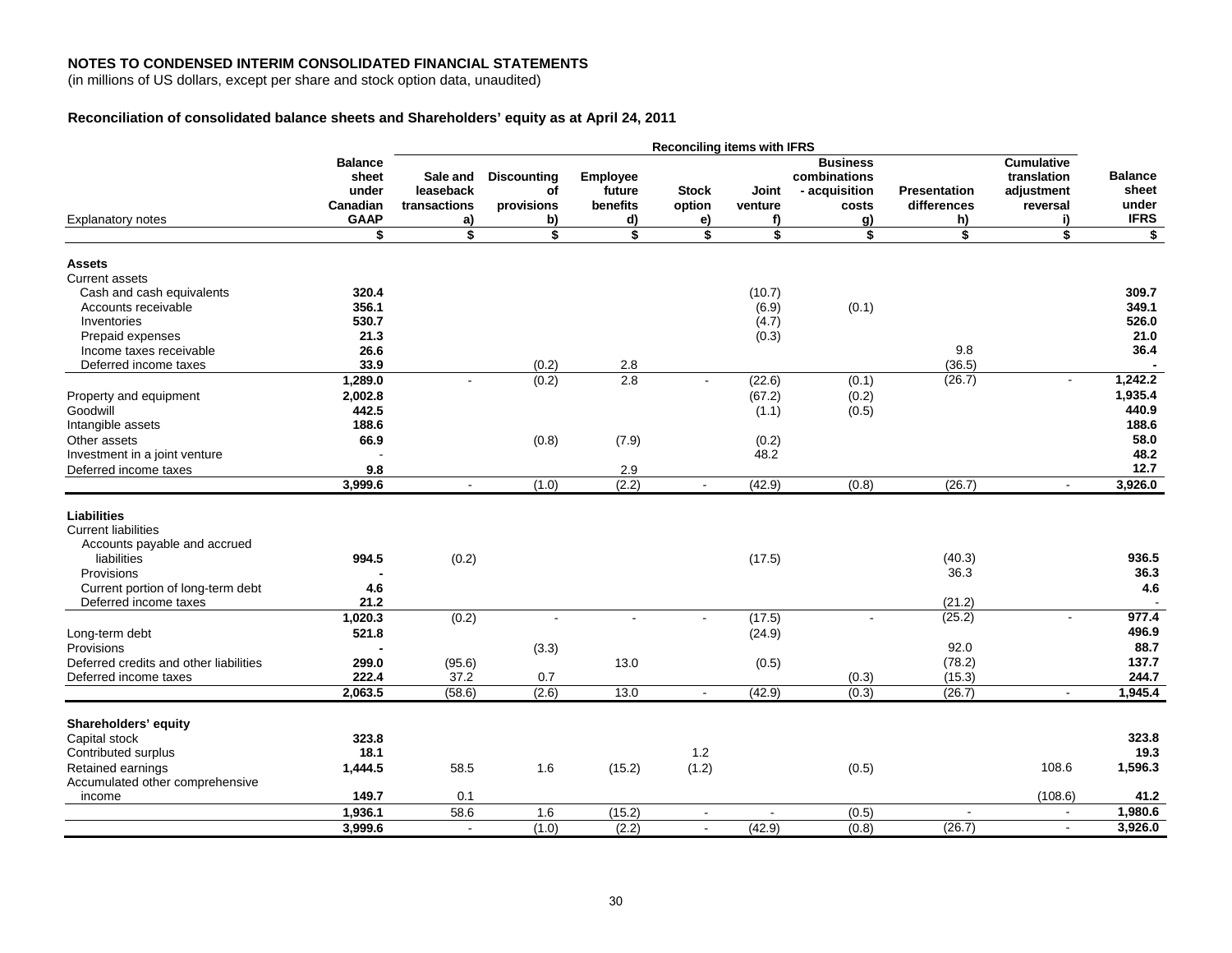(in millions of US dollars, except per share and stock option data, unaudited)

### **Reconciliation of consolidated statement of earnings and consolidated comprehensive income for the year ended April 24, 2011**

|                                                                                                                                  | <b>Reconciling items with IFRS</b>                                           |                                                   |                                                    |                                         |                                            |                                    |                              |                                                                       |                                                |                                                                  |
|----------------------------------------------------------------------------------------------------------------------------------|------------------------------------------------------------------------------|---------------------------------------------------|----------------------------------------------------|-----------------------------------------|--------------------------------------------|------------------------------------|------------------------------|-----------------------------------------------------------------------|------------------------------------------------|------------------------------------------------------------------|
| <b>Explanatory notes</b>                                                                                                         | <b>Statement</b><br>οf<br>earnings<br>under<br>Canadian<br><b>GAAP</b><br>\$ | Sale and<br>leaseback<br>transactions<br>a)<br>\$ | <b>Discounting</b><br>οf<br>provisions<br>b)<br>\$ | <b>Onerous</b><br>contracts<br>C)<br>\$ | Employee<br>future<br>benefits<br>d)<br>\$ | <b>Stock</b><br>option<br>e)<br>\$ | Joint<br>venture<br>f)<br>\$ | <b>Business</b><br>combinations -<br>acquisition<br>costs<br>g)<br>\$ | <b>Presentation</b><br>differences<br>h)<br>\$ | <b>Statement</b><br>of<br>earnings<br>under<br><b>IFRS</b><br>\$ |
|                                                                                                                                  |                                                                              |                                                   |                                                    |                                         |                                            |                                    |                              |                                                                       |                                                |                                                                  |
| <b>Revenues</b><br>Cost of sales<br><b>Gross profit</b>                                                                          | 18,965.9<br>16,180.7<br>2,785.2                                              |                                                   | $\blacksquare$                                     |                                         |                                            |                                    | (415.5)<br>(376.0)<br>(39.5) |                                                                       |                                                | 18,550.4<br>15,804.7<br>2,745.7                                  |
| Operating, selling, administrative and<br>general expenses<br>Depreciation and amortization of property                          | 2,050.4                                                                      | 3.0                                               | (0.9)                                              | (0.8)                                   | (0.6)                                      | (0.4)                              | (18.1)                       | 0.8                                                                   | (4.5)                                          | 2,028.9                                                          |
| and equipment and other assets                                                                                                   | 216.3                                                                        |                                                   |                                                    |                                         |                                            |                                    | (2.6)                        |                                                                       |                                                | 213.7                                                            |
| Operating income                                                                                                                 | 518.5                                                                        | (3.0)                                             | 0.9                                                | 0.8                                     | 0.6                                        | 0.4                                | (18.8)                       | (0.8)                                                                 | 4.5                                            | 503.1                                                            |
| Share of earnings of a joint venture<br>accounted for using the equity method<br><b>Financial expenses</b><br>Financial revenues | 37.6<br>(11.3)                                                               |                                                   | 0.7                                                |                                         |                                            |                                    | 16.9<br>(1.9)                |                                                                       | 4.5                                            | 16.9<br>40.9<br>(11.3)                                           |
| Net financial expenses                                                                                                           | 26.3                                                                         |                                                   | 0.7                                                |                                         | $\overline{\phantom{a}}$                   |                                    | (1.9)                        | $\sim$                                                                | 4.5                                            | 29.6                                                             |
| Earnings before income taxes<br>Income taxes                                                                                     | 492.2<br>122.1                                                               | (3.0)<br>(1.2)                                    | 0.2<br>0.1                                         | 0.8<br>0.2                              | 0.6<br>0.3                                 | 0.4                                | $\overline{\phantom{a}}$     | (0.8)<br>(0.3)                                                        |                                                | 490.4<br>121.2                                                   |
| Net earnings                                                                                                                     | 370.1                                                                        | (1.8)                                             | 0.1                                                | 0.6                                     | 0.3                                        | 0.4                                | $\blacksquare$               | (0.5)                                                                 | $\blacksquare$                                 | 369.2                                                            |
| Changes in cumulative translation<br>adjustments<br>Change in fair value of a financial<br>instrument designated as a cash flow  | 40.0                                                                         |                                                   |                                                    |                                         |                                            |                                    |                              |                                                                       |                                                | 40.0                                                             |
| hedge<br>Gain realized on a financial instrument<br>designated as a cash flow hedge                                              | 2.0                                                                          |                                                   |                                                    |                                         |                                            |                                    |                              |                                                                       |                                                | 2.0                                                              |
| transferred to earnings                                                                                                          | (1.3)                                                                        |                                                   |                                                    |                                         |                                            |                                    |                              |                                                                       |                                                | (1.3)                                                            |
| <b>Comprehensive income</b>                                                                                                      | 410.8                                                                        | (1.8)                                             | 0.1                                                | 0.6                                     | 0.3                                        | 0.4                                | $\overline{\phantom{a}}$     | (0.5)                                                                 |                                                | 409,9                                                            |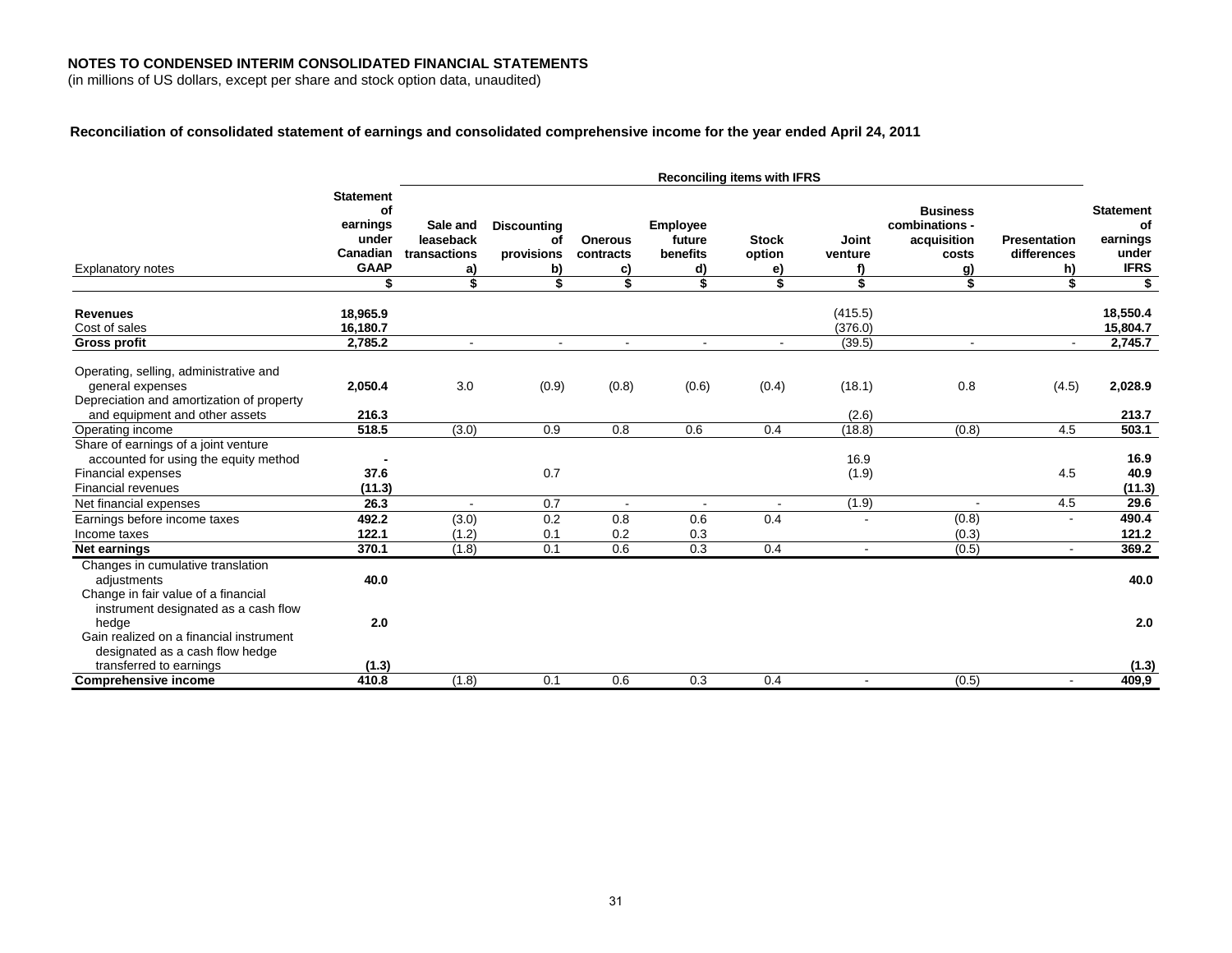#### **NOTES TO CONSOLIDATED FINANCIAL STATEMENTS**

(in millions of US dollars, except per share and stock option data, unaudited)

### **Reconciliation of consolidated Shareholders' equity as at October 10, 2010**

|                                        |                                                                 | <b>Reconciling items with IFRS</b>    |                                           |                             |                                       |                        |                                                        |                                                            |                                              |
|----------------------------------------|-----------------------------------------------------------------|---------------------------------------|-------------------------------------------|-----------------------------|---------------------------------------|------------------------|--------------------------------------------------------|------------------------------------------------------------|----------------------------------------------|
| <b>Explanatory notes</b>               | Shareholders'<br>equity under<br><b>Canadian</b><br><b>GAAP</b> | Sale and<br>leaseback<br>transactions | <b>Discounting</b><br>of provisions<br>b) | <b>Onerous</b><br>contracts | <b>Employee</b><br>future<br>benefits | <b>Stock</b><br>option | <b>Business</b><br>combinations<br>acquisition<br>cost | <b>Cumulative</b><br>translation<br>adjustment<br>reversal | Shareholders'<br>equity under<br><b>IFRS</b> |
|                                        |                                                                 |                                       |                                           |                             |                                       |                        | a)                                                     |                                                            |                                              |
|                                        |                                                                 |                                       |                                           |                             |                                       |                        |                                                        |                                                            |                                              |
| Shareholders' equity                   |                                                                 |                                       |                                           |                             |                                       |                        |                                                        |                                                            |                                              |
| Capital stock                          | 325.1                                                           |                                       |                                           |                             |                                       |                        |                                                        |                                                            | 325.1                                        |
| Contributed surplus                    | 19.2                                                            |                                       |                                           |                             |                                       | 1.4                    |                                                        |                                                            | 20.6                                         |
| Retained earnings                      | 1,387.8                                                         | 60.5                                  | 1.4                                       | (0.4)                       | (15.7)                                | (1.4)                  | (0.3)                                                  | 108.6                                                      | 1,540.5                                      |
| Accumulated other comprehensive income | 107.6                                                           |                                       |                                           |                             |                                       |                        |                                                        | (108.6)                                                    | (1.0)                                        |
|                                        | 1.839.7                                                         | 60.5                                  | 1.4                                       | (0.4)                       | (15.7)                                |                        | (0.3)                                                  | $\overline{\phantom{a}}$                                   | 1.885.2                                      |

**Reconciliation of consolidated statement of earnings and consolidated comprehensive income for the 12-week period ended October 10, 2010** 

|                                                                             | <b>Reconciling items with IFRS</b>                   |                                       |                                     |                             |                          |                          |                                                           |                                    |                                       |
|-----------------------------------------------------------------------------|------------------------------------------------------|---------------------------------------|-------------------------------------|-----------------------------|--------------------------|--------------------------|-----------------------------------------------------------|------------------------------------|---------------------------------------|
|                                                                             | <b>Statement</b><br>of earnings<br>under<br>Canadian | Sale and<br>leaseback<br>transactions | <b>Discounting</b><br>of provisions | <b>Onerous</b><br>contracts | <b>Stock</b><br>option   | <b>Joint</b><br>venture  | <b>Business</b><br>combinations -<br>acquisition<br>costs | <b>Presentation</b><br>differences | <b>Statement of</b><br>earnings under |
| <b>Explanatory notes</b>                                                    | <b>GAAP</b>                                          | a)                                    | b)                                  | C)                          | e)                       | f)                       | g)                                                        | h)                                 | <b>IFRS</b>                           |
|                                                                             |                                                      |                                       |                                     | \$                          | \$                       | \$                       |                                                           | \$                                 | \$                                    |
| <b>Revenues</b>                                                             | 4,240.7                                              |                                       |                                     |                             |                          | (91.6)                   |                                                           |                                    | 4,149.1                               |
| Cost of sales                                                               | 3,561.0                                              |                                       |                                     |                             |                          | (81.5)                   |                                                           |                                    | 3,479.5                               |
| Gross profit                                                                | 679.7                                                | $\blacksquare$                        | $\blacksquare$                      | $\overline{\phantom{a}}$    | $\overline{\phantom{a}}$ | (10.1)                   | $\blacksquare$                                            | $\overline{\phantom{a}}$           | 669.6                                 |
| Operating, selling, administrative and general                              |                                                      |                                       |                                     |                             |                          |                          |                                                           |                                    |                                       |
| expenses                                                                    | 480.0                                                | (1.3)                                 | (0.1)                               | (0.1)                       | (0.1)                    | (4.3)                    | (2.3)                                                     | (1.2)                              | 470.6                                 |
| Depreciation and amortization of property and<br>equipment and other assets | 49.8                                                 |                                       |                                     |                             |                          | (0.5)                    |                                                           |                                    | 49.3                                  |
| Operating income                                                            | 149.9                                                | 1.3                                   | 0.1                                 | 0.1                         | 0.1                      | (5.3)                    | 2.3                                                       | 1.2                                | 149.7                                 |
| Share of earnings of a joint venture accounted                              |                                                      |                                       |                                     |                             |                          |                          |                                                           |                                    |                                       |
| for using the equity method                                                 |                                                      |                                       |                                     |                             |                          | 4.8                      |                                                           |                                    | 4.8                                   |
| Financial expenses                                                          | 7.8                                                  |                                       | 0.1                                 |                             |                          | (0.5)                    |                                                           | 1.2                                | 8.6                                   |
| <b>Financial revenues</b>                                                   | (0.4)                                                |                                       |                                     |                             |                          |                          |                                                           |                                    | (0.4)                                 |
| Net financial expenses                                                      | 7.4                                                  |                                       | 0.1                                 | $\blacksquare$              |                          | (0.5)                    | $\overline{\phantom{a}}$                                  | 1.2                                | 8.2                                   |
| Earnings before income taxes                                                | 142.5                                                | 1.3                                   | $\blacksquare$                      | 0.1                         | 0.1                      | $\overline{\phantom{a}}$ | 2.3                                                       |                                    | 146.3                                 |
| Income taxes                                                                | 36.9                                                 | 0.5                                   |                                     |                             |                          |                          | 0.7                                                       |                                    | 38.1                                  |
| Net earnings                                                                | 105.6                                                | 0.8                                   |                                     | 0.1                         | 0.1                      | $\overline{\phantom{a}}$ | 1.6                                                       |                                    | 108.2                                 |
| Changes in cumulative translation<br>adjustments                            | 19.6                                                 |                                       |                                     |                             |                          |                          |                                                           |                                    | 19.6                                  |
| Change in fair value of a financial instrument                              |                                                      |                                       |                                     |                             |                          |                          |                                                           |                                    |                                       |
| designated as a cash flow hedge                                             | 0.9                                                  |                                       |                                     |                             |                          |                          |                                                           |                                    | 0.9                                   |
| Gain realized on a financial instrument                                     |                                                      |                                       |                                     |                             |                          |                          |                                                           |                                    |                                       |
| designated as a cash flow hedge                                             |                                                      |                                       |                                     |                             |                          |                          |                                                           |                                    |                                       |
| transferred to earnings                                                     | (0.4)                                                |                                       |                                     |                             |                          |                          |                                                           |                                    | (0.4)                                 |
| <b>Comprehensive income</b>                                                 | 125.7                                                | 0.8                                   | $\blacksquare$                      | 0.1                         | 0.1                      |                          | 1.6                                                       |                                    | 128.3                                 |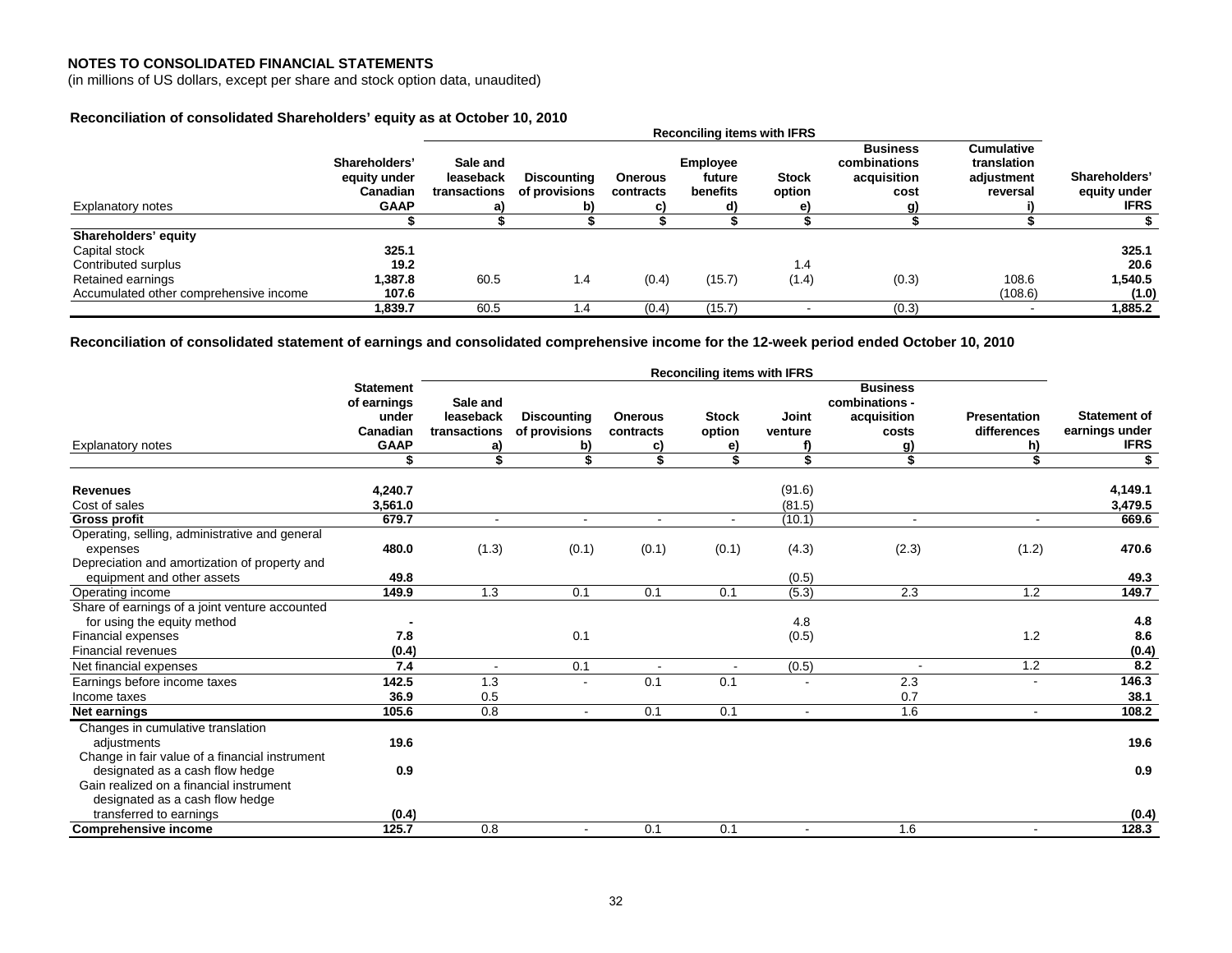(in millions of US dollars, except per share and stock option data, unaudited)

### **Reconciliation of consolidated statement of earnings and consolidated comprehensive income for the 24-week period ended October 10, 2010**

|                                                                                                                              | <b>Reconciling items with IFRS</b>                                  |                                             |                                           |                                   |                                             |                              |                    |                                                                 |                                          |                                                            |
|------------------------------------------------------------------------------------------------------------------------------|---------------------------------------------------------------------|---------------------------------------------|-------------------------------------------|-----------------------------------|---------------------------------------------|------------------------------|--------------------|-----------------------------------------------------------------|------------------------------------------|------------------------------------------------------------|
| <b>Explanatory notes</b>                                                                                                     | <b>Statement</b><br>of earnings<br>under<br>Canadian<br><b>GAAP</b> | Sale and<br>leaseback<br>transactions<br>a) | <b>Discounting</b><br>of provisions<br>b) | <b>Onerous</b><br>contracts<br>C) | <b>Employee</b><br>future<br>benefits<br>d) | <b>Stock</b><br>option<br>e) | Joint<br>venture   | <b>Business</b><br>combinations<br>- acquisition<br>costs<br>g) | <b>Presentation</b><br>differences<br>h) | <b>Statement</b><br>οf<br>earnings<br>under<br><b>IFRS</b> |
|                                                                                                                              | \$                                                                  | ፍ                                           | \$                                        | \$                                |                                             | \$                           | \$                 | \$                                                              | \$                                       | \$                                                         |
| <b>Revenues</b><br>Cost of sales                                                                                             | 8,513.6<br>7,135.1                                                  |                                             |                                           |                                   |                                             |                              | (187.1)<br>(165.9) |                                                                 |                                          | 8,326.5<br>6,969.2                                         |
| <b>Gross profit</b>                                                                                                          | 1.378.5                                                             | $\sim$                                      | $\sim$                                    | $\blacksquare$                    |                                             |                              | (21.2)             | $\sim$                                                          |                                          | 1,357.3                                                    |
| Operating, selling, administrative and general<br>expenses                                                                   | 949.1                                                               | (0.4)                                       | (0.2)                                     | (0.2)                             |                                             | (0.2)                        | (8.7)              | 0.4                                                             | (2.1)                                    | 937.7                                                      |
| Depreciation and amortization of property and<br>equipment and other assets                                                  | 97.8                                                                |                                             |                                           |                                   |                                             |                              | (1.1)              |                                                                 |                                          | 96.7                                                       |
| Operating income                                                                                                             | 331.6                                                               | 0.4                                         | 0.2                                       | 0.2                               |                                             | 0.2                          | (11.4)             | (0.4)                                                           | 2.1                                      | 322.9                                                      |
| Share of earnings of a joint venture accounted<br>for using the equity method                                                |                                                                     |                                             |                                           |                                   |                                             |                              | 10.5               |                                                                 |                                          | 10.5                                                       |
| <b>Financial expenses</b><br><b>Financial revenues</b>                                                                       | 16.0<br>(1.7)                                                       |                                             | 0.3                                       |                                   |                                             |                              | (0.9)              |                                                                 | 2.1                                      | 17.5<br>(1.7)                                              |
| Net financial expenses                                                                                                       | 14.3                                                                |                                             | 0.3                                       | $\blacksquare$                    |                                             | $\blacksquare$               | (0.9)              |                                                                 | 2.1                                      | 15.8                                                       |
| Earnings before income taxes<br>Income taxes                                                                                 | 317.3<br>82.2                                                       | 0.4<br>0.2                                  | (0.1)                                     | 0.2                               | 0.2                                         | 0.2                          |                    | (0.4)<br>(0.1)                                                  |                                          | 317.6<br>82.5                                              |
| Net earnings                                                                                                                 | 235.1                                                               | 0.2                                         | (0.1)                                     | 0.2                               | (0.2)                                       | 0.2                          |                    | (0.3)                                                           |                                          | 235.1                                                      |
| Changes in cumulative translation<br>adiustments                                                                             | (2.2)                                                               |                                             |                                           |                                   |                                             |                              |                    |                                                                 |                                          | (2.2)                                                      |
| Change in fair value of a financial instrument<br>designated as a cash flow hedge<br>Gain realized on a financial instrument | 1.3                                                                 |                                             |                                           |                                   |                                             |                              |                    |                                                                 |                                          | 1.3                                                        |
| designated as a cash flow hedge<br>transferred to earnings<br><b>Comprehensive income</b>                                    | (0.5)<br>233.7                                                      | 0.2                                         | (0.1)                                     | 0.2                               | (0.2)                                       | 0.2                          |                    | (0.3)                                                           | $\overline{\phantom{a}}$                 | (0.5)<br>233.7                                             |
|                                                                                                                              |                                                                     |                                             |                                           |                                   |                                             |                              |                    |                                                                 |                                          |                                                            |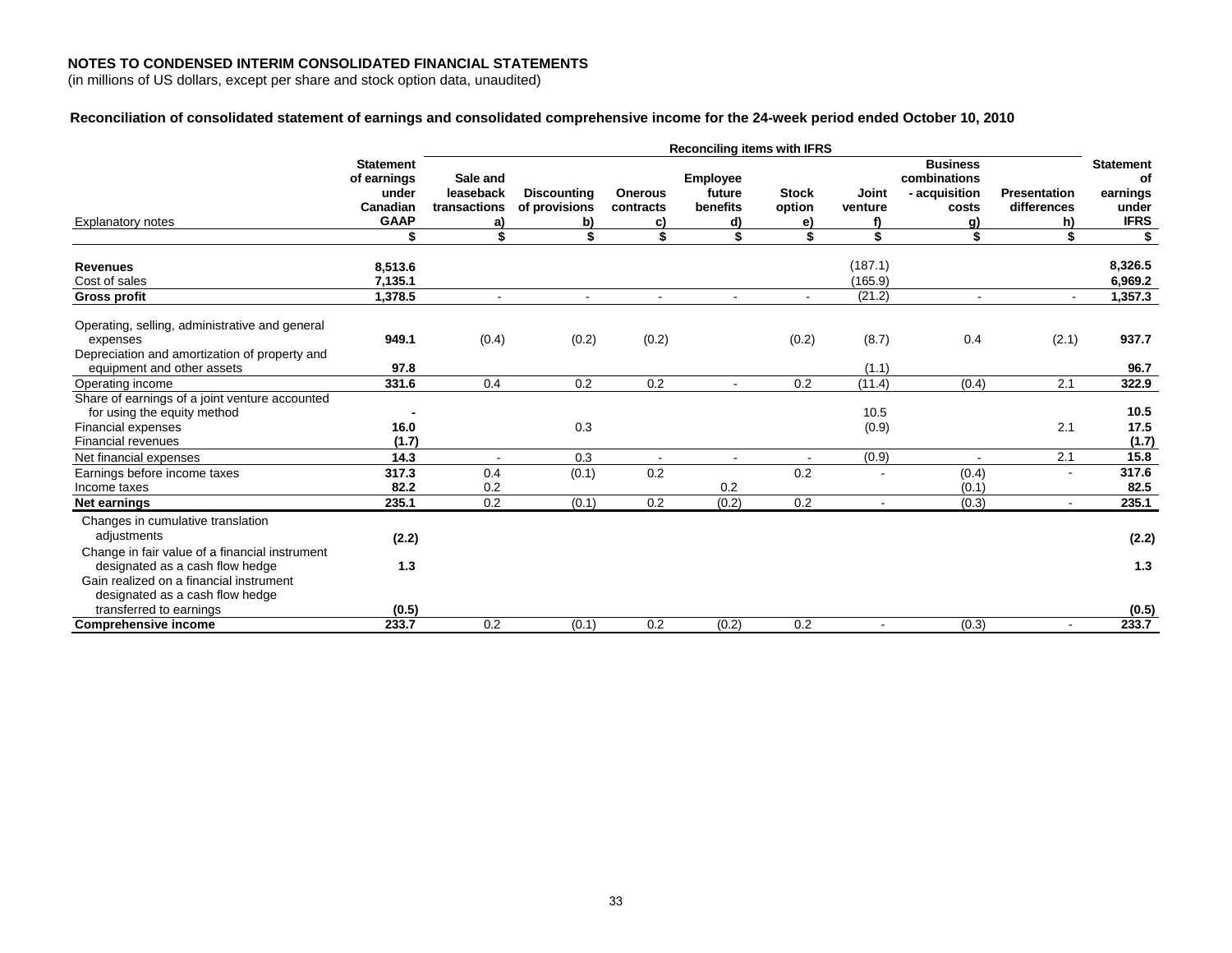(in millions of US dollars, except per share and stock option data, unaudited)

#### **Explanatory notes related to the reconciliations**

#### **a) Deferred gains on sale and leaseback recognition**

*Under Canadian GAAP*: CICA Handbook Section 3065 *"Leases"* required that any profit or loss arising from a sale and leaseback transaction be deferred and amortized over the lease term. A loss was recognized to earnings immediately when, at the time of the transaction, the fair value of the property was less than its carrying value.

*Under IFRS:* IAS 17 *"Leases"* requires the immediate recognition of all profits or losses arising from a sale and leaseback transaction except if:

- the sale price is below fair value and the loss is compensated for by future lease payments below market price, in which case it shall be deferred and amortized in proportion to the lease payments over the period during which the asset is expected to be used;
- the sale price is above fair value, in which case the excess shall be deferred and amortized over the period during which the asset is expected to be used.

Considering this difference, the Corporation analyzed all deferred gains existing at the transition date. When the transactions were concluded at fair value, the deferred gains in the balance sheet at the transition date were reversed and recognized to retained earnings. The amortization of the deferred gains recognized in 2011 was reversed and all deferred gains from sale and leaseback transactions realized in 2011 were reclassified and recognized directly to earnings.

#### **b) Discounting of provisions**

*Under Canadian GAAP*: The only provision that needed to be discounted was the asset retirement obligation provision and changes in the discount rate were not applied retroactively.

*Under IFRS:* IAS 37 *"Provisions, contingent liabilities and contingent assets"* states that where the effect of the time value of money is material, the amount of a provision shall be the present value of the expenditures expected to be required to settle the obligation.

Considering this difference, the Corporation reviewed all provisions recorded in its balance sheet at the transition date and discounted those for which the time value of money had a significant impact. This resulted in the reduction of the provision balances in the balance sheet at the transition date. For fiscal 2011, new expenses recognized to earnings related to these provisions have been reduced to reflect their discounting and an accretion expense has been recorded to earnings.

#### **c) Onerous contracts**

*Under Canadian GAAP*: Provisions were not recognized for onerous contracts.

*Under IFRS*: As per IAS 37 *"Provisions, contingent liabilities and contingent assets",* if an entity has a contract that is onerous, the present obligation under the contract shall be recognized and measured as a provision. An onerous contract is a contract in which the unavoidable costs of meeting the obligations under the contract exceed the economic benefits expected to be received under it. The unavoidable costs under a contract reflect the least net cost of exiting from the contract, which is the lower of the cost of fulfilling it and any compensation or penalties arising from failure to fulfill it.

Considering this difference, the Corporation has reviewed its existing contracts at the transition date to identify onerous contracts. This resulted in the recognition of a provision for onerous contracts as at April 26, 2010. This provision is recognized to earnings, reversed as the contracts progress and entirely reversed as at April 24, 2011. This has led to a decrease in Operating, selling, administrative and general expenses of fiscal 2011 following the amortization of the provision.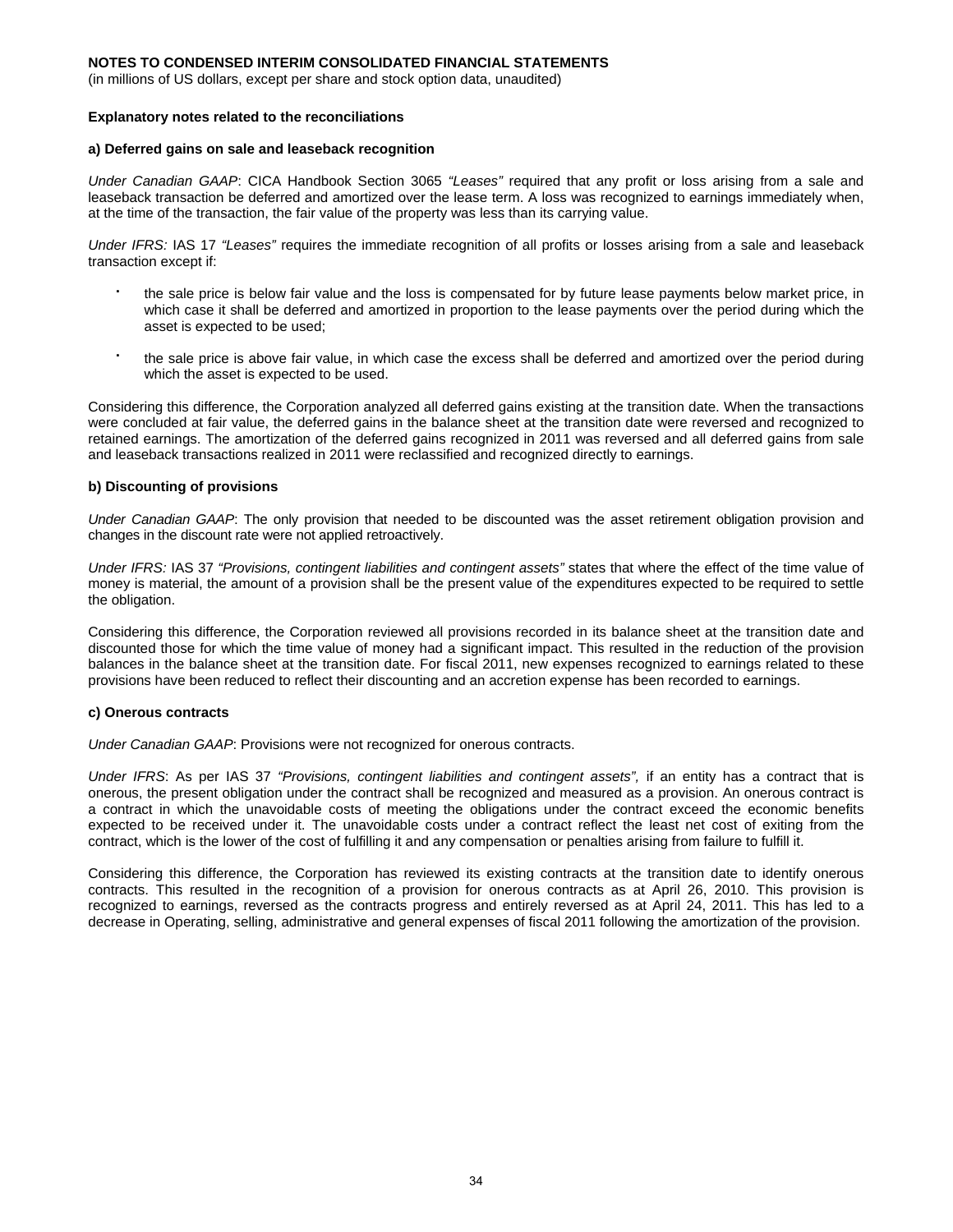(in millions of US dollars, except per share and stock option data, unaudited)

#### **d) Employee future benefits**

i) Actuarial gains and losses

*Under Canadian GAAP*: Under CICA Handbook Section 3461 *"Employee future benefits"*, for a defined benefit plan, an entity had to use the *"*corridor" approach and recognize amortization of actuarial gains and losses in a period in which, as of the beginning of the period, the unamortized net actuarial gain or loss exceeded 10% of the greater of:

- a) the accrued benefit obligation at the beginning of the year; and
- b) the fair value, or market-related value, of plan assets at the beginning of the year.

*Under IFRS*: As per IAS 19 *"Employee benefits",* an entity may choose to use the corridor approach involving the nonrecognition of a portion of the actuarial gains or losses, or elect to recognize actuarial gains or losses directly to equity.

The Corporation has decided to retain its current accounting method, the corridor approach. This decision has no impact on the opening balances of the balance sheet at the transition date. However, using IFRS 1, a first-time adopter may elect to recognize all cumulative actuarial gains and losses at the date of transition to IFRS, even if the corridor approach is used for later actuarial gains and losses. Therefore, the Corporation elected to reverse unamortized actuarial gains and losses to retained earnings on April 26, 2010. The amortization amount of the actuarial losses for fiscal 2011 was calculated considering the IFRS adjusted balances and the amortization amount recognized to earnings under Canadian GAAP was reversed.

ii) Past service costs

*Under Canadian GAAP*: Under CICA Handbook Section 3461 *"Employee future benefits"*, an entity amortized past service costs arising from a plan initiation or amendment by assigning an equal amount to each remaining service period up to the full eligibility date of each employee active at the date of the plan initiation or amendment who was not yet fully eligible for benefits at that date.

*Under IFRS*: As per IAS 19 *"Employee benefits",* an entity shall recognise past service costs as an expense on a straight-line basis over the average period until the benefits become vested.

Considering this difference, the Corporation reversed fully vested unamortized past service costs to retained earnings on April 26, 2010. The amortization amount of the past service costs for fiscal 2011 was calculated considering the IFRS adjusted balances and the amortization amount recognized to earnings under Canadian GAAP was reversed.

#### **e) Stock-based compensation**

*Under Canadian GAAP*: CICA Handbook Section 3870 *"Stock-based compensation and other stock-based payments*" stated that, when stock-based awards granted vest gradually, it was possible to recognize the compensation cost using the straightline method when a method different than the gradual vesting method was used in calculating the fair value. As the Corporation was not anticipating any significant difference between the expected lives of each group of options, the straightline method was previously used.

*Under IFRS*: IFRS 2 *"Share-based payment*", does not provide such an exception. Thus, when options granted vest gradually, an entity must consider each portion as a distinct grant and amortize the corresponding expense distinctly for each portion.

Considering this difference, the Corporation modified its expense amortization model related to stock option vesting to consider the different dates of rights acquisition and stopped using the straight-line method. The total cumulative additional expense that should have been recorded from the inception of the plans as at April 26, 2010 based on IFRS was recorded to retained earnings. The expense recognized to earnings in 2011 under Canadian GAAP has been adjusted to reflect the difference between the two amortization methods.

#### **f) Joint Venture**

*Under Canadian GAAP:* CICA Handbook Section 3055 *"Interests in Joint Ventures"* required the proportionate consolidation method. It did not allow the use of the equity method to account for investments in joint ventures.

*Under IFRS:* IAS 31 *"Interests in Joint Ventures"* offers the possibility of applying either the equity method or the proportionate consolidation method to investments in joint ventures.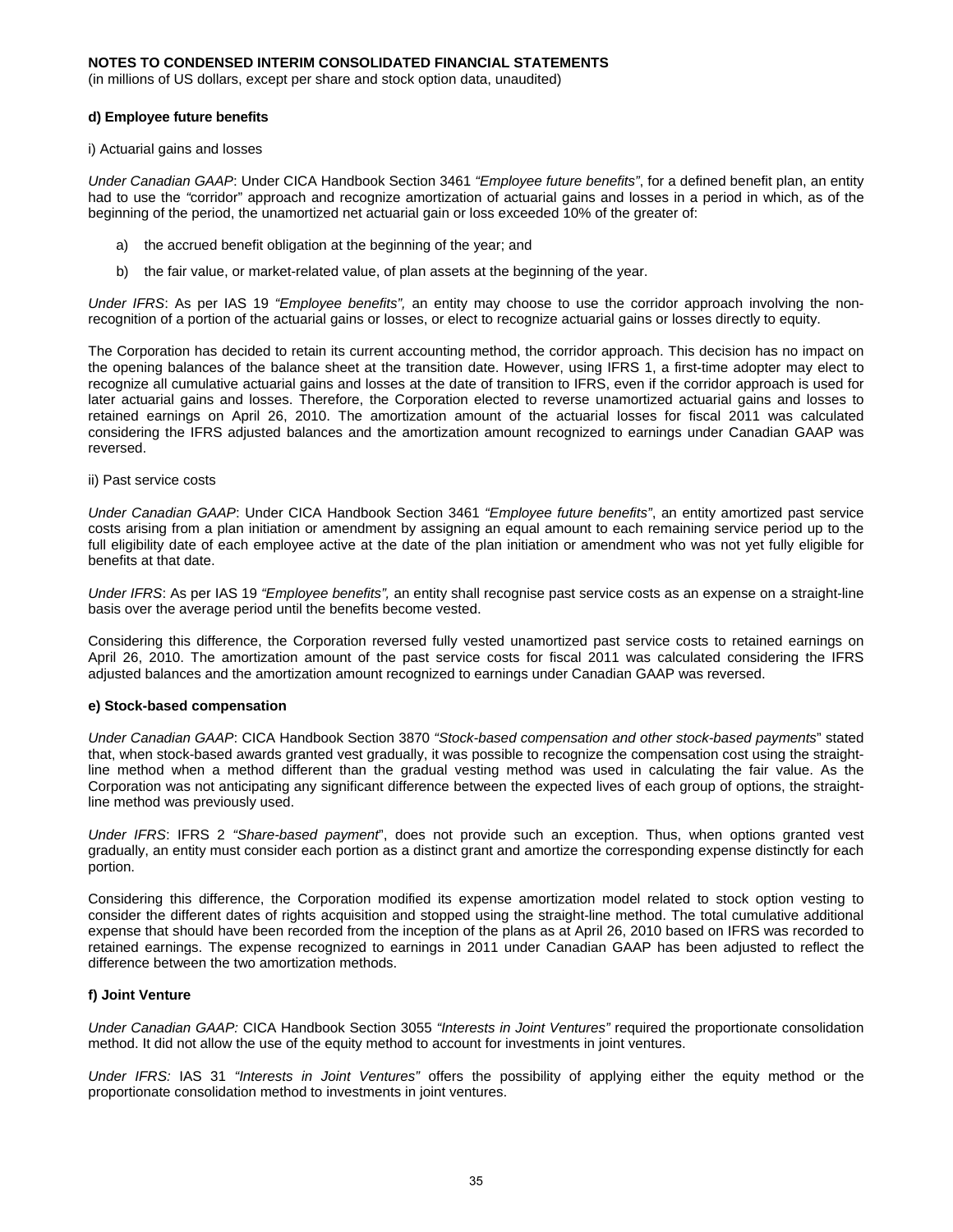(in millions of US dollars, except per share and stock option data, unaudited)

Considering this difference, the Corporation opted to record its investment in RDK using the equity method at the IFRS transition date. Since the Corporation was using the proportionate consolidation method under Canadian GAAP to recognize its RDK investment, 50.01% of the values of all of the joint venture's accounts were included in the consolidated balance sheet and consolidated statement of earnings. These amounts have been removed through the reconciliation with IFRS. The value of the investment in the joint venture was recorded on the balance sheet under the item *Investment in a joint venture*  and the Corporation's proportionate interest of RDK's income for fiscal 2011 was presented in the consolidated statement of earnings under *Share of earnings of a joint venture accounted for using the equity method*.

#### **g) Business combinations**

*Under Canadian GAAP*: As per previous CICA Handbook Section 1581 *"Business Combinations"* (section applicable before the IFRS transition), direct acquisition costs were part of the acquisition cost.

*Under IFR*S: As per IFRS 3 *"Business Combinations",* direct acquisition costs are recognized to earnings when they are incurred.

Since the Corporation has decided to use the exemption in IFRS 1 which allows not restating all business combinations prior to the transition date, no restatement occurred on April 26, 2010. Business combinations that occurred during fiscal 2011 were restated to reflect this difference. As a result, direct acquisition costs that occurred during fiscal 2011 were recognized to earnings on the financial statement adjusted for IFRS.

#### **h) Presentation differences**

Some amounts have been reclassified to reflect the following classification differences:

#### Deferred income taxes:

*Under Canadian GAAP*: As per CICA Handbook Section 3465 *"Income taxes"*, current income tax liabilities and current income tax assets had to be presented separately from non-current portions.

*Under IFR*S: As per IAS 12 *"Income taxes"*, income tax liabilities and income tax assets should all be presented under longterm assets and liabilities.

Considering IAS 12, all deferred income taxes were reclassified to long-term on the Corporation's balance sheet.

#### Current definition

*Under Canadian GAAP*: As per CICA Handbook Section 1510 *"Current assets and current liabilities*", current assets and liabilities included those items ordinarily realizable or payable within one year from the date of the balance sheet or within the normal operating cycle, when that was longer than a year.

*Under IFR*S: As per IAS 1 *"Presentation of financial statements"*, an entity shall disclose the amount expected to be recovered or settled after more than twelve months for each asset and liability line item that combines amounts expected to be recovered or settled:

- a) no more than twelve months after the reporting period, and
- b) more than twelve months after the reporting period.

The definition under IFRS being more directive, this resulted in a reclassification of some long-term amounts previously presented as current on the Corporation's consolidated balance sheet.

#### Provision presentation

*Under Canadian GAAP*: There was no specific indication about presentation of provisions.

*Under IFR*S: IAS 1 *"Presentation of financial statements"* states in paragraph 54 l) that, as a minimum, the balance sheet shall include some items, including provisions.

Considering this difference, the current portion of provisions has been removed from *Accounts payable and accrued liabilities*, and the long-term portion has been removed from *Deferred credits and other liabilities* on the consolidated balance sheet to be presented distinctively under *Provisions*.